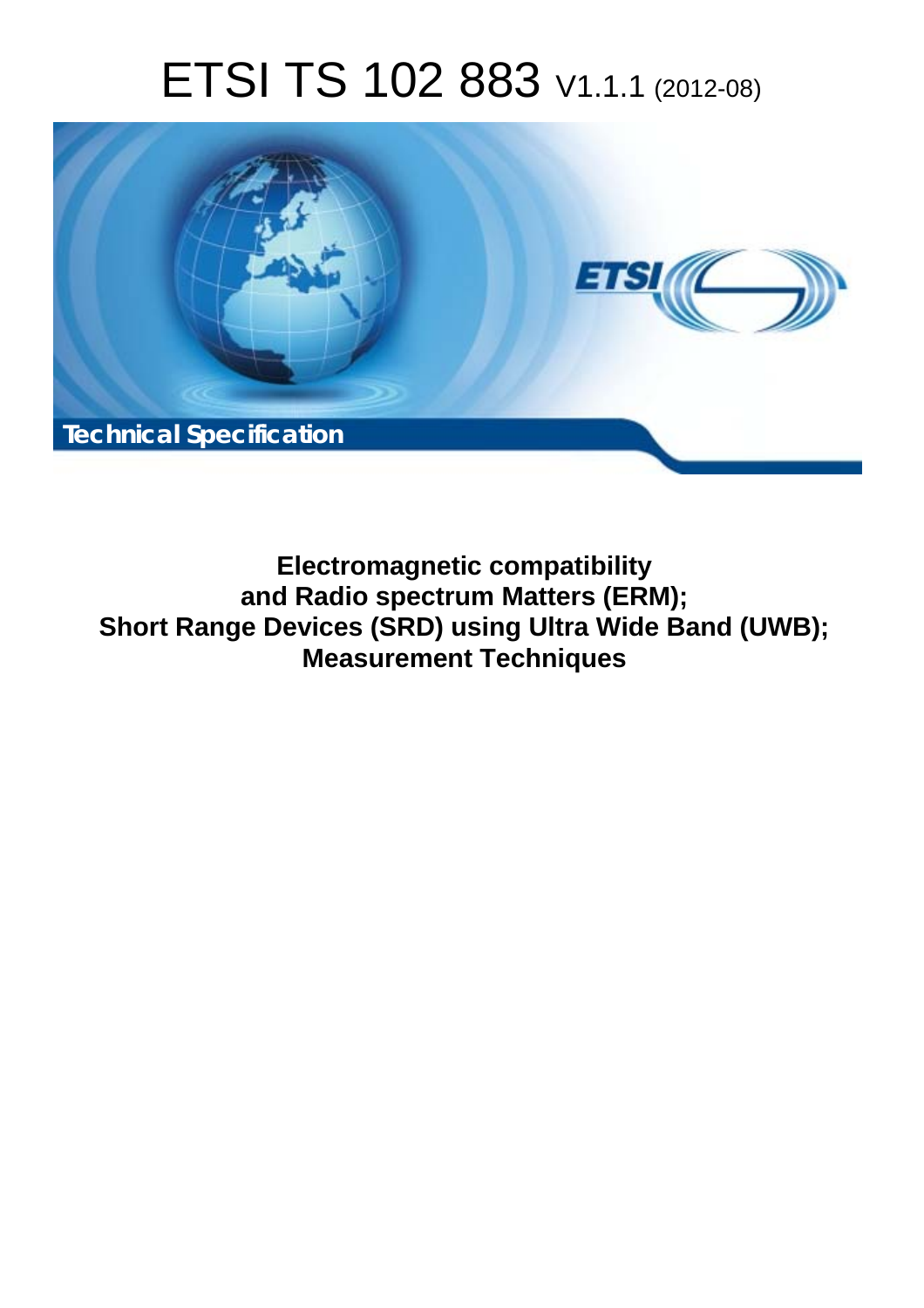Reference DTS/ERM-TGUWB-011

Keywords

SRD, testing, UWB

#### *ETSI*

#### 650 Route des Lucioles F-06921 Sophia Antipolis Cedex - FRANCE

Tel.: +33 4 92 94 42 00 Fax: +33 4 93 65 47 16

Siret N° 348 623 562 00017 - NAF 742 C Association à but non lucratif enregistrée à la Sous-Préfecture de Grasse (06) N° 7803/88

#### *Important notice*

Individual copies of the present document can be downloaded from: [http://www.etsi.org](http://www.etsi.org/)

The present document may be made available in more than one electronic version or in print. In any case of existing or perceived difference in contents between such versions, the reference version is the Portable Document Format (PDF). In case of dispute, the reference shall be the printing on ETSI printers of the PDF version kept on a specific network drive within ETSI Secretariat.

Users of the present document should be aware that the document may be subject to revision or change of status. Information on the current status of this and other ETSI documents is available at <http://portal.etsi.org/tb/status/status.asp>

If you find errors in the present document, please send your comment to one of the following services: [http://portal.etsi.org/chaircor/ETSI\\_support.asp](http://portal.etsi.org/chaircor/ETSI_support.asp)

#### *Copyright Notification*

No part may be reproduced except as authorized by written permission. The copyright and the foregoing restriction extend to reproduction in all media.

> © European Telecommunications Standards Institute 2012. All rights reserved.

**DECT**TM, **PLUGTESTS**TM, **UMTS**TM and the ETSI logo are Trade Marks of ETSI registered for the benefit of its Members. **3GPP**TM and **LTE**™ are Trade Marks of ETSI registered for the benefit of its Members and of the 3GPP Organizational Partners.

**GSM**® and the GSM logo are Trade Marks registered and owned by the GSM Association.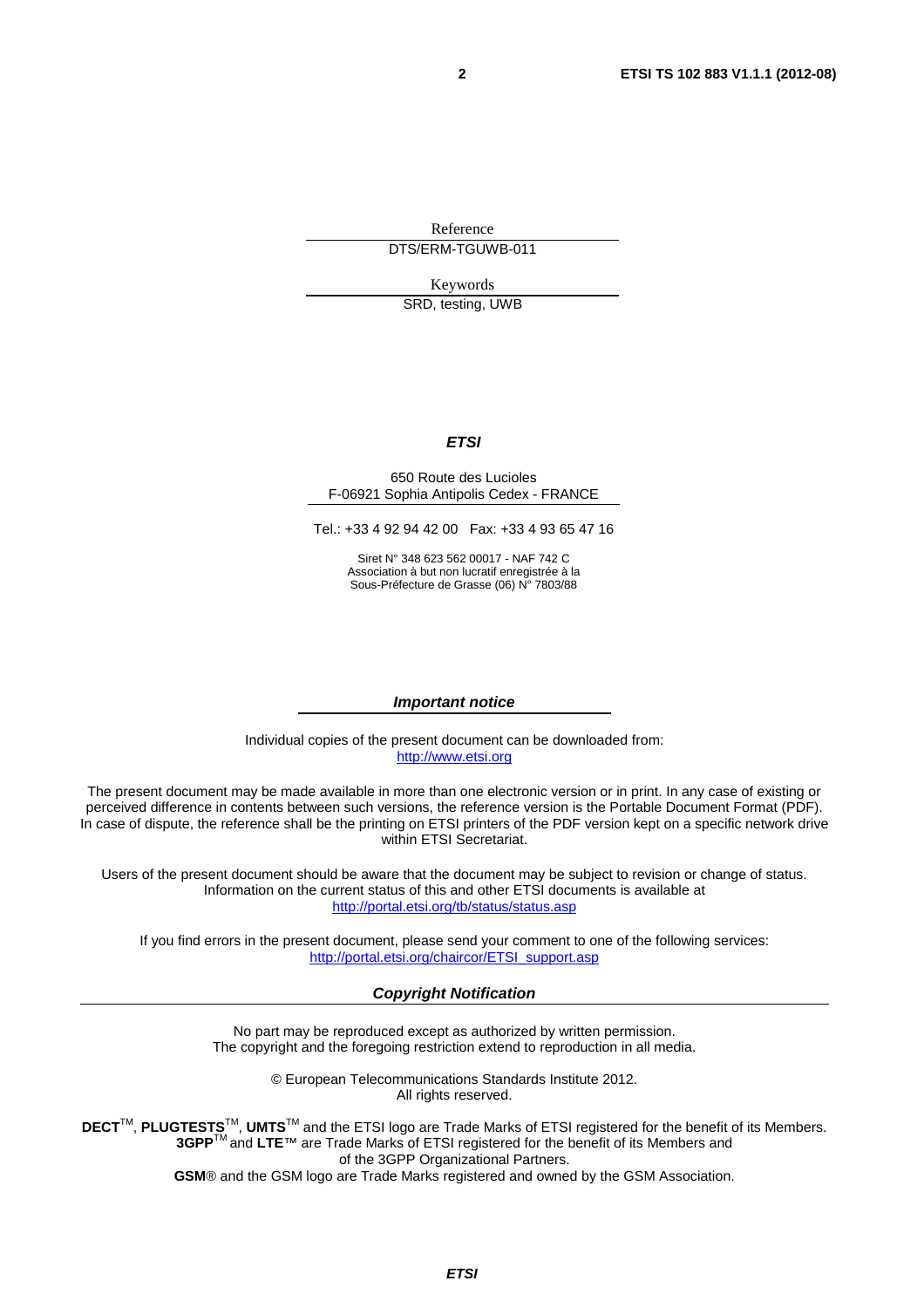# Contents

| 1                  |                                                                                             |  |  |
|--------------------|---------------------------------------------------------------------------------------------|--|--|
| $\overline{2}$     |                                                                                             |  |  |
| 2.1                |                                                                                             |  |  |
| 2.2                |                                                                                             |  |  |
|                    |                                                                                             |  |  |
| 3<br>3.1           |                                                                                             |  |  |
| 3.2                |                                                                                             |  |  |
| 3.3                |                                                                                             |  |  |
|                    |                                                                                             |  |  |
| 4                  |                                                                                             |  |  |
| 4.1                |                                                                                             |  |  |
| 4.2                |                                                                                             |  |  |
| 5                  |                                                                                             |  |  |
| 5.1                |                                                                                             |  |  |
| 5.2                |                                                                                             |  |  |
| 5.3                |                                                                                             |  |  |
| 5.4                |                                                                                             |  |  |
| 5.4.1              |                                                                                             |  |  |
| 5.4.2              |                                                                                             |  |  |
| 5.4.2.1            |                                                                                             |  |  |
| 5.4.2.2            |                                                                                             |  |  |
| 5.4.3              |                                                                                             |  |  |
| 5.4.3.1<br>5.4.3.2 |                                                                                             |  |  |
| 5.4.3.2.1          |                                                                                             |  |  |
| 5.4.3.2.2          |                                                                                             |  |  |
| 5.4.3.2.3          |                                                                                             |  |  |
| 5.5                |                                                                                             |  |  |
| 5.5.1              |                                                                                             |  |  |
| 5.5.2              |                                                                                             |  |  |
| 5.5.3              |                                                                                             |  |  |
| 5.6                |                                                                                             |  |  |
| 5.6.1              |                                                                                             |  |  |
| 5.7                |                                                                                             |  |  |
| 5.7.1              | Measurement uncertainty is equal to or less than maximum acceptable uncertainty17           |  |  |
| 5.7.2              |                                                                                             |  |  |
| 5.8                |                                                                                             |  |  |
| 6                  |                                                                                             |  |  |
| 6.1                |                                                                                             |  |  |
| 6.2                |                                                                                             |  |  |
| 6.3                |                                                                                             |  |  |
| 6.3.1              |                                                                                             |  |  |
| 6.3.2              | Test sites and general arrangements for measurements involving the use of radiated fields19 |  |  |
| 6.3.2.1            |                                                                                             |  |  |
| 6.3.2.2            |                                                                                             |  |  |
| 6.3.2.3<br>6.3.2.4 |                                                                                             |  |  |
| 6.3.2.5            |                                                                                             |  |  |
| 6.3.3              |                                                                                             |  |  |
| 6.3.3.1            |                                                                                             |  |  |
|                    |                                                                                             |  |  |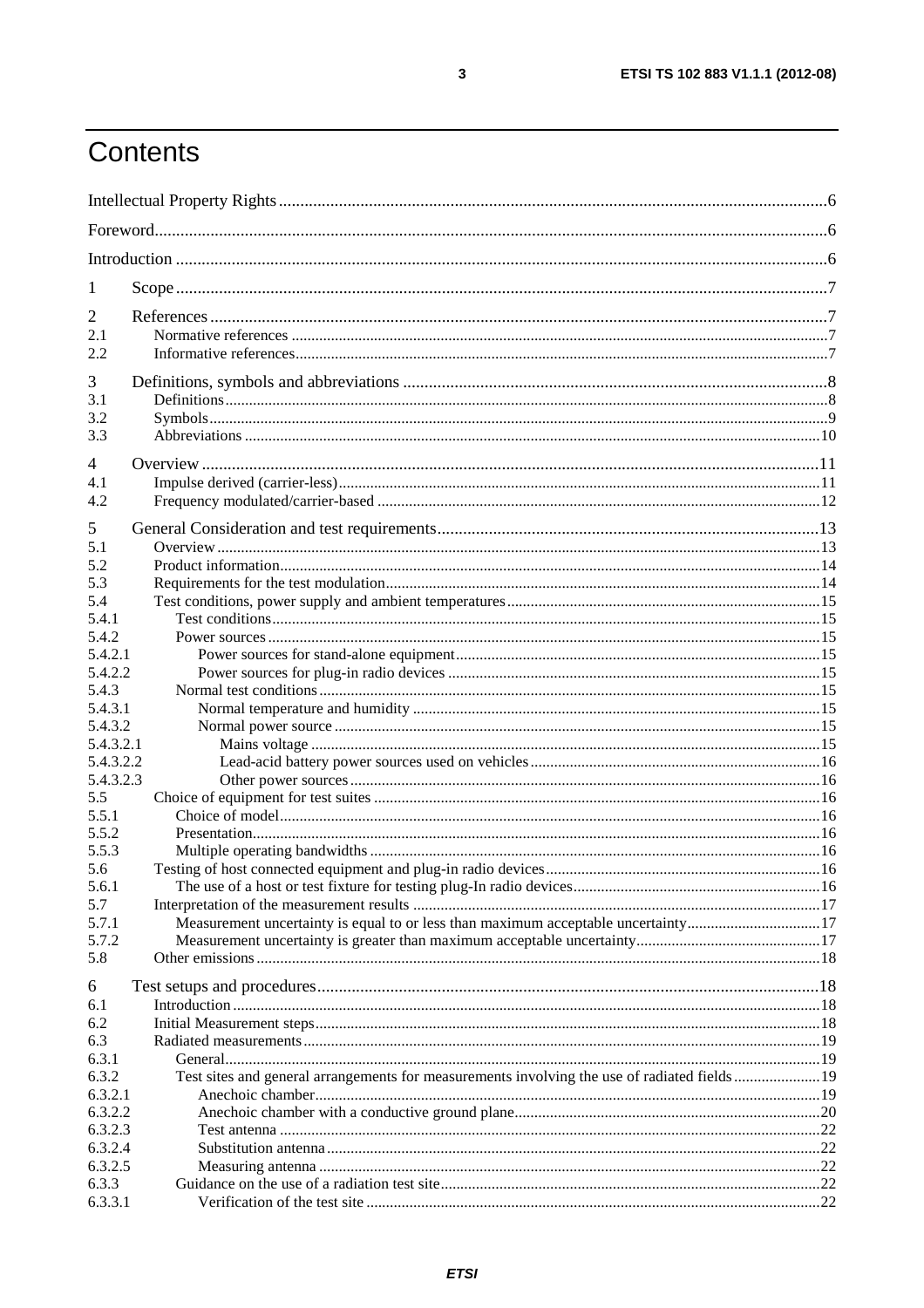| 6.3.3.2   |                                                                                             |  |
|-----------|---------------------------------------------------------------------------------------------|--|
| 6.3.3.3   |                                                                                             |  |
| 6.3.3.4   |                                                                                             |  |
| 6.3.3.5   |                                                                                             |  |
| 6.3.4     |                                                                                             |  |
| 6.3.4.1   |                                                                                             |  |
| 6.3.4.2   |                                                                                             |  |
| 6.3.5     |                                                                                             |  |
| 6.3.5.1   |                                                                                             |  |
| 6.3.5.2   |                                                                                             |  |
| 6.3.6     |                                                                                             |  |
| 6.4       |                                                                                             |  |
|           |                                                                                             |  |
| 7         |                                                                                             |  |
| 7.1       |                                                                                             |  |
| 7.2       |                                                                                             |  |
| 7.2.1     |                                                                                             |  |
| 7.2.2     |                                                                                             |  |
| 7.2.3     |                                                                                             |  |
| 7.2.4     |                                                                                             |  |
| 7.2.5     |                                                                                             |  |
| 7.2.6     |                                                                                             |  |
| 7.2.7     |                                                                                             |  |
| 7.2.8     |                                                                                             |  |
| 7.3       |                                                                                             |  |
| 7.3.1     |                                                                                             |  |
| 7.3.2     |                                                                                             |  |
| 7.4       |                                                                                             |  |
|           |                                                                                             |  |
| 7.4.1     |                                                                                             |  |
| 7.4.2     |                                                                                             |  |
| 7.4.3     |                                                                                             |  |
| 7.4.4     |                                                                                             |  |
| 7.4.5     |                                                                                             |  |
| 7.4.6     |                                                                                             |  |
| 7.4.7     |                                                                                             |  |
| 7.4.7.1   |                                                                                             |  |
| 7.4.7.2   |                                                                                             |  |
| 7.4.7.2.1 | Test without a victim test signal during the Minimum Initial Channel Availability Check     |  |
| 7.4.7.2.2 | Test with a victim test signal at the beginning of the Minimum Initial Channel Availability |  |
|           |                                                                                             |  |
|           |                                                                                             |  |
| 7.4.7.2.3 | Test with a victim test signal at the end of the Minimum Initial Channel Availability Check |  |
|           |                                                                                             |  |
| 7.4.7.3   |                                                                                             |  |
| 7.4.7.3.1 |                                                                                             |  |
| 7.5       |                                                                                             |  |
| 7.5.1     |                                                                                             |  |
| 7.5.2     |                                                                                             |  |
| 7.5.3     |                                                                                             |  |
| 7.5.4     |                                                                                             |  |
| 7.5.5     |                                                                                             |  |
| 7.5.6     |                                                                                             |  |
| 7.5.7     |                                                                                             |  |
| 7.5.8     |                                                                                             |  |
| 7.6       |                                                                                             |  |
|           |                                                                                             |  |
|           | Frequency domain measurements using spectrum analyser 45<br><b>Annex A (informative):</b>   |  |
| A.1       |                                                                                             |  |
| A.2       |                                                                                             |  |
| A.2.1     |                                                                                             |  |
| A.2.2     |                                                                                             |  |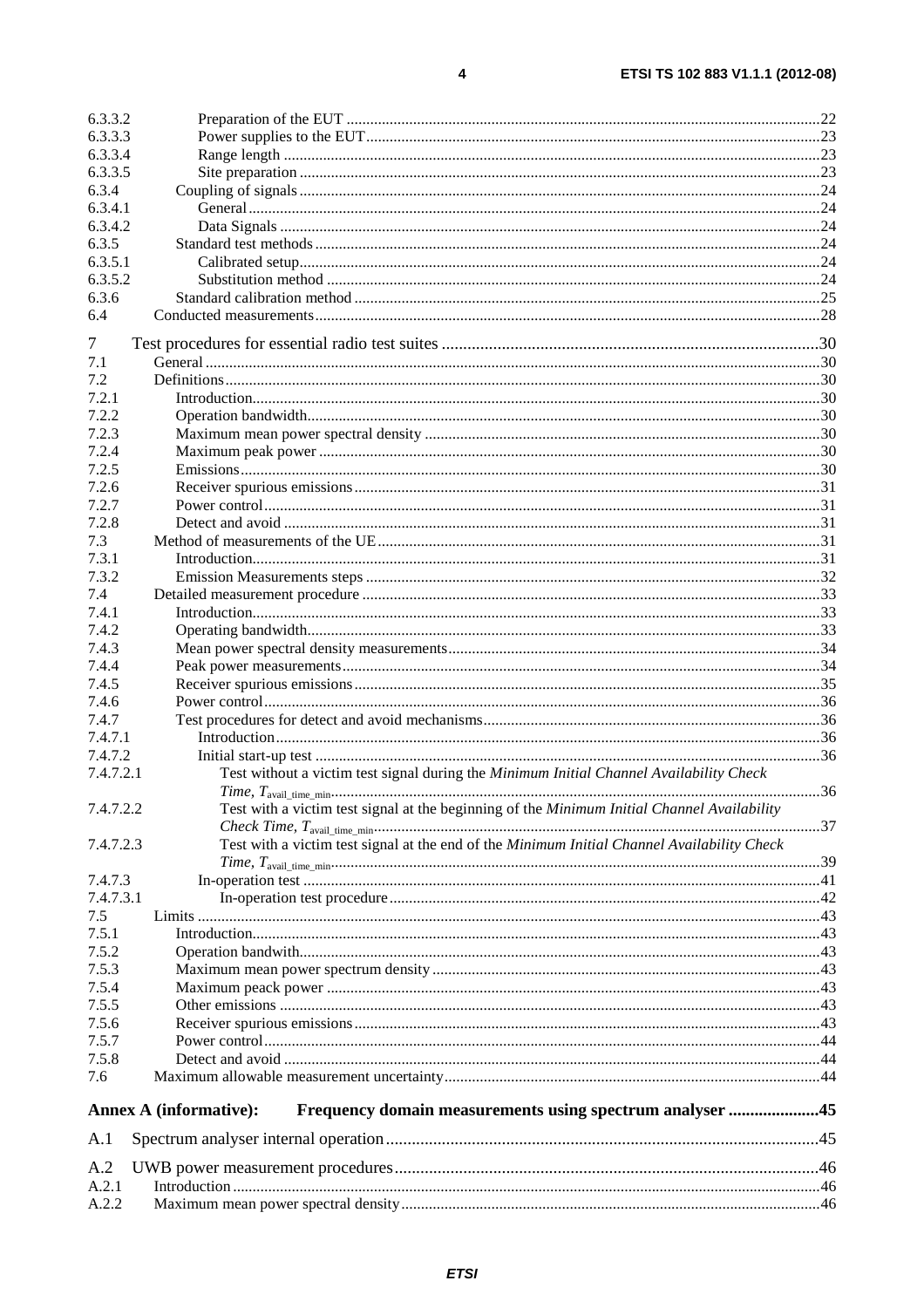| A.2.2.1 |                               |                                                                               |  |
|---------|-------------------------------|-------------------------------------------------------------------------------|--|
| A.2.2.2 |                               |                                                                               |  |
| A.2.3   |                               |                                                                               |  |
|         |                               |                                                                               |  |
|         |                               | Annex B (informative): Measurement antenna and preamplifier specifications 52 |  |
|         |                               |                                                                               |  |
|         | <b>Annex C</b> (informative): |                                                                               |  |

 $\overline{\mathbf{5}}$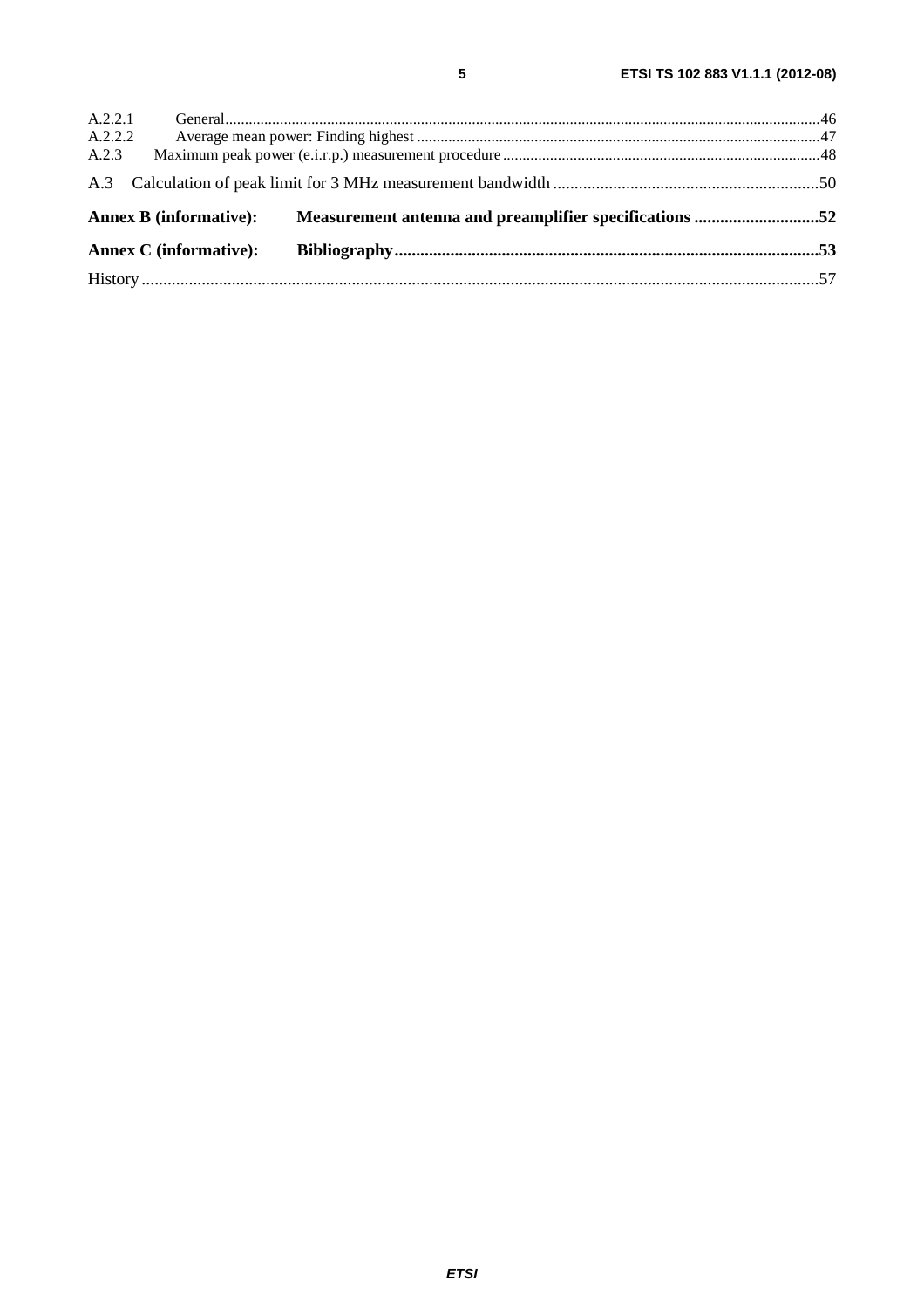# Intellectual Property Rights

IPRs essential or potentially essential to the present document may have been declared to ETSI. The information pertaining to these essential IPRs, if any, is publicly available for **ETSI members and non-members**, and can be found in ETSI SR 000 314: *"Intellectual Property Rights (IPRs); Essential, or potentially Essential, IPRs notified to ETSI in respect of ETSI standards"*, which is available from the ETSI Secretariat. Latest updates are available on the ETSI Web server [\(http://ipr.etsi.org](http://webapp.etsi.org/IPR/home.asp)).

Pursuant to the ETSI IPR Policy, no investigation, including IPR searches, has been carried out by ETSI. No guarantee can be given as to the existence of other IPRs not referenced in ETSI SR 000 314 (or the updates on the ETSI Web server) which are, or may be, or may become, essential to the present document.

# Foreword

This Technical Specification (TS) has been produced by ETSI Technical Committee Electromagnetic compatibility and Radio spectrum Matters (ERM).

# Introduction

Ultra Wide Band (UWB) radio technology enables a new generation of high-speed data devices for short-range communication purposes as well as location tracking and Sensor devices and opens new markets with a variety of innovative applications.

UWB devices may form an integral part of other portable electronic equipment such as future generation cellular phones or laptops equipped with UWB enabled short-range air interfaces.

In addition, UWB devices with an operating bandwidth of several hundreds of MHz up to several GHz allow tens of centimeter-level accuracy real time localization and positioning even in the presence of severe multipath effects caused by walls, furniture or any other harsh radio propagation environments.

Based on the broad variety of different applications and the broad possible frequency range of operation the number of possible deployed physical signal formats can be very large. The existing range of physical signal and modulation formats range from traditional carrier based systems like OFDM over spread spectrum based system to carrier less systems based on base band pulses. The frequency regulation on the other side only defines a single set of transmission limits and values, which have to be fulfilled by all systems under the UWB regulation. Furthermore, the very high channel bandwidth of a UWB signal gives a specific challenge to the needed measurement setup and the procedures. Existing measurement methods need to be extended and new possible techniques should be described in the present document.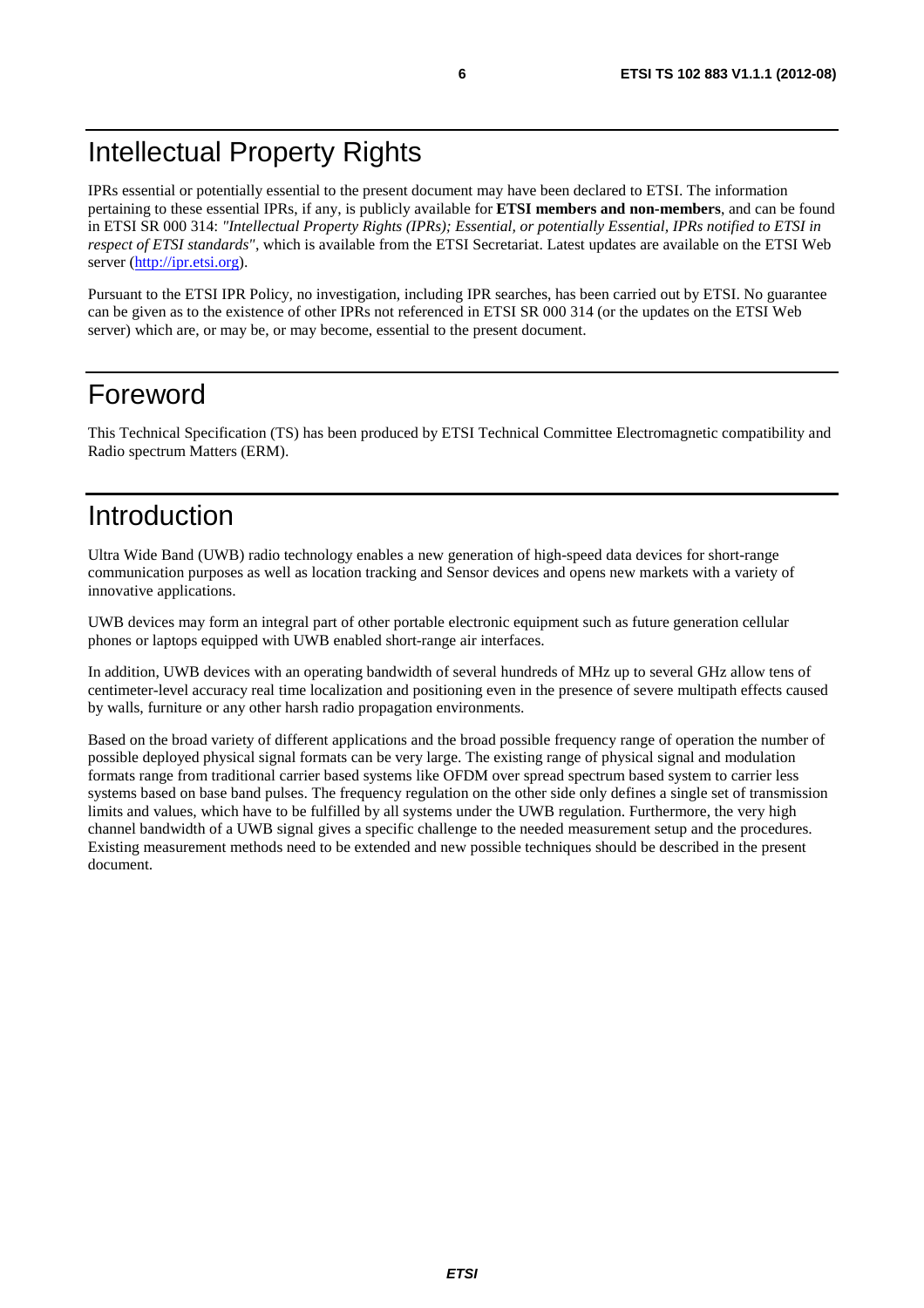# 1 Scope

The present document summarize the available information of possible measurement techniques and procedures for the conformance measurement of various UWB signal formats in order to comply with the given transmission limits given in the actual regulation.

The present document will be used as a reference for existing and future ETSI standards covering UWB technologies.

# 2 References

References are either specific (identified by date of publication and/or edition number or version number) or non-specific. For specific references, only the cited version applies. For non-specific references, the latest version of the reference document (including any amendments) applies.

Referenced documents which are not found to be publicly available in the expected location might be found at [http://docbox.etsi.org/Reference.](http://docbox.etsi.org/Reference)

NOTE: While any hyperlinks included in this clause were valid at the time of publication, ETSI cannot guarantee their long term validity.

# 2.1 Normative references

The following referenced documents are necessary for the application of the present document.

[1] ETSI TR 100 028 (V1.4.1) (all parts): "Electromagnetic compatibility and Radio spectrum Matters (ERM); Uncertainties in the measurement of mobile radio equipment characteristics". [2] ANSI C63.5 (2006): "American National Standard for Calibration of Antennas Used for Radiated Emission Measurements in Electro Magnetic Interference". [3] ETSI TS 102 321 (V1.1.1): "Electromagnetic compatibility and Radio spectrum Matters (ERM); Normalized Site Attenuation (NSA) and validation of a fully lined anechoic chamber up to 40 GHz". [4] ETSI TS 102 754 (V1.2.1): "Electromagnetic compatibility and Radio spectrum Matters (ERM); Short Range Devices (SRD); Technical characteristics of Detect-And-Avoid (DAA) mitigation techniques for SRD equipment using Ultra Wideband (UWB) technology". [5] ETSI EN 301 489-33: "Electromagnetic compatibility and Radio spectrum Matters (ERM); ElectroMagnetic Compatibility (EMC) standard for radio equipment and services; Part 33: Specific conditions for Ultra Wide Band (UWB) communications devices".

# 2.2 Informative references

The following referenced documents are not necessary for the application of the present document but they assist the user with regard to a particular subject area.

- [i.1] ETSI TR 103 181-1: "Electromagnetic compatibility and Radio spectrum Matters (ERM); Short Range Devices (SRD) using Ultra Wide Band (UWB); Transmission characteristics Part 1: Signal characteristics".
- [i.2] ETSI EN 302 065 (all parts): "Electromagnetic compatibility and Radio spectrum Matters (ERM); Ultra WideBand (UWB) technologies for communication purposes; Harmonized EN covering essential requirements of article 3.2 of the R&TTE Directive".
- [i.3] ITU-R Recommendation SM.1754 (2006): "Measurement techniques of ultra-wideband transmissions".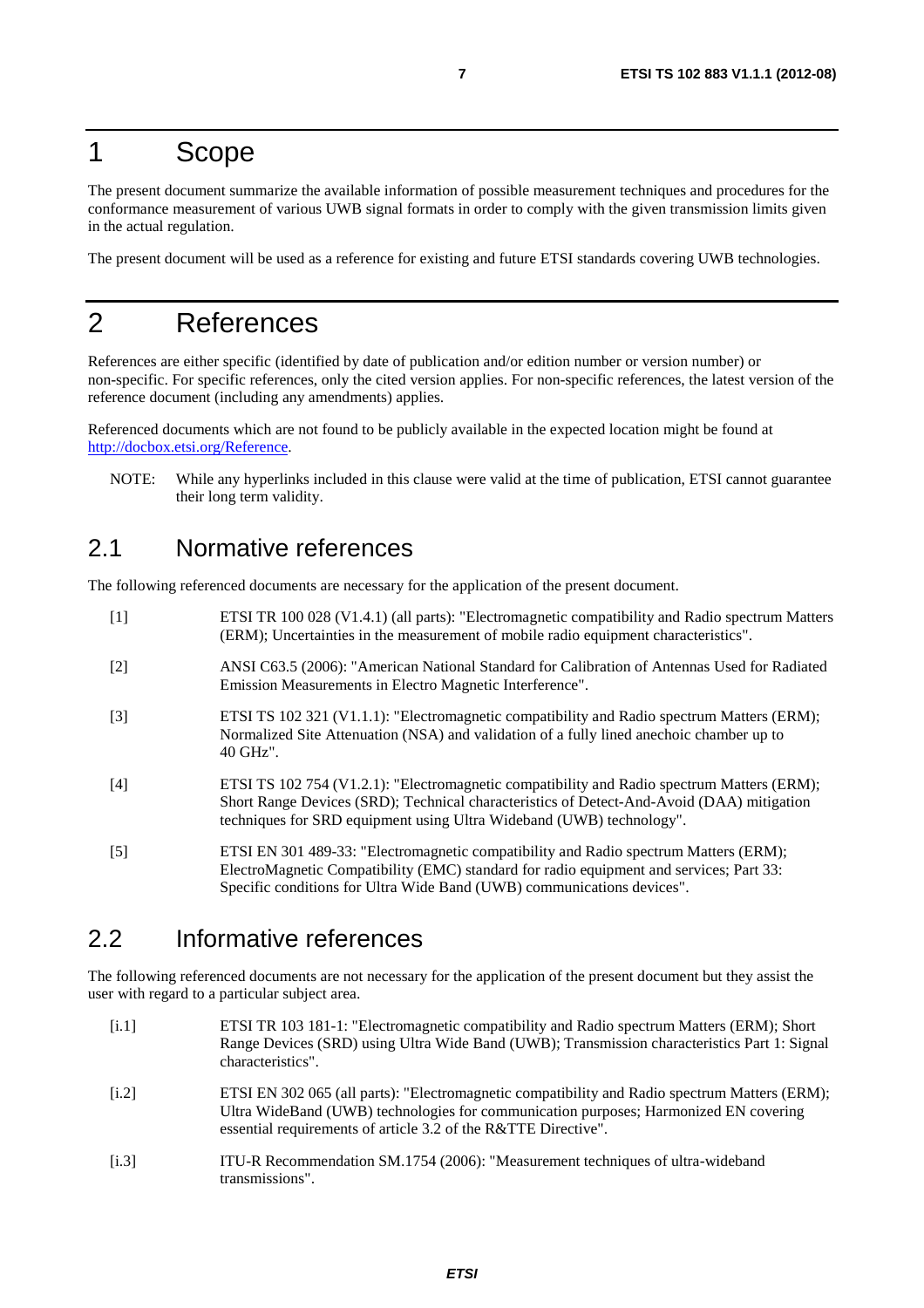- [i.5] EU Project WALTER (Project Number 216312): Project Deliverable: WALTER report on limitations of test methods to include calibration and measurement uncertainties, July 2009.
- [i.6] ETSI TR 102 273 (V1.2.1) (all parts): "Electromagnetic compatibility and Radio spectrum Matters (ERM); Improvement on Radiated Methods of Measurement (using test site) and evaluation of the corresponding measurement uncertainties".
- [i.7] ITU-R Recommendation SM 329-10 (2003): "Unwanted emissions in the spurious domain".

# 3 Definitions, symbols and abbreviations

# 3.1 Definitions

For the purposes of the present document, the following terms and definitions apply:

**avoidance level:** maximum amplitude to which the UWB transmit power is set for the relevant protection zone

**combined equipment:** any combination of non-radio equipment and a plug-in radio device that would not offer full functionality without the radio device

**cycle time:** the length of time between subsequent transmissions of the same system at full load

**default avoidance bandwidth:** portion of the victim service bandwidth to be protected if no enhanced service bandwidth identification mechanisms are implemented in the DAA enabled devices

**detect and avoid time:** time duration between a change of the external RF environmental conditions and adaptation of the corresponding UWB operational parameters

**detection probability:** probability that the DAA enabled UWB radio device reacts appropriately to a signal detection threshold crossing within the detect and avoid time

**dedicated antenna:** removable antenna supplied and tested with the radio equipment, designed as an indispensable part of the equipment

dwell time: duration of a transmission on a particular sub-channel

**Effective Radiated Power (E.R.P.):** product of the power supplied to the antenna and its gain relative to a half-wave dipole in a given direction (RR 1.162)

**Equivalent Isotropically Radiated Power (E.I.R.P.):** product of the power supplied to the antenna and the antenna gain in a given direction relative to an isotropic antenna (absolute or isotropic gain) (RR 1.161)

**FSP:** spectrum analyser family for R&S

**gating:** transmission that is intermittent or of a low duty cycle referring to the use of burst transmissions where a transmitter is switched on and off for selected time intervals

**hopping:** spread spectrum technique whereby individual radio links are continually switched from one subchannel to another

**hopping cycle:** number of hopping positions for a full frequency hopping sequence

**host:** host equipment is any equipment which has complete user functionality when not connected to the radio equipment part and to which the radio equipment part provides additional functionality and to which connection is necessary for the radio equipment part to offer functionality

**impulse:** pulse whose width is determined by its dc step risetime and whose maximum amplitude is determined by its dc step value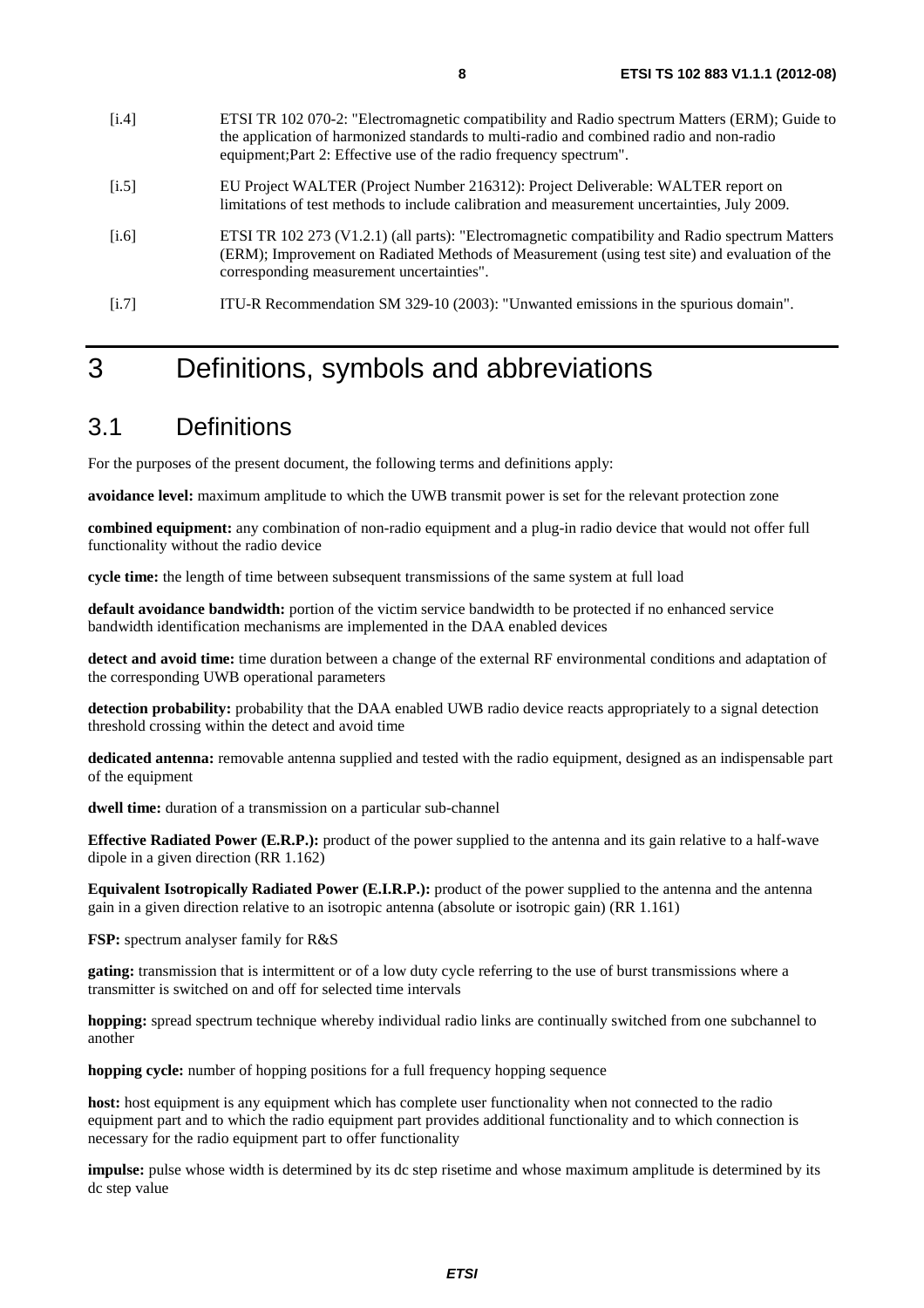**integral antenna:** permanent fixed antenna, which may be built-in, designed as an indispensable part of the equipment

**maximum avoidance power level:** UWB transmit power assuring the equivalent protection of the victim service

**minimum avoidance bandwidth:** portion of the victim service bandwidth requiring protection

**minimum initial channel availability check time:** minimum time the UWB radio device spends searching for victim signals after power on, Parameter: *Tavail, Time*

**Non-Interference Mode operation (NIM):** operational mode that allows the use of the radio spectrum on a non-interference basis without active mitigation techniques

**plug-in radio device:** radio equipment module intended to be used with or within host, combined or multi-radio equipment, using their control functions and power supply

**pulse:** short transient signal whose time duration is nominally the reciprocal of its -10 dB bandwidth

**rf carrier:** fixed radio frequency prior to modulation

**signal detection threshold:** amplitude of the victim signal which defines the transition between adjacent protection zones, Parameter:  $D_{\text{thresh}}$ 

NOTE: The threshold level is defined to be the signal level at the receiver front end of the UWB DAA radio device and assuming a 0 dBi receive antenna.

**signal detection threshold set:** set of amplitudes of the victim signal which defines the transition between adjacent protection zones

**stand-alone radio equipment:** equipment that is intended primarily as communications equipment and that is normally used on a stand-alone basis

**sweep time:** the time to tune the LO across the selected span

**transmitter timeout functionality**: internal functionality that switches off the system in order to reduce power consumption or for regulatory reasons

**victim signal:** signal(s) of the service to be detected and protected by the DAA mitigation technique

**wideband:** emission whose occupied bandwidth is greater than the test equipment measurement bandwidth

**zone model:** flexible DAA concept based on the definition of different zones as defined in TS 102 754 [4]

# 3.2 Symbols

For the purposes of the present document, the following symbols apply:

| Ω                             | ohm                                                     |
|-------------------------------|---------------------------------------------------------|
| λ                             | wavelength                                              |
| D                             | detection threshold                                     |
| dВ                            | decibel                                                 |
| dBi                           | gain in decibels relative to an isotropic antenna       |
| dBm                           | gain in decibels relative to one milliwatt              |
| f                             | frequency                                               |
| $f_H$                         | highest frequency of the power envelope                 |
| $f_L$                         | lowest frequency of the power envelope                  |
| $\boldsymbol{I}$              | isolation in dB                                         |
| $\boldsymbol{P}$              | power in dBm                                            |
| R                             | distance                                                |
| $T_{\text{avail\_time\_min}}$ | minimum initial channel availability check time         |
| $T_{\text{avoid}}$            | detect and avoid time                                   |
| NOTE:                         | Actual Detect and Avoid time of a DUT, can be negative. |
| $T_{\text{avoid\_max}}$       | maximum allowed Detect and avoid time                   |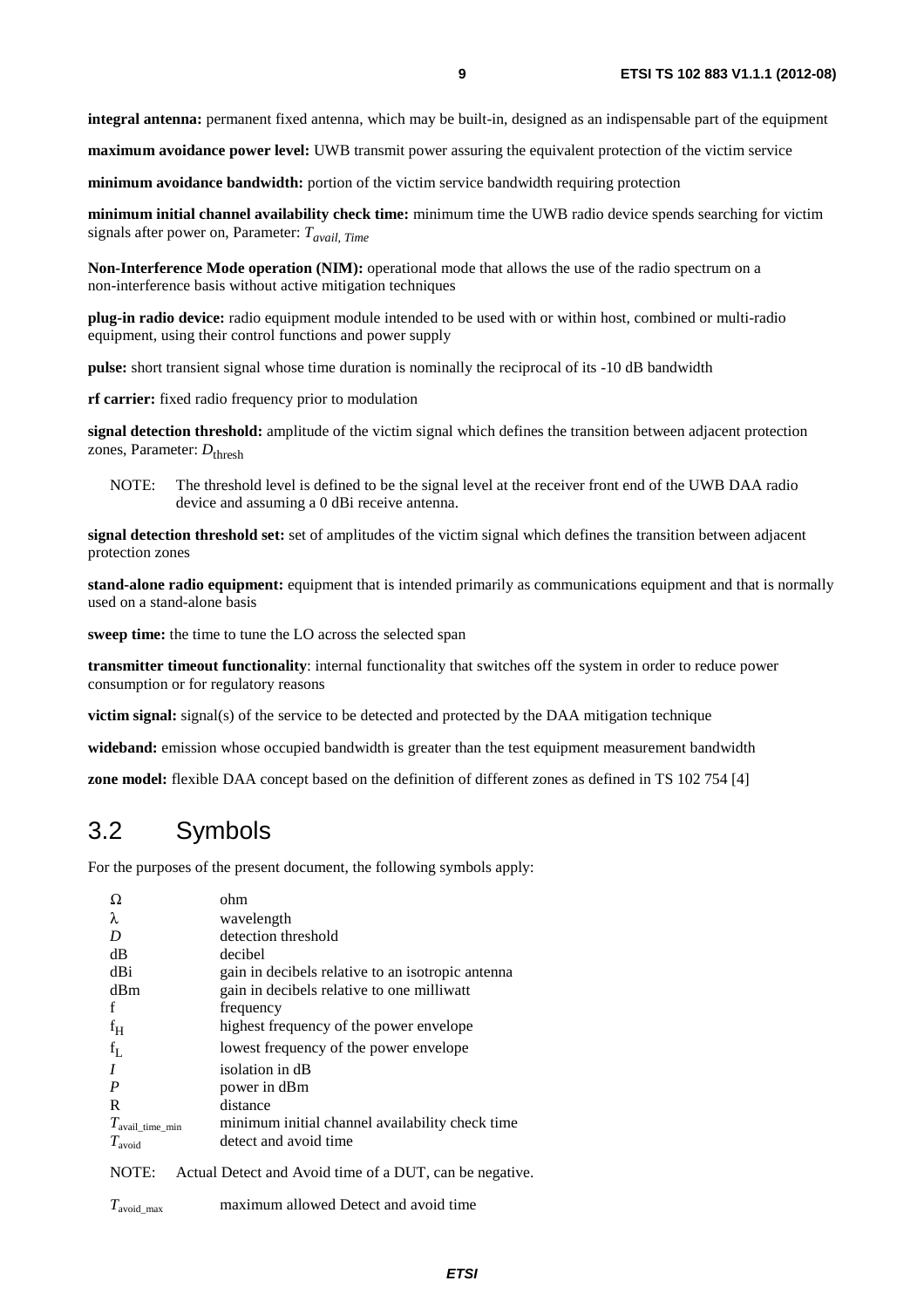*T* time

# 3.3 Abbreviations

For the purposes of the present document, the following abbreviations apply:

| AC            | <b>Alternating Current</b>                                                   |  |  |
|---------------|------------------------------------------------------------------------------|--|--|
| ADC           | Analogue-to-Digital                                                          |  |  |
| ATT           | Attenuator                                                                   |  |  |
| BW            | <b>Band Width</b>                                                            |  |  |
| BWA           | <b>Broadband Wireless Access</b>                                             |  |  |
| <b>CON</b>    | Connector                                                                    |  |  |
| DAA           | Detect and avoid                                                             |  |  |
| DC            | Direct Current                                                               |  |  |
| <b>DEC</b>    | Decision                                                                     |  |  |
| <b>DUT</b>    | Device under Test                                                            |  |  |
| EC            | European Commission                                                          |  |  |
| ECC           | <b>European Communication Committee</b>                                      |  |  |
| EIRP          | Equivalent Isotropically Radiated Power also called e.i.r.p., eirp, E.I.R.P. |  |  |
| EMC           | Electro Magnetic compatibility                                               |  |  |
| EN            | European Standard                                                            |  |  |
| ERM           | Electromagnetic compatibility and Radio spectrum Matters                     |  |  |
| ESA           | Economy Spectrum Analyzer                                                    |  |  |
| <b>ESD</b>    |                                                                              |  |  |
|               | Electro Static Discharge                                                     |  |  |
| <b>ETSI</b>   | European Telecommunication Standard Institute                                |  |  |
| <b>EUT</b>    | Equipment under test                                                         |  |  |
| <b>FCC</b>    | Federal Commission for Communications                                        |  |  |
| <b>FH</b>     | Frequency Hopping                                                            |  |  |
| <b>FH-UWB</b> | Frequency Hopping-UWB                                                        |  |  |
| <b>FMCW</b>   | Frequency Modulated Continuous Wave                                          |  |  |
| <b>HEN</b>    | Harmonized European Norm                                                     |  |  |
| IF            | <b>Intermediate Frequency</b>                                                |  |  |
| <b>LDC</b>    | Low Duty Cycle                                                               |  |  |
| <b>LNA</b>    | Low Noise Amplifier                                                          |  |  |
| LO.           | Local Oscillator                                                             |  |  |
| <b>OFDM</b>   | <b>Orthogonal Frequency Division Multiple Access</b>                         |  |  |
| <b>PEP</b>    | Peak Envelope Power                                                          |  |  |
| <b>PPM</b>    | Part Per Million                                                             |  |  |
| PRF           | <b>Pulse Repetition Frequency</b>                                            |  |  |
| <b>PSA</b>    | Power Spectrum Analyser                                                      |  |  |
| <b>PSD</b>    | power spectral density                                                       |  |  |
| <b>RBW</b>    | <b>Resolution Band Width</b>                                                 |  |  |
| <b>REC</b>    | Recommendation                                                               |  |  |
| RF            | Radio Frequency                                                              |  |  |
| RMS           | root mean of squares                                                         |  |  |
| RX            | Receiver                                                                     |  |  |
| <b>SNR</b>    | Signal to noise ratio                                                        |  |  |
| <b>TPC</b>    | Transmit power control                                                       |  |  |
| TX            | Transmitter                                                                  |  |  |
| UE            | <b>User Equipment</b>                                                        |  |  |
| <b>UUT</b>    | Unit under Test                                                              |  |  |
| <b>UWB</b>    | <b>Ultra Wide Band</b>                                                       |  |  |
| VBW           | Video BandWidth                                                              |  |  |
| VSWR          | Voltage Standing Wave Ratio                                                  |  |  |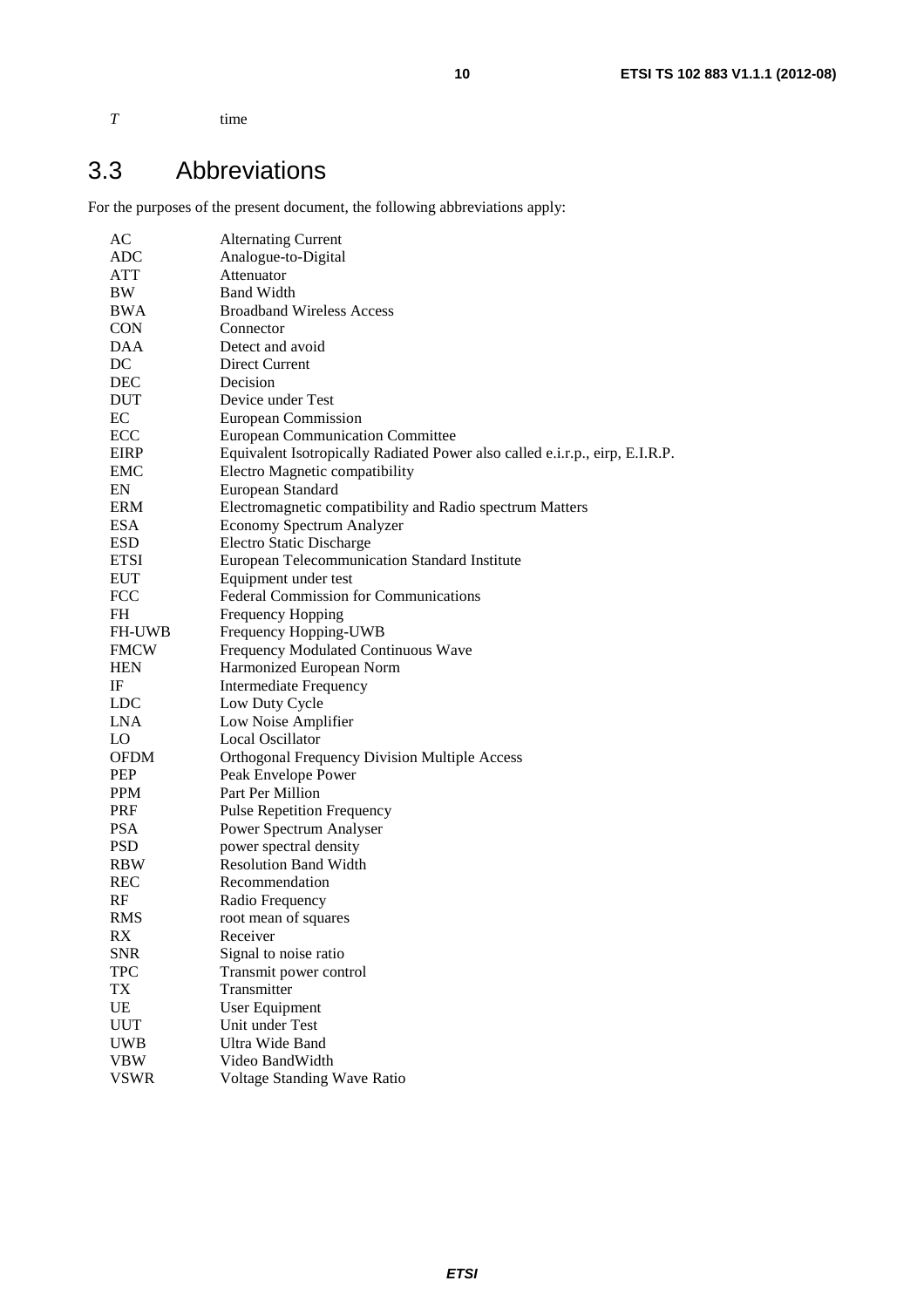# 4 Overview

In this clause a short overview over the existing and known UWB signal formats will be given. Based on the presented signal format the main issues of the needed measurement techniques will be derived. A more detailed description of the presented signal formats can be found in the TR 103 181-1 [i.1].

The present document describes measurements for many different types of UWB technologies used for a variety of different applications. The UWB technologies used for these applications can be broken down into two main groups:

- 1) Impulse derived (carrier-less) technologies.
- 2) Frequency modulated/carrier-based.

In general combinations of these systems are possible.

# 4.1 Impulse derived (carrier-less)

Impulse derived UWB technology consists of a series of impulses created from a dc voltage step whose risetime can be modified to provide the maximum useful number of spectral emission frequencies. This derived impulse can then be suitably modified by the use of filters to locate the resulting waveform within a specific frequency spectrum range. This filter can be a stand alone filter or incorporated into an antenna design to reduce emissions outside the designated frequency spectrum.

Modulation techniques include pulse positioning in time, pulse suppression and other techniques to convey information. The transmitted energy is summed at the receiver to reproduce the transmitted pulse.

This technology is suitable for direct and non-direct line of sight communications, any reflected or time delayed emissions being suppressed by the receiver input circuits.

Simple short pulses whereby one can modify/modulate by:

- pulseform/pulseshape;
- pulse duration;
- pulse trains (i.e. number of pulses per burst);
- pulse amplitude;
- pulse position/spacing, time/pulse hopping, random pseudo-noise generation, dithering (intentional jitter);
- direct sequence (generates UWB when performed quickly, typically pre-programmed).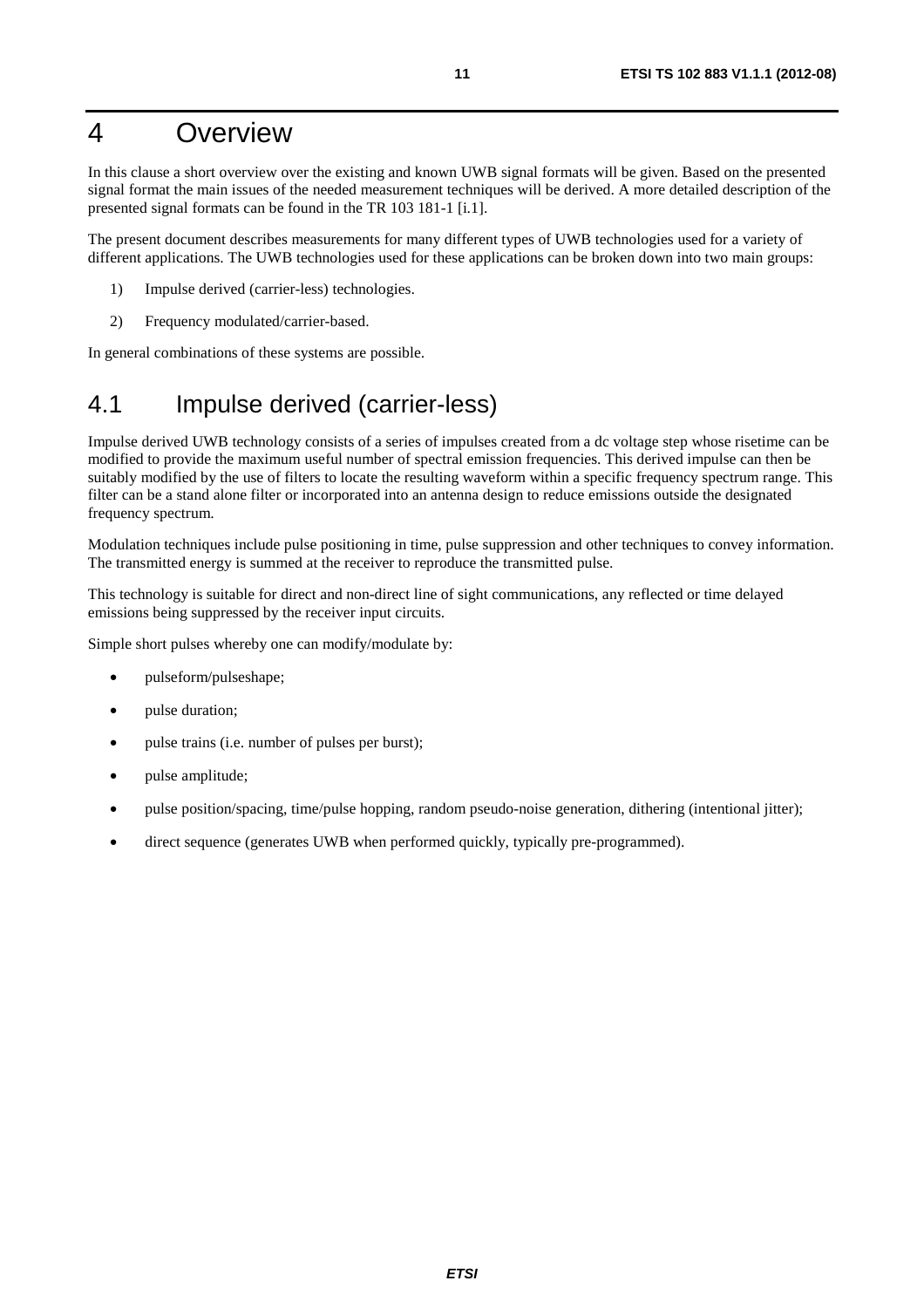Or combinations of the above. In Figure 1 some examples of pulse shapes in the time domain and the corresponding spectrum is depicted.



**Figure 1: Example of Pulse shapes in time domain and the corresponding spectra** 

# 4.2 Frequency modulated/carrier-based

Under this category the following systems can be covered:

- phase shift keying;
- frequency hopping/stepping;
- FMCW, can also be intermittent, i.e. pulsed or gated;
- OFDM and similar (i.e. having multiple carriers/sub-carriers);
- random pseudo-noise generation, dithering or intentional pre-programmed direct sequencing can apply on all these carrier-based modulation schemes.

Or combinations of the above, including complex time- and frequency modulated combinations.

Due to the possible combinations, the above categories are not exhaustive.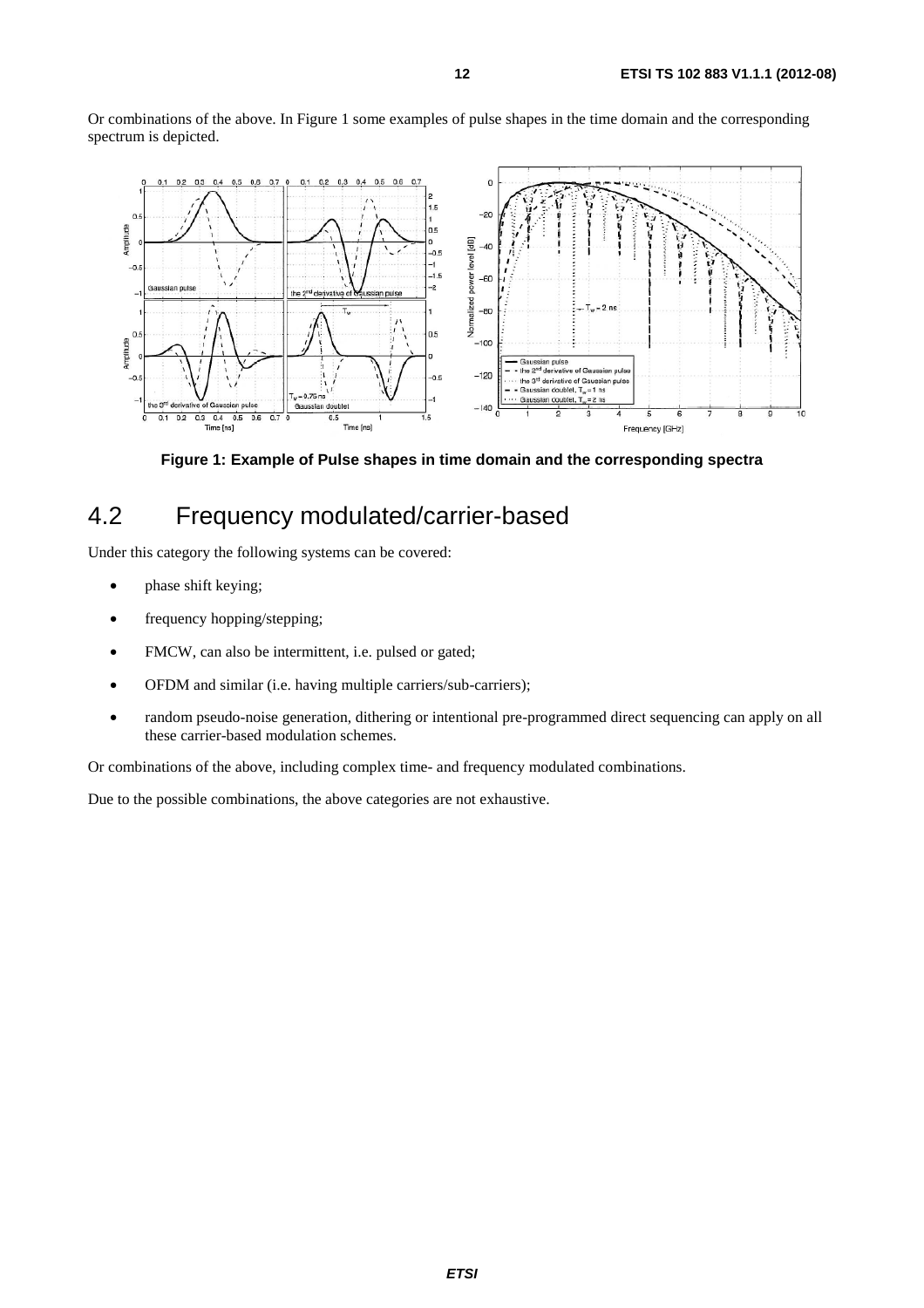# 5 General Consideration and test requirements

# 5.1 Overview

In this clause all general considerations for the testing of UWB devices will be given. These considerations and requirements are related to the presentation of the products to be tested (see clause 5.2); the used test modulation (see clause 5.3) and the general test conditions (see clause 5.4).

Details included in following clause:

- Product information (see clause 5.2).
- Test modulation (see clause 5.3).
- Specific Test setup (see clause 5.4).

An overview over the basic flow from a UWB application or device to the right certification measurement is given in Figure 2. Based on the UWB application the manufacturer will chose a harmonized standard used for the certification of the devices. In these harmonized standard the regulatory requirements will be covered with a link to the relevant standardization document describing the used mitigation factor, the UWB signal format used and then the corresponding measurement setup for the given specific UWB application. The regulatory limits will be included in the relevant harmonized standard including the requirements for the additional mitigation techniques and factors.



**Figure 2: Overview flow for general product information and conformance test settings** 

As an example the harmonized standard for the generic UWB application HEN 302 065-1 [i.2] is given in Figure 2. In the following clause the requirements for the right declaration of the UWB devices for the preparation of the measurement and the needed measurement setups are presented. The detailed measurements will be included in the clause 7 of the present document.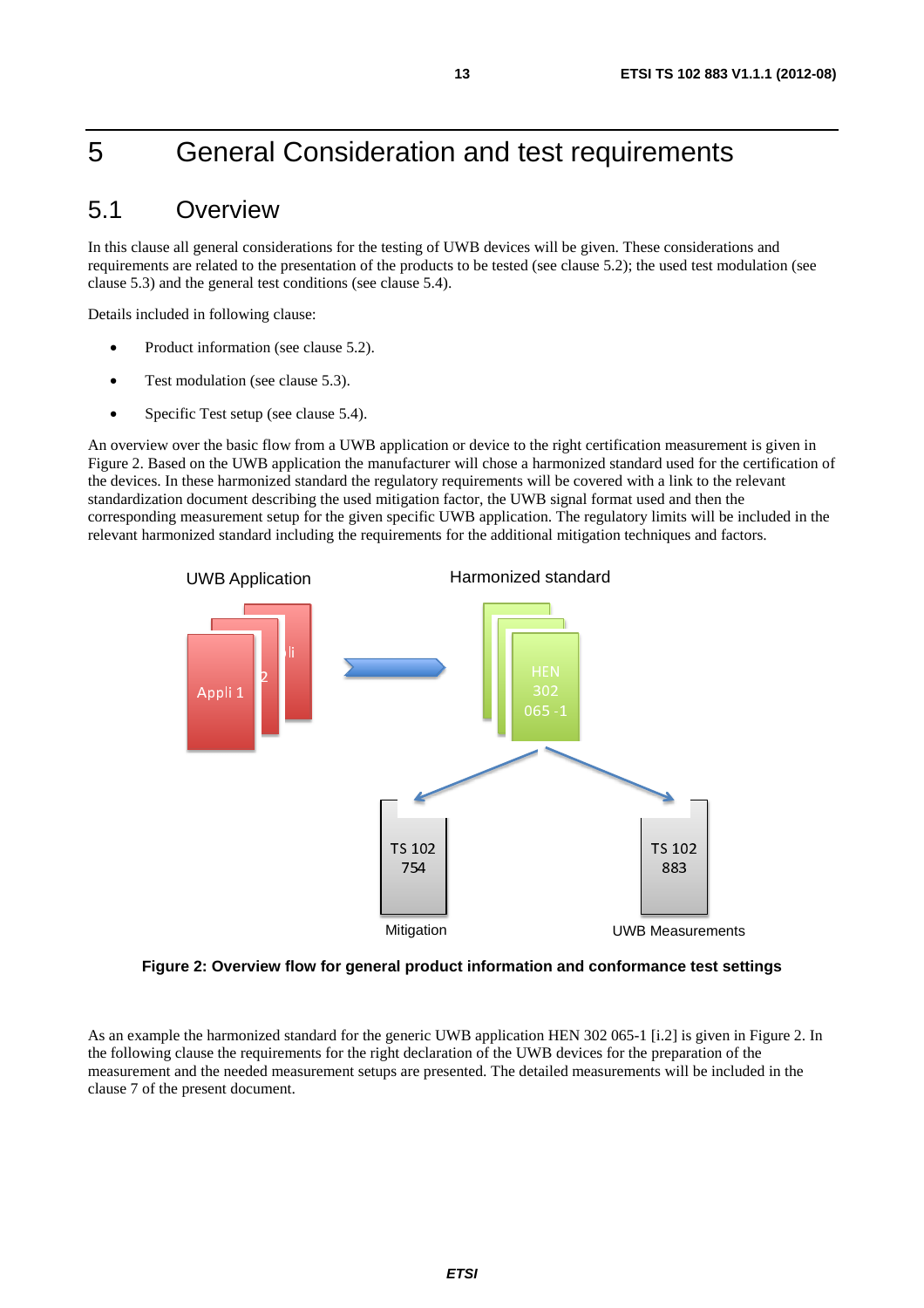# 5.2 Product information

The following product information shall be provided by the manufacturer:

- relevant harmonized standard and environmental conditions of use/intended use;
- the type of UWB technology implemented in the equipment (e.g. carrier-based, impulse, modified impulse, etc.);
- the type of modulation schemes available (e.g. OFDM modulation, pulsed modulation like PPM or Pulse Polarity Modulation or any other type of modulation, etc.);
- for all modulation schemes the modulation parameters need to be provided: for example modulation period, deviation or dwell times within a modulation period (FH systems), rate of modulation (Hz/s), number of carrier for OFDM, modulation bandwidth;
- the operating frequency range(s) of the equipment (see clause  $7.4$ );
- the type of the equipment (e.g. stand-alone equipment, plug-in radio device, combined equipment, etc.), (see also clause 5.6);
- the intended combination(s) of the radio equipment power settings and one or more antenna assemblies and their corresponding e.i.r.p. levels (see also clause 5.5);
- the nominal power supply voltages of the stand-alone radio equipment or the nominal power supply voltages of the host equipment or combined equipment in case of plug-in radio devices;
- the test modulation to be used for testing (see also clause 5.3);
- the inclusion and any necessary implementation details of features such as gating or hopping;
- the inclusion and any necessary implementation details of any mitigation or equivalent mitigation techniques;
- in case of conducted measurements, the antenna impedance as well as maximum antenna gain characteristics (frequency response) over the relevant frequency range covered in the related harmonized standard.

# 5.3 Requirements for the test modulation

The test modulation used should be representative of normal use of the equipment and which results in the highest mean transmit power spectral density which would be available in normal operation.

The highest mean transmit power spectral density is also-likely to be affected by frame/packet length, inter-packet gaps, normal and burst modes. The manufacturer shall declare this information and that the settings were used that are considered to lead to the highest mean transmit power spectral density which would be available in normal operation.

Preferably, the equipment should be capable of continuous RF transmission, so as to minimise the test time required to determine the highest levels of emission from the device. Where the equipment is not capable of continuous RF transmission, the manufacturer shall employ the mode of operation of the equipment which results in the highest transmitter activity consistent with the requirement to measure the highest mean transmit power spectral density which would be available in operation, and should ensure that:

- transmissions occur regularly in time;
- sequences of transmissions can be repeated accurately.

For transmitters that have multi-modulation schemes incorporated, the manufacturer shall declare the modulation<br>scheme to be used for each test.<br>Implemented transmitter timeout functionality shall be disabled for the seque scheme to be used for each test.

Implemented transmitter timeout functionality shall be disabled for the sequence of the test suite.

Where radio devices are equipped with LDC, the LDC operation may be disabled for the duration of the test. In any case the mean power measurement shall be performed so as to guarantee the maximum mean power level over 1ms as given in clause 7.2.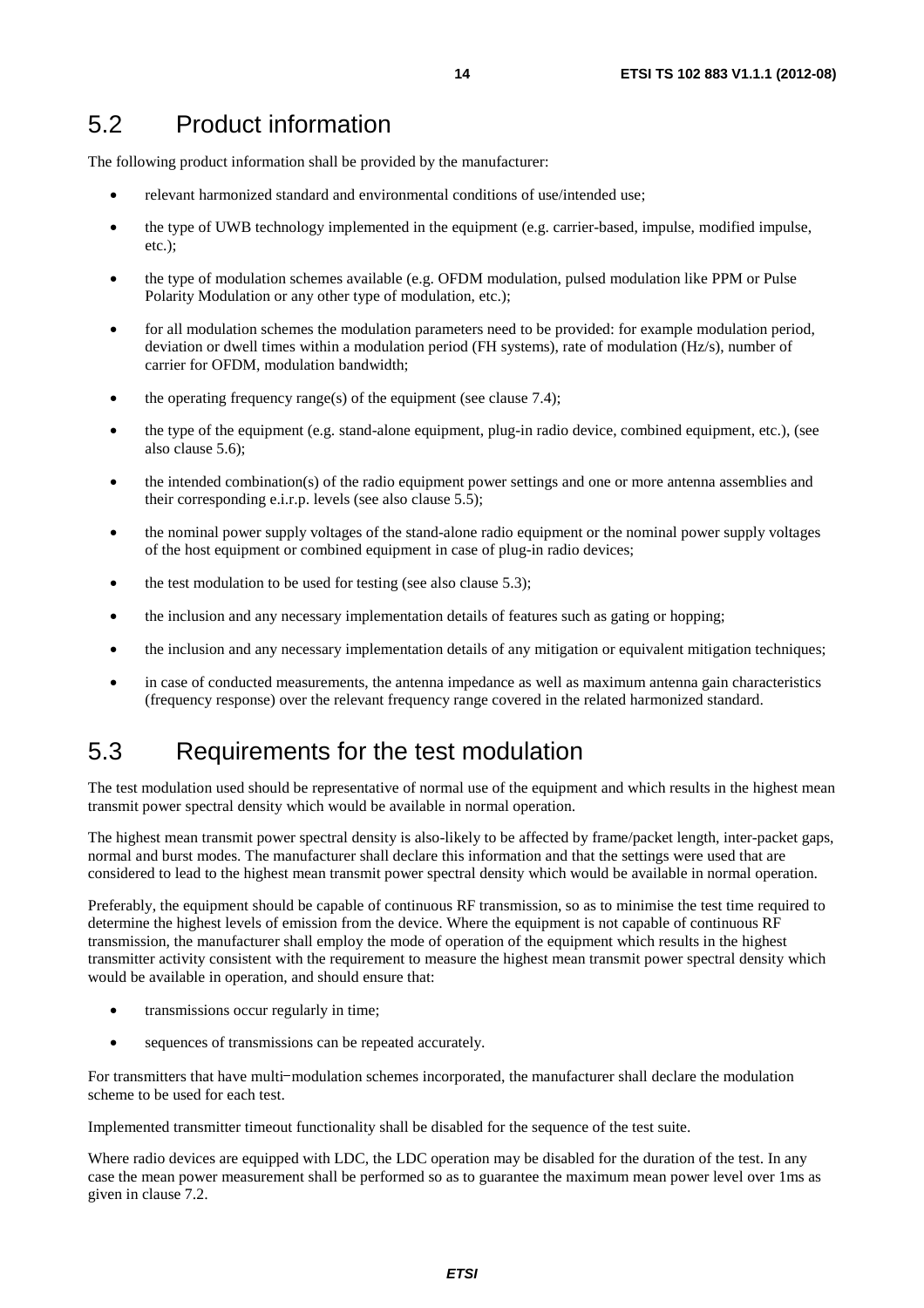The manufacturer shall provide the means to operate the transmitter during the tests.

# 5.4 Test conditions, power supply and ambient temperatures

### 5.4.1 Test conditions

Testing shall be performed under normal test conditions.

The test conditions and procedures shall be performed as specified in the following clauses.

### 5.4.2 Power sources

#### 5.4.2.1 Power sources for stand-alone equipment

During testing, the power source of the equipment shall be replaced by a test power source capable of producing normal test voltages as specified in clause 5.3.3.2. The internal impedance of the test power source shall be low enough for its effect on the test results to be negligible. For the purpose of tests, the voltage of the power source shall be measured at the input terminals of the equipment.

For battery operated equipment the battery may be removed and the test power source shall be applied as close to the battery terminals as practicable.

During tests the power source voltages shall be maintained within a tolerance of  $\pm 1$  % relative to the voltage at the beginning of each test. The value of this tolerance is critical to power measurements; using a smaller tolerance will provide better measurement uncertainty values.

### 5.4.2.2 Power sources for plug-in radio devices

The power source for testing plug-in radio devices shall be provided by test fixture or host equipment.

Where the host equipment and/or the plug-in radio device is battery powered, the battery may be removed and the test power source applied as close to the battery terminals as practicable.

### 5.4.3 Normal test conditions

### 5.4.3.1 Normal temperature and humidity

The normal temperature and humidity conditions for tests shall be any convenient combination of temperature and humidity within the following ranges:

- temperature:  $+15\degree C$  to  $+35\degree C$ ;
- relative humidity  $20 %$  to 75 %.

When it is impracticable to carry out the tests under these conditions, a note to this effect, stating the ambient temperature and relative humidity during the tests, shall be recorded.

The actual values during the tests shall be recorded.

#### 5.4.3.2 Normal power source

#### 5.4.3.2.1 Mains voltage

The normal test voltage for equipment to be connected to the mains shall be the nominal mains voltage. For the purpose of the present document, the nominal voltage shall be the voltage(s) for which the equipment was designed.

The frequency of the test power source corresponding to the AC mains shall be between 49 Hz and 51 Hz.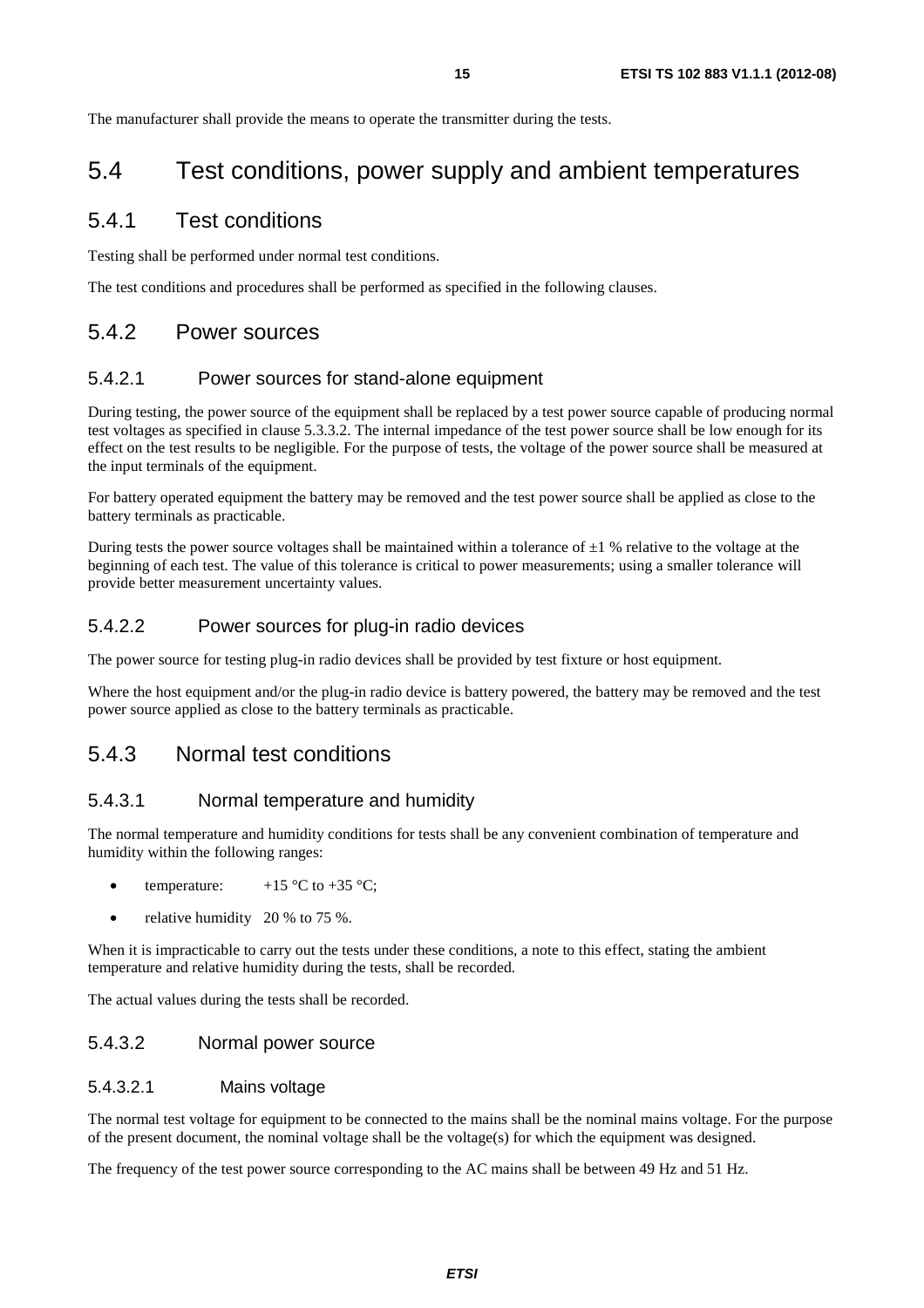#### 5.4.3.2.2 Lead-acid battery power sources used on vehicles

When radio equipment is intended for operation from the usual, alternator fed lead-acid battery power source used on vehicles, then the normal test voltage shall be 1,1 times the nominal voltage of the battery (6 V, 12 V, etc.).

#### 5.4.3.2.3 Other power sources

For operation from other power sources or types of battery (primary or secondary), the nominal test voltage shall be as stated by the equipment manufacturer. This shall be recorded.

# 5.5 Choice of equipment for test suites

### 5.5.1 Choice of model

The tests shall be carried out on one or more production models or equivalent preliminary models, as appropriate. If testing is performed on (a) preliminary model(s), then the corresponding production models shall be identical to the tested models in all respects relevant for the purposes of the present document.

If an equipment has several optional features that are considered to affect directly the RF parameters then tests need only be performed on the equipment configured with the considered worst case combination of features as declared by the manufacturer.

### 5.5.2 Presentation

Stand-alone equipment shall be tested complete with any ancillary equipment.

Plug-in radio devices may be tested together with a suitable test fixture and/or typical host equipment (see clause 5.6).

### 5.5.3 Multiple operating bandwidths

Where equipment has more than one operating bandwidth (e.g. 500 MHz and 1 300 Mhz), a minimum of two operating bandwidths shall be chosen such that the lower and higher limits of the operating range(s) of the equipment are covered (see clause 4.1.2.3). All operating bandwidths of the equipment shall be declared by the equipment manufacturer.

# 5.6 Testing of host connected equipment and plug-in radio devices

For combined equipment and for radio parts for which connection to or integration with host equipment is required to offer functionality to the radio, different alternative test approaches are permitted. Where more than one such combination is intended, testing shall not be repeated for combinations of the radio part and various host equipment where the latter are substantially similar.

Where more than one such combination is intended and the combinations are substantially dissimilar, one combination shall be tested against all requirements of the present document and all other combinations shall be tested separately for radiated spurious emissions only (see clause 7.5).

### 5.6.1 The use of a host or test fixture for testing plug-In radio devices

Where the radio part is a plug-in radio device which is intended to be used within a variety of combinations, a suitable test configuration consisting of either a test fixture or typical host equipment shall be used. This shall be representative for the range of combinations in which the radio device may be used. The test fixture shall allow the radio equipment part to be powered and stimulated as if connected to or inserted into the host or combined equipment. Measurements shall be made to all requirements given in the relevant harmonized standards.

NOTE: For further information on this topic, see TR 102 070-2 [i.4].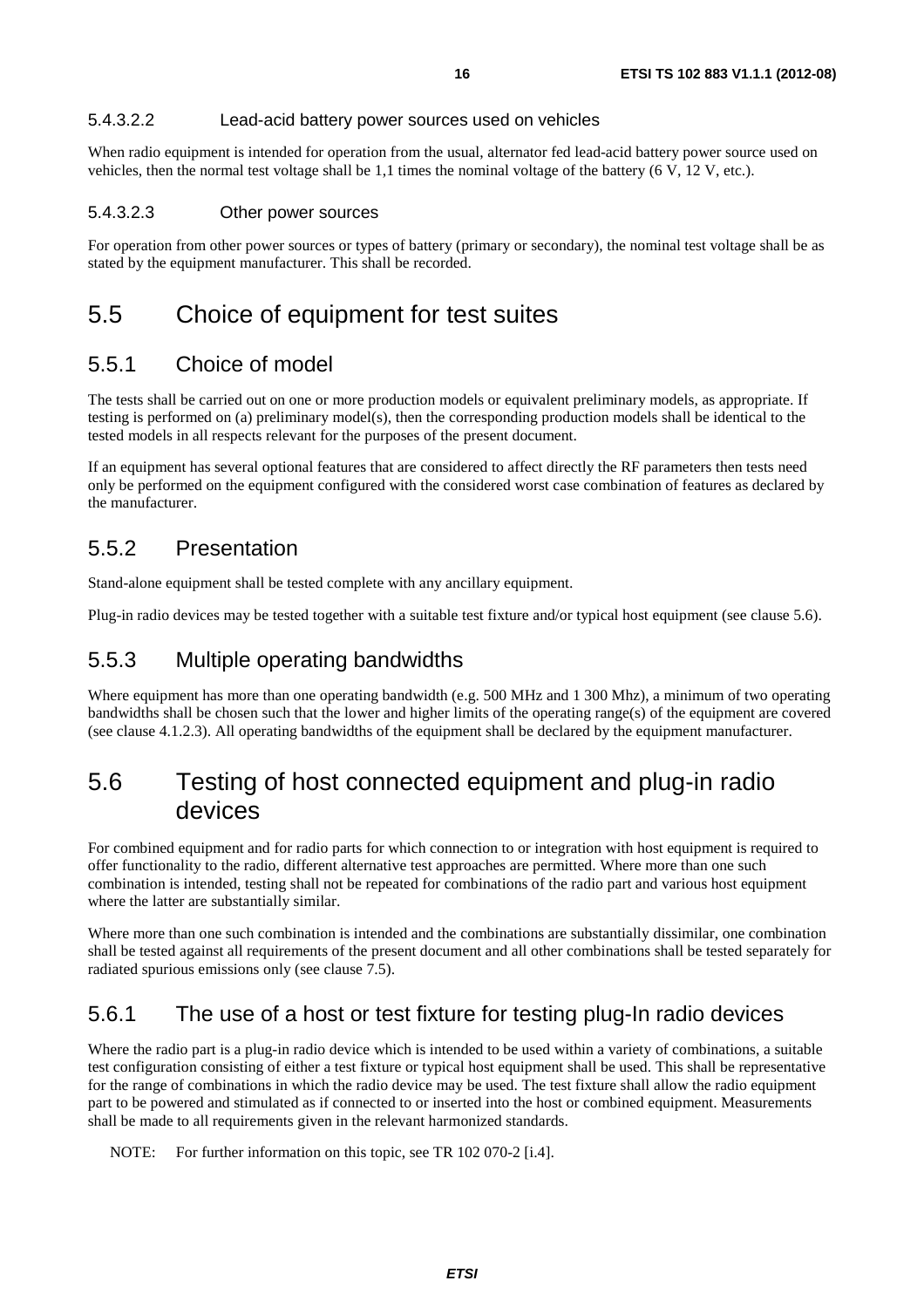# 5.7 Interpretation of the measurement results

The interpretation of the results for the measurements described in the present document shall be as follows:

- 1) the measured value related to the corresponding limit shall be used to decide whether equipment meets the requirements of the present document;
- 2) the measurement uncertainty value for the measurement of each parameter shall be recorded;
- 3) the recorded value of the measurement uncertainty shall be wherever possible, for each measurement, equal to or lower than the figures in Table 1, and the interpretation procedure specified in clause 5.7.1 shall be used.

For the test methods, according to the present document, the measurement uncertainty figures shall be calculated in accordance with the guidance provided in TR 100 028 [1] and shall correspond to an expansion factor (coverage factor)  $k = 1,96$  or  $k = 2$  (which provide confidence levels of respectively 95 % and 95,45 % in the case where the distributions characterizing the actual measurement uncertainties are normal (Gaussian)).

Table 1 is based on such expansion factors.

| <b>Parameter</b>                                                                                                                                                                                                                                                                                                                                                                                                                            | Uncertainty           |  |
|---------------------------------------------------------------------------------------------------------------------------------------------------------------------------------------------------------------------------------------------------------------------------------------------------------------------------------------------------------------------------------------------------------------------------------------------|-----------------------|--|
| Radio Frequency                                                                                                                                                                                                                                                                                                                                                                                                                             | $±1 \times 10^{-5}$   |  |
| all emissions, radiated                                                                                                                                                                                                                                                                                                                                                                                                                     | $\pm 6$ dB (see note) |  |
| conducted                                                                                                                                                                                                                                                                                                                                                                                                                                   | $±3$ dB               |  |
| temperature                                                                                                                                                                                                                                                                                                                                                                                                                                 | ±1 °C                 |  |
| humidity                                                                                                                                                                                                                                                                                                                                                                                                                                    | ±5%                   |  |
| DC and low frequency voltages<br>±3%                                                                                                                                                                                                                                                                                                                                                                                                        |                       |  |
| NOTE: For radiated emissions measurements below 2,7 GHz and above<br>10,6 GHz it may not be possible to reduce measurement uncertainty to the<br>levels specified in table 1 (due to the very low signal level limits and the<br>consequent requirement for high levels of amplification across wide<br>bandwidths). In these cases alone it is acceptable to employ the alternative<br>interpretation procedure specified in clause 5.7.2. |                       |  |

|  |  |  | Table 1: Maximum measurement uncertainty |  |
|--|--|--|------------------------------------------|--|
|--|--|--|------------------------------------------|--|

# 5.7.1 Measurement uncertainty is equal to or less than maximum acceptable uncertainty

The interpretation of the results when comparing measurement values with specification limits shall be as follows:

- a) When the measured value does not exceed the limit value the equipment under test meets the requirements of the present document.
- b) When the measured value exceeds the limit value the equipment under test does not meet the requirements of the present document.
- c) The measurement uncertainty calculated by the test technician carrying out the measurement shall be recorded in the test report.
- d) The measurement uncertainty calculated by the test technician may be a maximum value for a range of values of measurement, or may be the measurement uncertainty for the specific measurement untaken. The method used shall be recorded in the test report.

### 5.7.2 Measurement uncertainty is greater than maximum acceptable uncertainty

The interpretation of the results when comparing measurement values with specification limits should be as follows:

a) When the measured value plus the difference between the maximum acceptable measurement uncertainty and the measurement uncertainty calculated by the test technician does not exceed the limit value the equipment under test meets the requirements of the present document.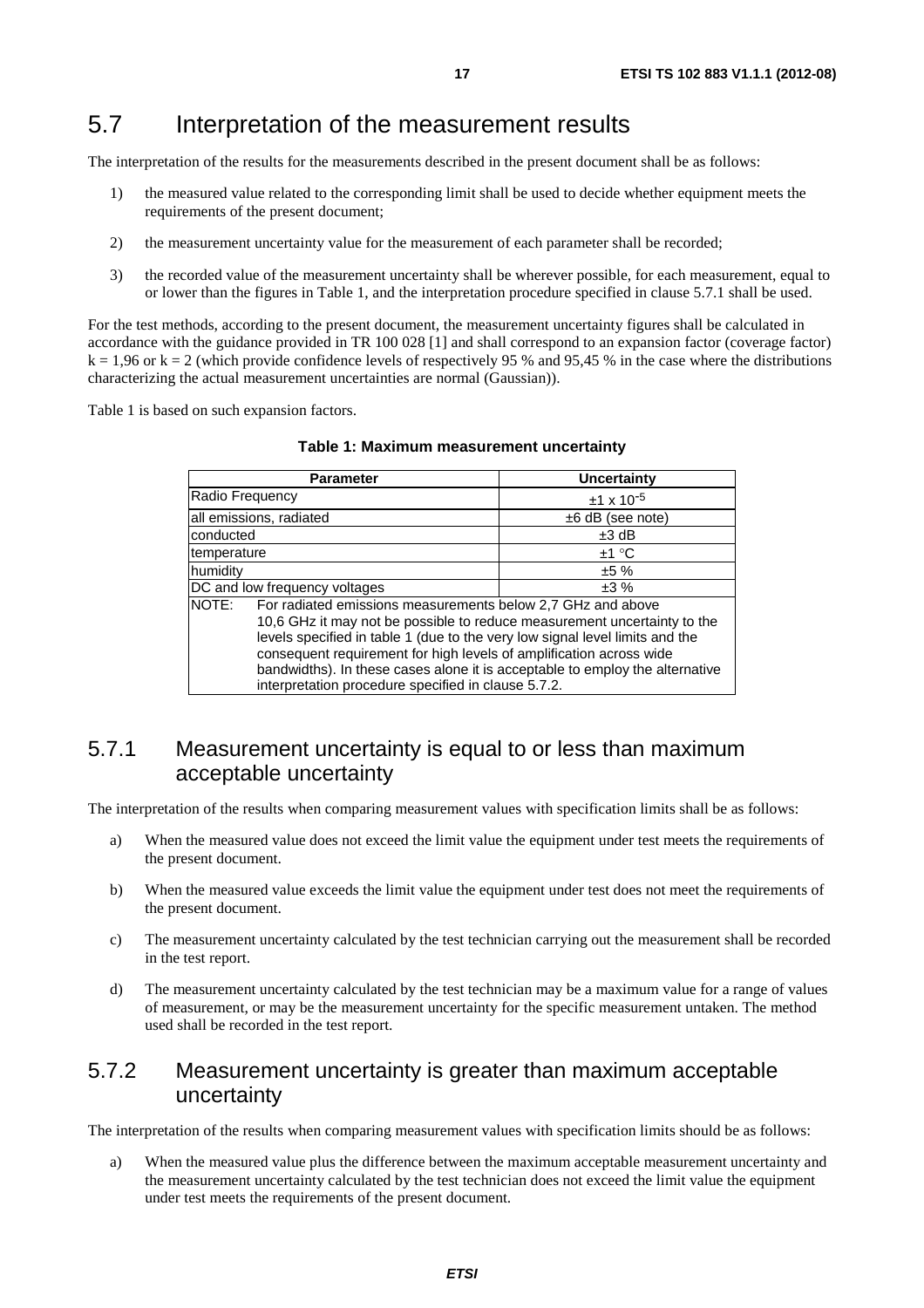- b) When the measured value plus the difference between the maximum acceptable measurement uncertainty and the measurement uncertainty calculated by the test technician exceeds the limit value the equipment under test does not meet the requirements of the present document.
- c) The measurement uncertainty calculated by the test technician carrying out the measurement shall be recorded in the test report.
- d) The measurement uncertainty calculated by the test technician may be a maximum value for a range of values of measurement, or may be the measurement uncertainty for the specific measurement untaken. The method used shall be recorded in the test report.

# 5.8 Other emissions

UWB transmitters emit very low power radio signals, comparable with the power of spurious emissions from digital and analogue circuitry. If it can be clearly demonstrated that an emission from the ultra-wideband radio device is not the ultra-wideband emission identified in clause 7.6 (e.g. by disabling the radio device's UWB transmitter or disconnecting and terminating, internally or externally the antenna of the device) or it can clearly be demonstrated that it is impossible to differentiate between other emissions and the UWB transmitter emissions, that emission or aggregated emissions shall be considered against the receiver spurious emissions limits defined in the relevant harmonized standard.

6 Test setups and procedures

# 6.1 Introduction

In this clause the general setup of a test bed for the test of UWB equipment will be descripted. Two procedures of test will be considered here:

- radiated measurements; and
- conducted measurements.

Both measurements need to be possible for UWB devices due to the very low emission levels to be evaluated. For equipment providing a 50  $\Omega$  antenna connectors the conducted measurement is the preferred measurement. More details concerning the conditions are given in clause 6.4.

# 6.2 Initial Measurement steps

In a first step the relevant frequency band for the measurement of the System under test has to be identified by using the manufacturer's declaration (see clause 5.2) and a coarse peak power measurement using a spectrum analyser. After the identification of the relevant band of the UWB system the further measurement steps can be performed. The identification step is independent of the system to be measured and the measurement to be performed (mean power or peak power, radiated or conducted).

The settings of the instrument have to be chosen based on the description of the signal provided, so as to ensure that the highest values of peak power and mean PSD are captured. This is particularly important for a scanning instrument (spectrum analyser) and a signal that has complex variation in time or over frequency. It is suggested that the signal should initially be observed with both peak and mean measuring modes, over its full bandwidth, to confirm the description and to establish where the highest values can and cannot be in RF. This will permit subsequent measurements to be made with a narrower RF span. Where there is any doubt about the effect of frequency scanning, a measurement at a single RF (zero spans) will provide confirmation.

The measurements shall be repeated for radio devices with TPC implemented within the UWB radio device configured at the lowest power spectral density setting.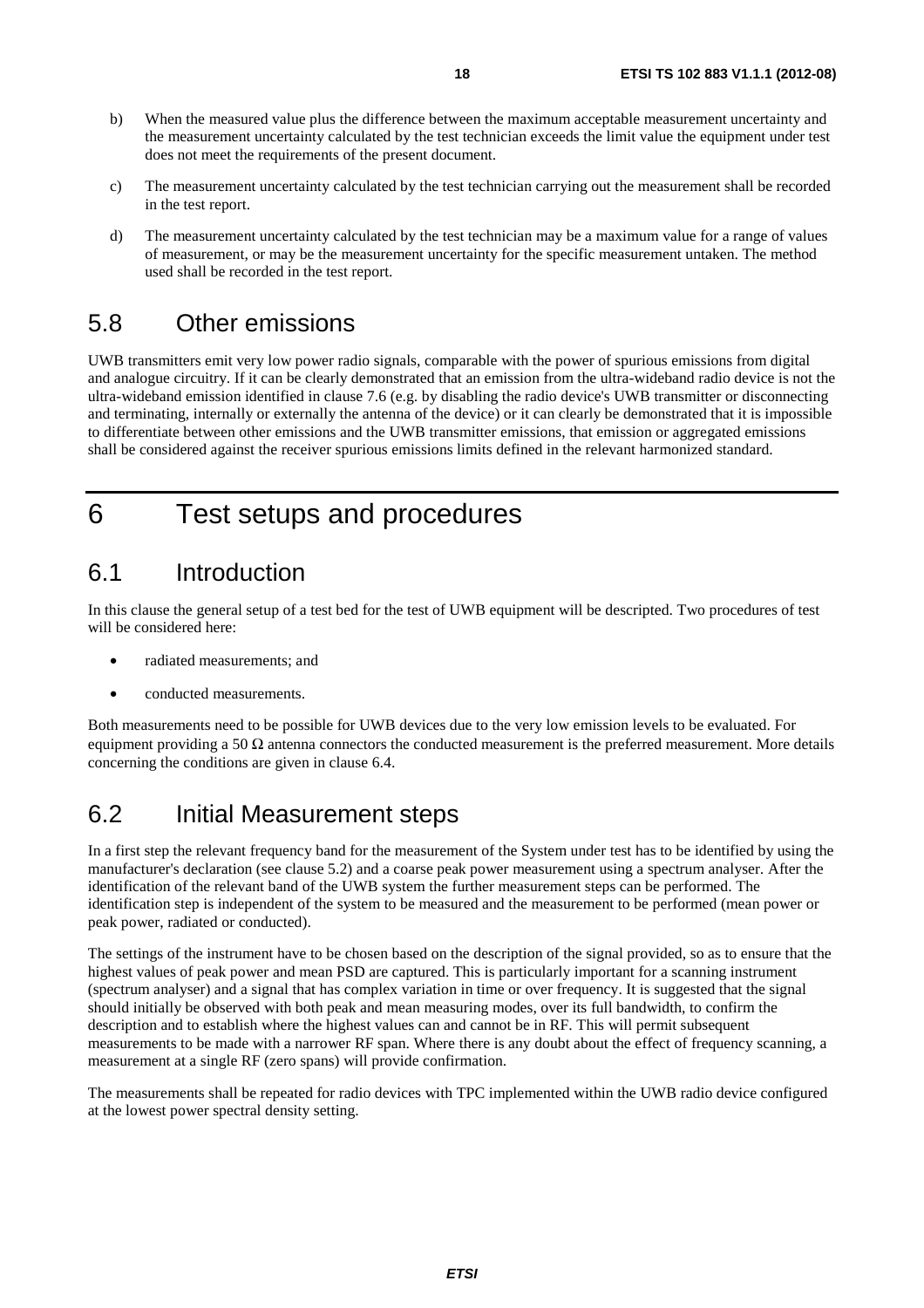# 6.3 Radiated measurements

# 6.3.1 General

The test site, test antenna and substitution antenna used for radiated measurements shall be as described in clause 6.3.2.

For guidance on use of radiation test sites, coupling of signals and standard test positions used for radiated measurements, see clauses 6.3.3 to 6.3.5.

Detailed descriptions of radiated measurement arrangements for UWB radio devices can be found in ITU-R Recommendation SM.1754 [i.3].

All reasonable efforts should be made to clearly demonstrate that emissions from the UWB transmitter do not exceed the specified levels, with the transmitter in the far field. To the extent practicable, the radio device under test shall be measured at the distance specified in clause 6.3.3.4 and with the specified measurement bandwidths. However, in order to obtain an adequate signal-to-noise ratio in the measurement system, radiated measurements may have to be made at distances less than those specified in clause 6.3.3.4 and/or with reduced measurement bandwidths. The revised measurement configuration should be stated on the test report, together with an explanation of why the signal levels involved necessitated measurement at the distance employed or with the measurement bandwidth used in order to be accurately detected by the measurement equipment and calculations demonstrating compliance.

Where it is not practical to further reduce the measurement bandwidth (either because of limitations of commonly-available test equipment or difficulties in converting readings taken using one measurement bandwidth to those used by the limits given in the relevant harmonized standard, and the required measurement distance would be so short that the radio device would not clearly be within the far field, the test report shall state this fact, the measurement distance and bandwidth used, the near field/far field distance for the measurement setup (see clause 6.3.3.4), the measured radio device emissions, the achievable measurement noise floor and the frequency range(s) involved.

# 6.3.2 Test sites and general arrangements for measurements involving the use of radiated fields

This clause introduces the test site which may be used for radiated tests. The test site is generally referred to as a free field test site. Both absolute and relative measurements can be performed in these sites. Where absolute measurements are to be carried out, the chamber should be verified. A detailed verification procedure is described in TS 102 321 [3].

### 6.3.2.1 Anechoic chamber

An anechoic chamber is the preferred test site to be used for radiated testing in accordance with the present document above 1 GHz. However, an anechoic chamber with ground plane as described in clause 5.6.2.2 may be used above 1 GHz providing that suitable anechoic material is placed on the chamber floor to suppress any reflected signal.

An anechoic chamber is an enclosure, usually shielded, whose internal walls, floor and ceiling are covered with radio absorbing material, normally of the pyramidal urethane foam type. The chamber usually contains an antenna support at one end and a turntable at the other. A typical anechoic chamber is shown in figure 3.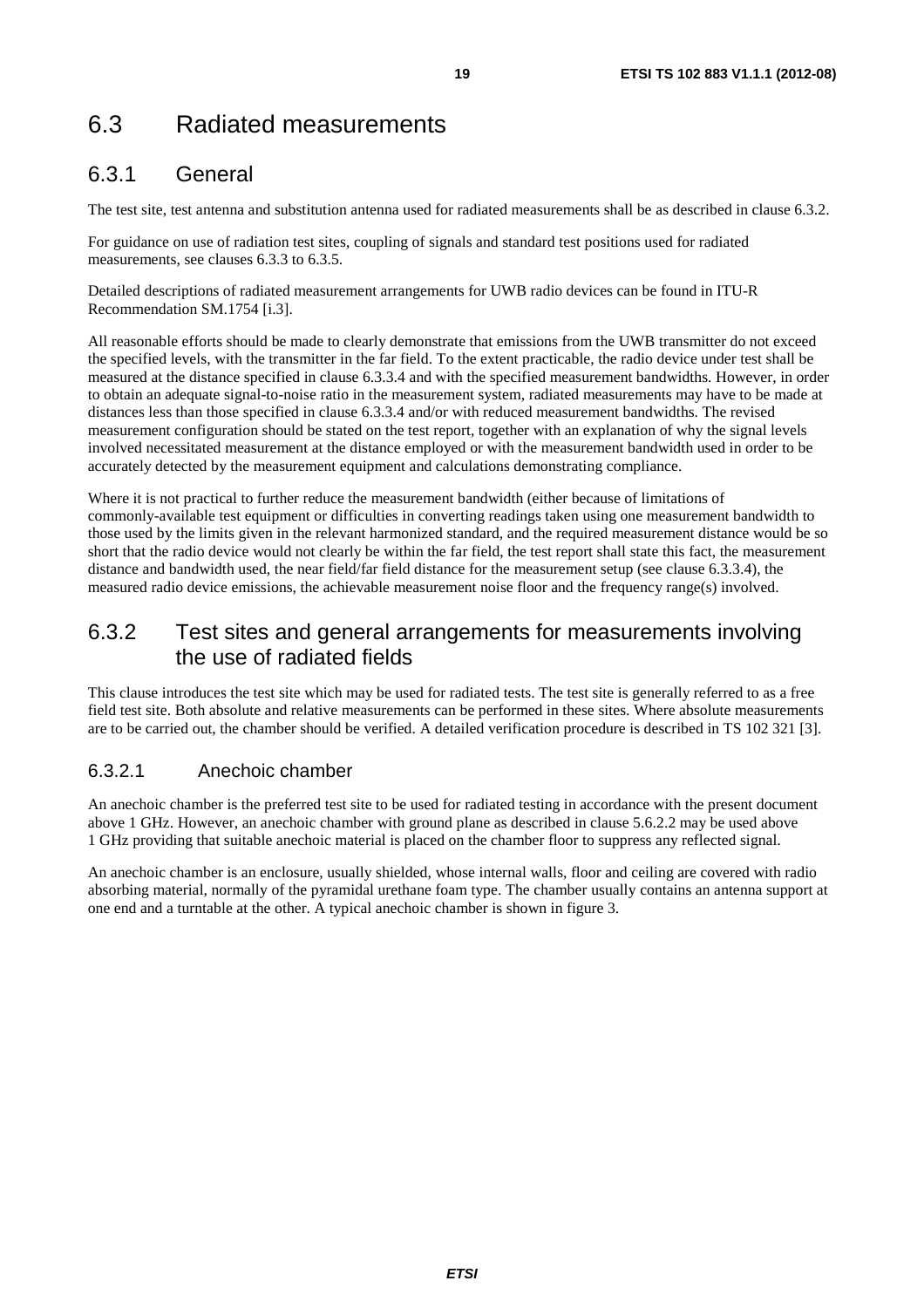

**Figure 3: A typical anechoic chamber** 

The chamber shielding and radio absorbing material work together to provide a controlled environment for testing purposes. This type of test chamber attempts to simulate free space conditions.

The shielding provides a test space, with reduced levels of interference from ambient signals and other outside effects, whilst the radio absorbing material minimizes unwanted reflections from the walls and ceiling which can influence the measurements. In practice it is relatively easy for shielding to provide high levels (80 dB to 140 dB) of ambient interference rejection, normally making ambient interference negligible.

**Example length 3 m to 10**<br> **Range length 3 m to 10**<br> **Range length 3 m to 10**<br> **Range length 3 m to 10**<br> **Range length 3 m to 10**<br> **Range length is and a**<br> **Example 10**<br> **Range is and a**<br> **Range is and a**<br> **Range is and** A turntable is capable of rotation through  $360^\circ$  in the horizontal plane and it is used to support the test sample (EUT) at a suitable height (e.g. 1 m) above the ground plane. The chamber shall be large enough to allow the measuring distance of at least 3 m or  $2(d_1 + d_2)^2/\lambda$  (m), whichever is greater (see clause 6.3.3.4). However, it shall be noted that due to the low radiated power density for UWB equipment, its transmit spectrum can be measured at approximately 1 m to improve measurement sensitivity. The distance used in actual measurements shall be recorded with the test results. Practical tests have shown that larger measurements distances of up to 3 meters at the frequencies below 1 GHz and shorter measurement distances of less than 1 meter at frequencies above 10 GHz can be conducted as long as the far field conditions are still fulfilled.

The anechoic chamber generally has several advantages over other test facilities. There is minimal ambient interference, minimal floor, ceiling and wall reflections and it is independent of the weather. It does however have some disadvantages which include limited measuring distance and limited lower frequency usage due to the size of the pyramidal absorbers. To improve low frequency performance, a combination structure of ferrite tiles and urethane foam absorbers is commonly used.

All types of emission testing can be carried out within an anechoic chamber without limitation.

### 6.3.2.2 Anechoic chamber with a conductive ground plane

An anechoic chamber with a conductive ground plane shall be used for radiated testing in accordance with the present document below 1 GHz.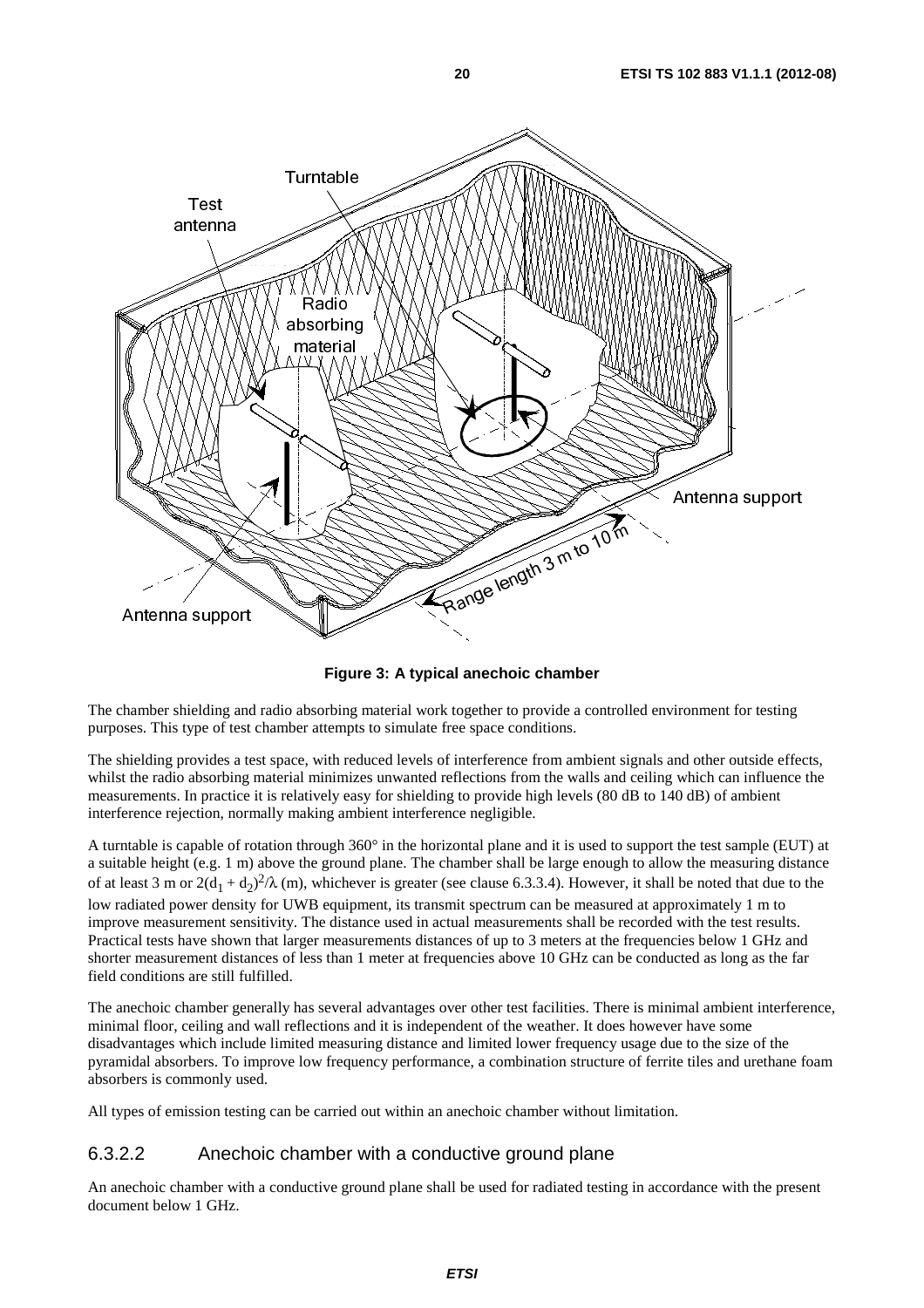An anechoic chamber with a conductive ground plane is an enclosure, usually shielded, whose internal walls and ceiling are covered with radio absorbing material, normally of the pyramidal urethane foam type. The floor, which is metallic, is not covered and forms the ground plane. The chamber usually contains an antenna mast at one end and a turntable at the other. A typical anechoic chamber with a conductive ground plane is shown in Figure 4.

This type of test chamber attempts to simulate an ideal Open Area Test Site whose primary characteristic is a perfectly conducting ground plane of infinite extent.



**Figure 4: A typical anechoic chamber with a conductive ground plane** 

In this facility the ground plane creates the wanted reflection path, such that the signal received by the receiving antenna is the sum of the signals from both the direct and reflected transmission paths. This creates a unique received signal level for each height of the transmitting antenna (or EUT) and the receiving antenna above the ground plane.

The antenna mast provides a variable height facility (from 1 m to 4 m) so that the position of the test antenna can be optimized for maximum coupled signal between antennas or between a EUT and the test antenna.

A turntable is capable of rotation through 360° in the horizontal plane and it is used to support the test sample (EUT) at a specified height, usually 1,5 m above the ground plane. The chamber shall be large enough to allow the measuring distance of at least 3 m or  $2(d_1 + d_2)^2 / \lambda$  (m), whichever is greater. However, it shall be noted that due to the low radiated power density for UWB equipment it's transmit spectrum can be measured at approximately 1 m. The distance used in actual measurements shall be recorded with the test results.

Emission testing involves firstly "peaking" the field strength from the EUT by raising and lowering the receiving antenna on the mast (to obtain the maximum constructive interference of the direct and reflected signals from the EUT) and then rotating the turntable for a "peak" in the azimuth plane. At this height of the test antenna on the mast, the amplitude of the received signal is noted. Secondly the EUT is replaced by a substitution antenna (positioned at the EUT's phase or volume centre), which is connected to a signal generator. The signal is again "peaked" and the signal generator output adjusted until the level, noted in stage one, and is again measured on the receiving radio device.

Receiver sensitivity tests over a ground plane also involve "peaking" the field strength by raising and lowering the test antenna on the mast to obtain the maximum constructive interference of the direct and reflected signals, this time using a measuring antenna which has been positioned where the phase or volume centre of the EUT will be during testing. A transform factor is derived. The test antenna remains at the same height for stage two, during which the measuring antenna is replaced by the EUT. The amplitude of the transmitted signal is reduced to determine the field strength level at which a specified response is obtained from the EUT.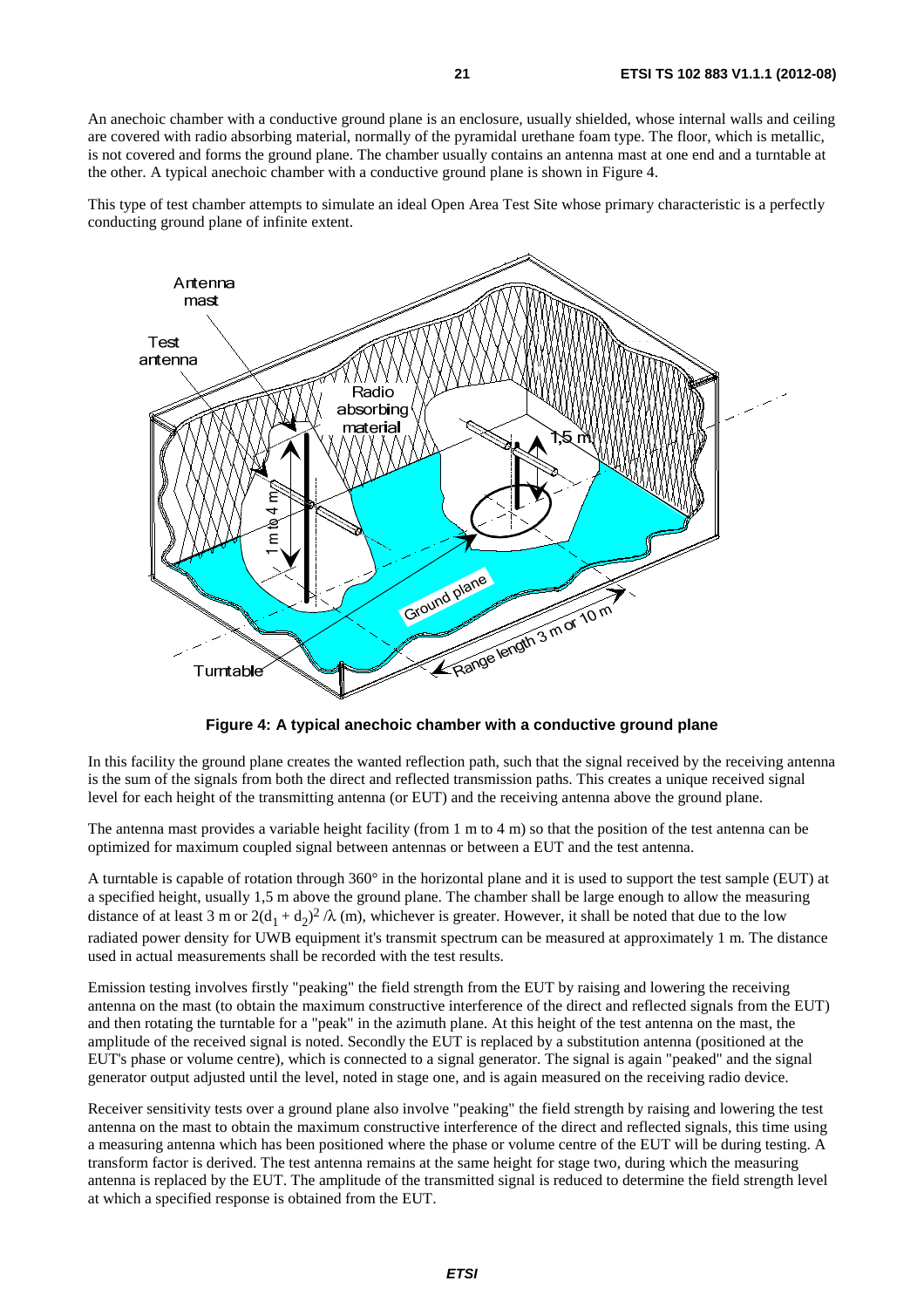### 6.3.2.3 Test antenna

A test antenna is always used in radiated test methods. In emission tests (i.e. effective radiated power, spurious emissions) the test antenna is used to detect the field from the EUT in one stage of the measurement and from the substitution antenna in the other stage. When the test site is used for the measurement of receiver characteristics (i.e. sensitivity and various immunity parameters) the antenna is used as the transmitting radio device.

The test antenna should be mounted on a support capable of allowing the antenna to be used in either horizontal or vertical polarization which, on ground plane sites (i.e. anechoic chambers with ground plane) should additionally allow the height of its centre above the ground to be varied over the specified range (usually 1 m to 4 m).

In the frequency band 30 MHz to 1 000 MHz, dipole antennas (constructed in accordance with ANSI C63.5 [2]) are generally recommended. For frequencies of 80 MHz and above, the dipoles should have their arm lengths set for resonance at the frequency of test. Below 80 MHz, shortened arm lengths are recommended. For spurious emission testing, however, a combination of bicones and log periodic dipole array antennas (commonly termed "log periodic") could be used to cover the entire 30 MHz to 1 000 MHz band. Above 1 000 MHz, waveguide horns are recommended although, again, log periodic could be used.

NOTE: The gain of a horn antenna is generally expressed relative to an isotropic radiator.

### 6.3.2.4 Substitution antenna

The substitution antenna is used to replace the EUT for tests in which a transmitting parameter (i.e. frequency error, effective radiated power, spurious emissions and adjacent channel power) is being measured. For measurements in the frequency band 30 MHz to 1 000 MHz, the substitution antenna should be a dipole antenna (constructed in accordance with ANSI C63.5 [2]). For frequencies of 80 MHz and above, the dipoles should have their arm lengths set for resonance at the frequency of test. Below 80 MHz, shortened arm lengths are recommended. For measurements above 1 000 MHz, a waveguide horn is recommended. The centre of this antenna should coincide with either the phase centre or volume centre.

### 6.3.2.5 Measuring antenna

The measuring antenna is used in tests on a EUT in which a receiving parameter (i.e. sensitivity and various immunity tests) is being measured. Its purpose is to enable a measurement of the electric field strength in the vicinity of the EUT. For measurements in the frequency band 30 MHz to 1 000 MHz, the measuring antenna should be a dipole antenna (constructed in accordance with ANSI C63.5 [2]). For frequencies of 80 MHz and above, the dipoles should have their arm lengths set for resonance at the frequency of test. Below 80 MHz, shortened arm lengths are recommended. The centre of this antenna should coincide with either the phase centre or volume centre (as specified in the test method) of the EUT.

# 6.3.3 Guidance on the use of a radiation test site

This clause details procedures, test equipment arrangements and verification that should be carried out before any of the radiated tests are undertaken.

### 6.3.3.1 Verification of the test site

No test should be carried out on a test site which does not possess a valid certificate of verification. The verification procedures for the different types of test sites described in annex A (i.e. anechoic chamber and anechoic chamber with a ground plane) are given in the relevant parts of TR 102 273 [i.6] or equivalent.

### 6.3.3.2 Preparation of the EUT

The manufacturer should supply information about the EUT covering the operating frequency, polarization, supply voltage(s) and the reference face. Additional information, specific to the type of EUT should include, where relevant, carrier power, channel separation, whether different operating modes are available (e.g. high and low power modes) and if operation is continuous or is subject to a maximum test duty cycle (e.g. 1 minute on, 4 minutes off).

Where necessary, a mounting bracket of minimal size should be available for mounting the EUT on the turntable. This bracket should be made from low conductivity, low relative dielectric constant (i.e. less than 1,5) material(s) such as expanded polystyrene, balsawood, etc.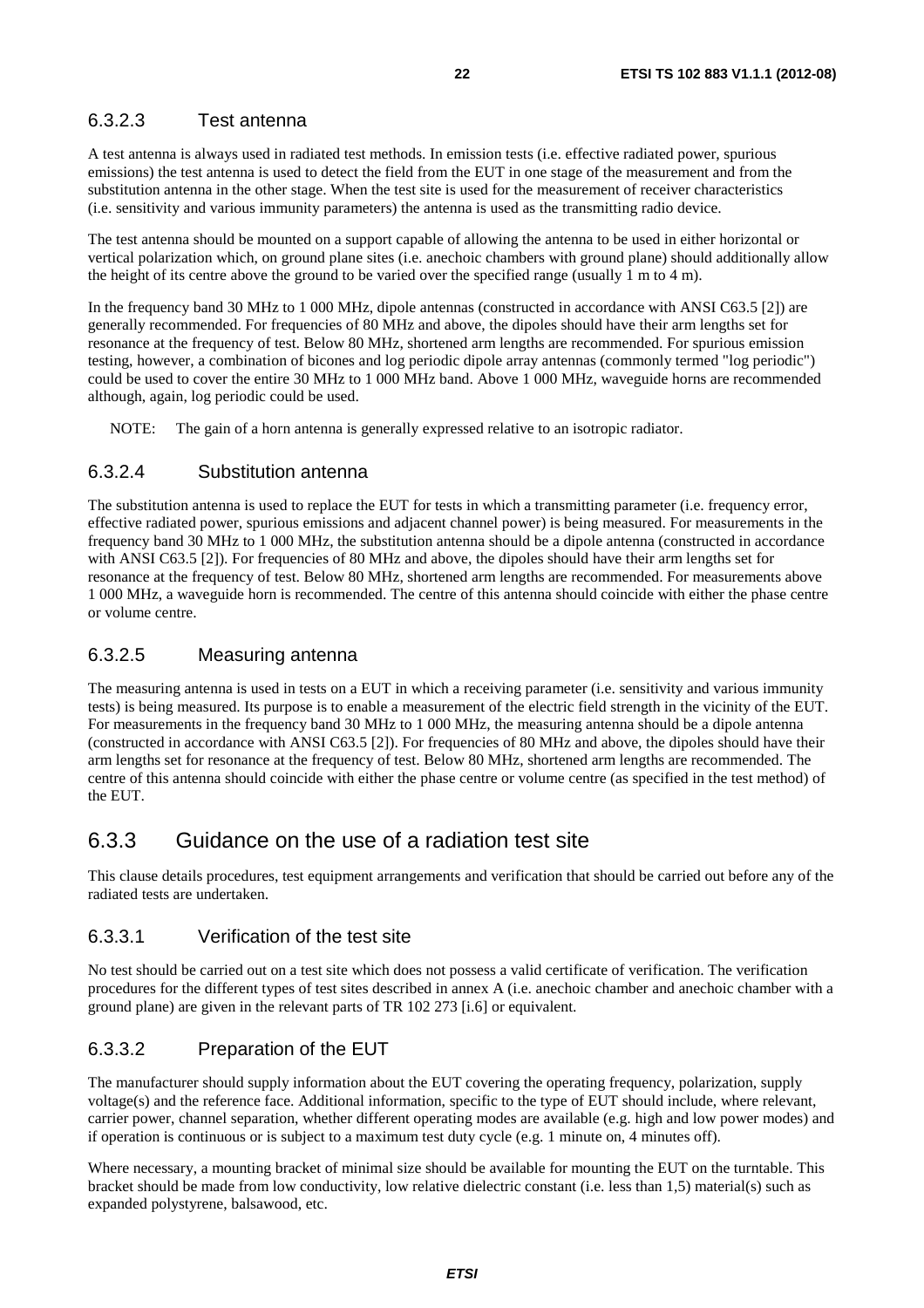#### 6.3.3.3 Power supplies to the EUT

All tests should be performed using power supplies wherever possible, including tests on EUT designed for battery-only use. In all cases, power leads should be connected to the EUT's supply terminals (and monitored with a digital voltmeter) but the battery should remain present, electrically isolated from the rest of the equipment, possibly by putting tape over its contacts.

The presence of these power cables can, however, affect the measured performance of the EUT. For this reason, they should be made to be "transparent" as far as the testing is concerned. This can be achieved by routing them away from the EUT and down to either the screen, ground plane or facility wall (as appropriate) by the shortest possible paths. Precautions should be taken to minimize pick-up on these leads (e.g. the leads could be twisted together, loaded with ferrite beads at 0,15 m spacing or otherwise loaded).

#### 6.3.3.4 Range length

The range length for all these types of test facility should be adequate to allow for testing in the far field of the EUT i.e. it should be equal to or exceed:

$$
\frac{2(d_1+d_2)^2}{\lambda}
$$

Where:

 $d_1$  is the largest dimension of the EUT/dipole after substitution (m);

 $d_2$  is the largest dimension of the test antenna (m);

 $\lambda$  is the test frequency wavelength (m).

It should be noted that in the substitution part of this measurement, where both test and substitution antennas are half wavelength dipoles, this minimum range length for far-field testing would be:

 $2λ$ 

It should be noted in test reports when either of these conditions is not met so that the additional measurement uncertainty can be incorporated into the results.

- NOTE 1: For the fully anechoic chamber, no part of the volume of the EUT should, at any angle of rotation of the turntable, fall outside the "quiet zone" of the chamber at the nominal frequency of the test.
- NOTE 2: The "quiet zone" is a volume within the anechoic chamber (without a ground plane) in which a specified performance has either been proven by test, or is guaranteed by the designer/manufacturer. The specified performance is usually the reflectivity of the absorbing panels or a directly related parameter (e.g. signal uniformity in amplitude and phase). It should be noted however that the defining levels of the quiet zone tend to vary.

#### 6.3.3.5 Site preparation

The cables for both ends of the test site should be routed horizontally away from the testing area for a minimum of 2 m and then allowed to drop vertically and out through either the ground plane or screen (as appropriate) to the test equipment. Precautions should be taken to minimize pick up on these leads (e.g. dressing with ferrite beads, or other loading). The cables, their routing and dressing should be identical to the verification set-up.

Calibration data for all items of test equipment should be available and valid. For test, substitution and measuring antennas, the data should include gain relative to an isotropic radiator (or antenna factor) for the frequency of test. Also, the VSWR of the substitution and measuring antennas should be known.

The calibration data on all cables and attenuators should include insertion loss and VSWR throughout the entire frequency range of the tests. All VSWR and insertion loss figures should be recorded in the logbook results sheet for the specific test.

Where correction factors/tables are required, these should be immediately available.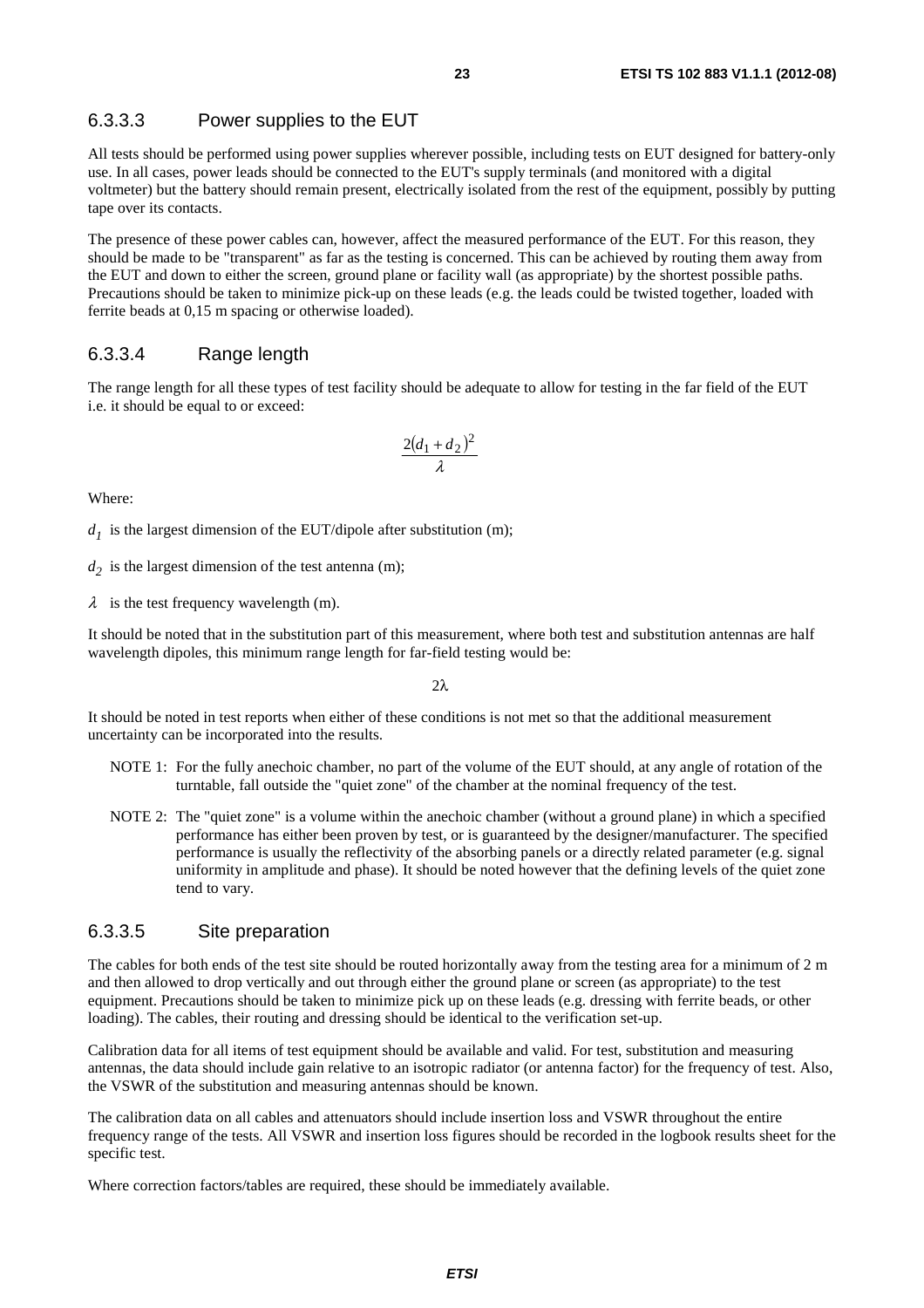For all items of test equipment, the maximum measurement uncertainty they exhibit should be known along with the distribution of the uncertainty.

At the start of measurements, system checks should be made on the items of test equipment used on the test site.

### 6.3.4 Coupling of signals

#### 6.3.4.1 General

The presence of leads in the radiated field may cause a disturbance of that field and lead to additional measurement uncertainty. These disturbances can be minimized by using suitable coupling methods, offering signal isolation and minimum field disturbance (e.g. optical and acoustic coupling).

### 6.3.4.2 Data Signals

Isolation can be provided by the use of optical, ultrasonic or infrared means. Field disturbance can be minimized by using a suitable fibre optic connection. Ultrasonic or infrared radiated connections require suitable measures for the minimization of ambient noise.

### 6.3.5 Standard test methods

Two methods of determining the radiated power of a radio device are described in clauses 6.3.5.1 and 6.3.5.2.

### 6.3.5.1 Calibrated setup

The measurement receiver, test antenna and all associated equipment (e.g. cables, filters, amplifiers, etc.) shall have been recently calibrated against known standards at all the frequencies on which measurements of the equipment are to be made. A suggested calibration method is given in clause 6.3.6.

On a test site according to clause 6.2, the equipment shall be placed at the specified height on a support, and in the position closest to normal use as declared by the provider.

The test antenna shall be oriented initially for vertical polarization and shall be chosen to correspond to the frequency of the transmitter.

The output of the test antenna shall be connected to the spectrum analyser via whatever (fully characterized) equipment is required to render the signal measurable (e.g. amplifiers).

The transmitter shall be switched on, if possible without modulation, and the spectrum analyser shall be tuned to the frequency of the transmitter under test.

The test antenna shall be raised and lowered through the specified range of height until a maximum signal level is detected by the spectrum analyser.

The transmitter shall then be rotated through 360° in the horizontal plane, until the maximum signal level is detected by the spectrum analyser.

The test antenna shall be raised and lowered again through the specified range of height until a maximum signal level is detected by the spectrum analyser.

The maximum signal level detected by the spectrum analyser shall be noted and converted into the radiated power by application of the pre-determined calibration coefficients for the equipment configuration used.

### 6.3.5.2 Substitution method

On a test site, selected from clause 6.3.2, the equipment shall be placed at the specified height on a support, as specified in clause 6.3.2, and in the position closest to normal use as declared by the provider.

The test antenna shall be oriented initially for vertical polarization and shall be chosen to correspond to the frequency of the transmitter.

The output of the test antenna shall be connected to the spectrum analyser.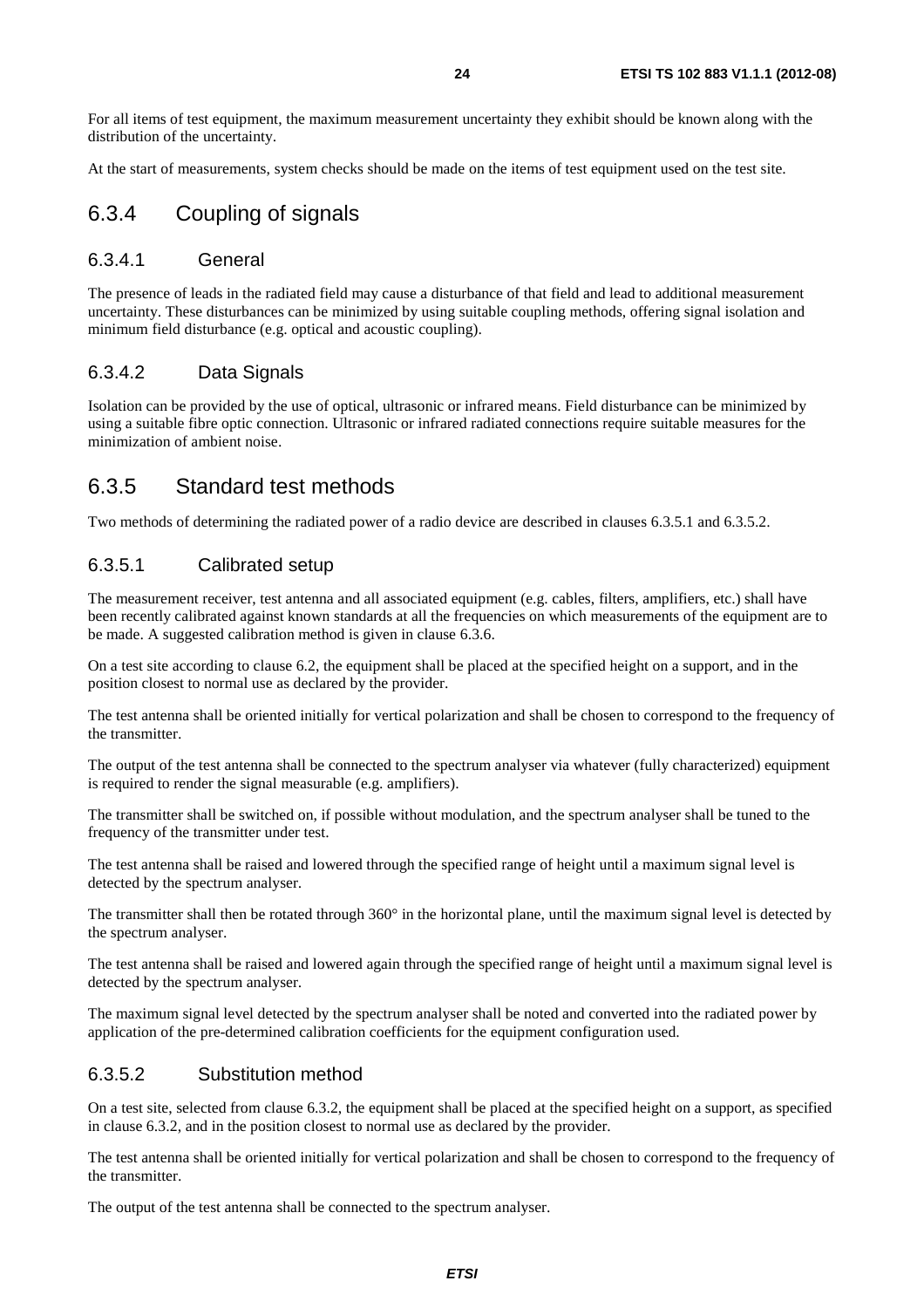The transmitter shall be switched on, if possible without modulation, and the measuring receiver shall be tuned to the frequency of the transmitter under test.

The test antenna shall be raised and lowered through the specified range of height until a maximum signal level is detected by the spectrum analyser.

The transmitter shall then be rotated through  $360^\circ$  in the horizontal plane, until the maximum signal level is detected by the spectrum analyser.

The test antenna shall be raised and lowered again through the specified range of height until a maximum signal level is detected by the spectrum analyser.

The maximum signal level detected by the spectrum analyser shall be noted.

The transmitter shall be replaced by a substitution antenna as defined in clause 6.3.2.4.

The substitution antenna shall be orientated for vertical polarization and the length of the substitution antenna shall be adjusted to correspond to the frequency of the transmitter.

The substitution antenna shall be connected to a calibrated signal generator.

If necessary, the input attenuator setting of the spectrum analyser shall be adjusted in order to increase the sensitivity of the spectrum analyser.

The test antenna shall be raised and lowered through the specified range of height to ensure that the maximum signal is received. When a test site according clause 6.3.2.1 is used, the height of the antenna shall not be varied.

The input signal to the substitution antenna shall be adjusted to the level that produces a level detected by the spectrum analyser, that is equal to the level noted while the transmitter radiated power was measured, corrected for the change of input attenuator setting of the spectrum analyser.

The input level to the substitution antenna shall be recorded as power level, corrected for any change of input attenuator setting of the spectrum analyser.

The measurement shall be repeated with the test antenna and the substitution antenna orientated for horizontal polarization.

The measure of the radiated power of the radio device is the larger of the two levels recorded at the input to the substitution antenna, corrected for gain of the substitution antenna if necessary.

### 6.3.6 Standard calibration method

The calibration of the test fixture establishes the relationship between the detected output from the test fixture, and the transmitted power (as sampled at the position of the antenna) from the EUT in the test fixture. This can be achieved (at higher frequencies) by using a calibrated horn with a gain of equal to or less than 20 dB, fed from an external signal source, in place of the EUT to determine the variations in detected power over frequency.

The calibration setup is shown in Figure 5.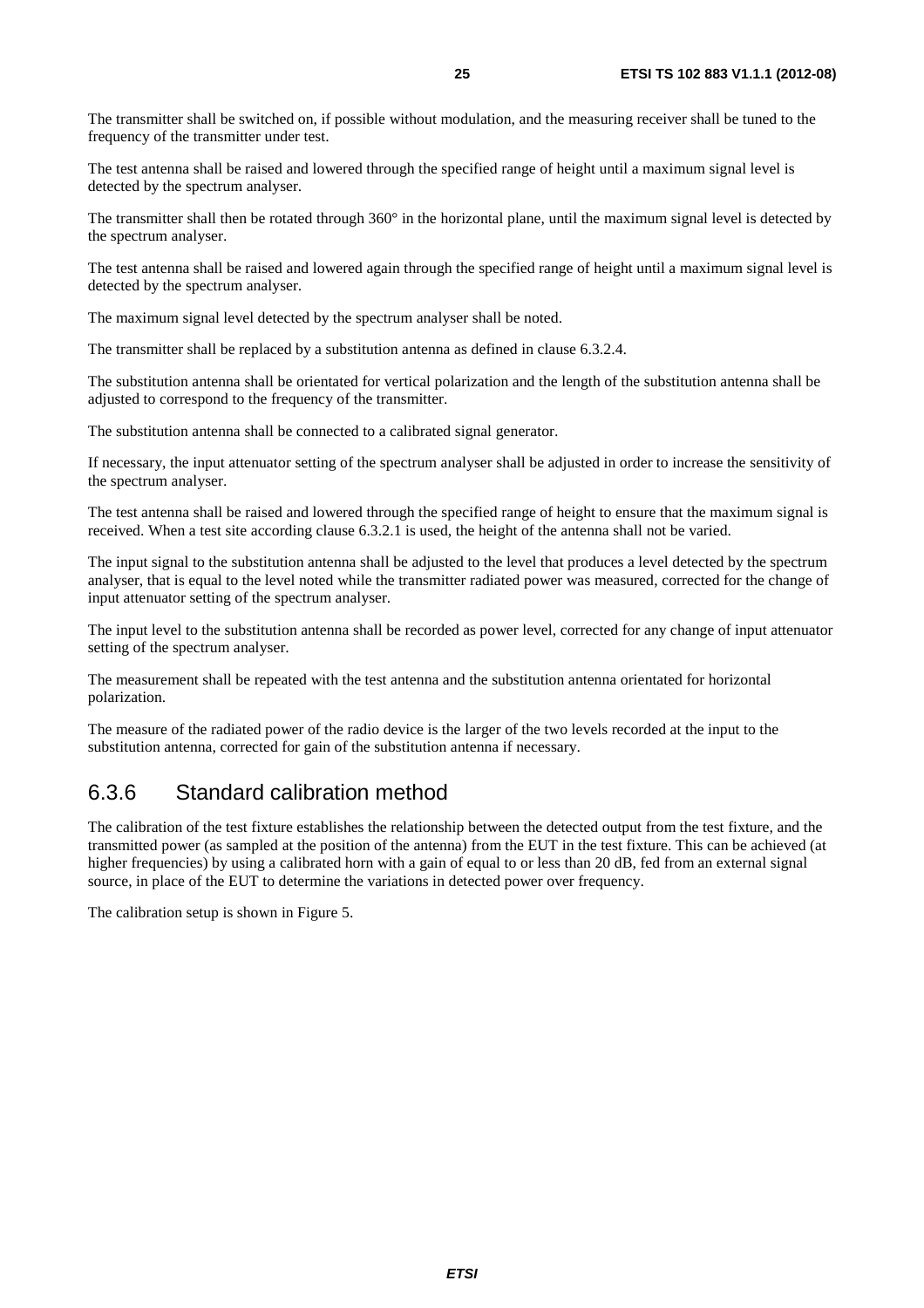

**Figure 5: Calibration set-up configuration** 

The calibration of the test fixture shall be carried out by either the provider or the accredited test laboratory. The results shall be approved by the accredited test laboratory.

It is the responsibility of the tester to obtain enough measurement accuracy. The following description is an example of a proven and accurate calibration method:

- a) Calibrate all instruments using usual calibration routines.
- b) Remove the EUT from the test fixture and replace the EUT by a calibrated antenna. Carefully orientate the calibration antenna in the test fixture towards the test arrangement antenna. The reference plane of the calibration antenna shall coincide with the EUT reference plane. The distance between the calibration antenna and the test arrangement antenna shall be between 0,5 m to 1 m.
- c) Connect a signal generator to the calibrated antenna in the test fixture.
- d) Connect a 10 dB attenuator to the test arrangement antenna to improve the VSWR. If SNR of the test arrangement is low it might be necessary to omit the attenuator.
- e) Connect a power meter to the test arrangement antenna including a 10 dB attenuator, if required, and apply, by means of a signal generator, a frequency and power level to the same as the expected value from the EUT output to the calibration antenna in the test fixture.
- f) Take into account the gain from both the calibration and the test arrangement antenna, the losses from the attenuator and all cables in use and the gain of a LNA, if required.
- g) Note the absolute reading of the power meter.
- h) Replace the power meter with a spectrum analyser. Adjust the frequency and power level of the signal generator to the same as the expected value from the EUT output. Apply this signal to the calibration antenna.
- i) Take into account the gain from both the calibration and the test arrangement antenna, the losses from the attenuator and all cables in use and the gain of a LNA, if required. Instead of an external attenuator the built-in attenuator of the spectrum analyser may be used.
- j) Set the spectrum analyser detector in RMS mode with a RBW and VBW at least as large as the signal generator output signal bandwidth with an appropriate spectrum analyser sweep rate. Note the absolute reading of the spectrum analysers input signal.
- k) The noted absolute power reading of the power meter and the spectrum analyser shall not differ more than the specified uncertainty of the used measurement equipments.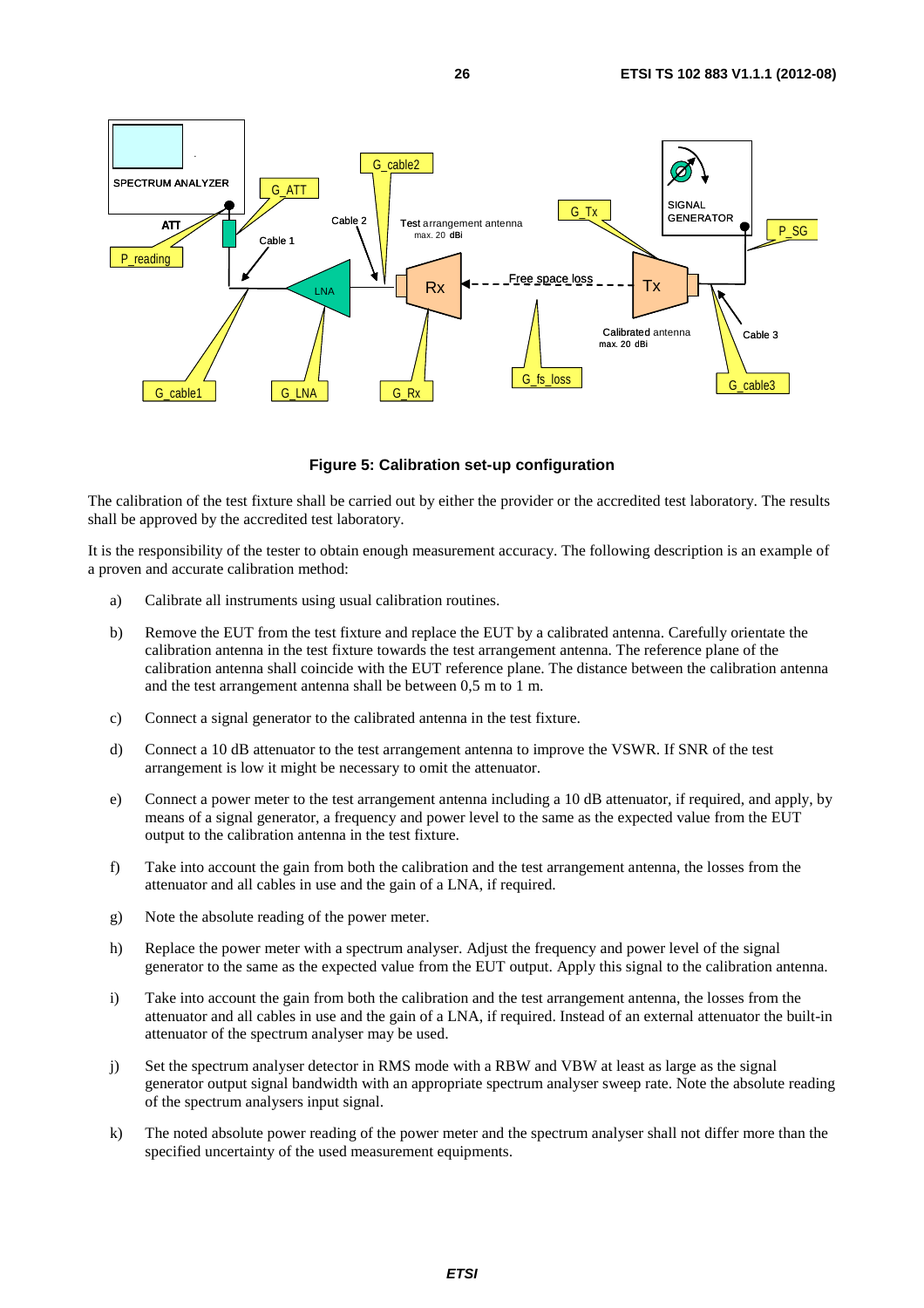l) Calculate the total attenuation from the EUT reference plane to the spectrum analyser as follows:

| P reading $=$ |            | the absolute power level noted from the power meter/spectrum analyser.                                                                 |  |
|---------------|------------|----------------------------------------------------------------------------------------------------------------------------------------|--|
| $G_Tx$        | $=$        | antenna gain of the calibrated antenna in the test fixture.                                                                            |  |
| $G_Rx$        | $=$        | antenna gain of the test arrangement antenna.                                                                                          |  |
| G_ATT         | $\equiv$ . | the 10 dB attenuator loss (0 dB, if attenuator not used).                                                                              |  |
| G_cable       | $=$        | the total loss of all cables used in the test setup.                                                                                   |  |
| $G$ LNA $=$   |            | the gain of the low noise amplifier (0 dB, if LNA not used).                                                                           |  |
|               |            | $G_{fs}\$ loss = the free space loss between the calibrated antenna (Tx) in the test fixture and the test<br>arrangement antenna (Rx). |  |
| $C_{ATT}$     | $=$        | calculated attenuation of all losses with referenced to the EUT position.                                                              |  |
| P_abs         | $=$        | the absolute power of the EUT (e.i.r.p.).                                                                                              |  |
| C ATT         | $=$        | $G_f s_loss - G_R x + G_cable2 - G_LNA + G_cable1 + G_ATT$ .                                                                           |  |
| $P$ abs $=$   |            | P_reading - C_ATT.                                                                                                                     |  |

The calibration should be carried out at a minimum of three frequencies within the operating frequency band.





Conversion:

$$
g_{-LNA} = 20 \log(G_{-LNA})
$$

$$
g_{-Rx} = 10 \log(G_{-Rx})
$$

$$
g_{-}cableX = 10\left(\frac{G_{-}cableX}{20}\right)
$$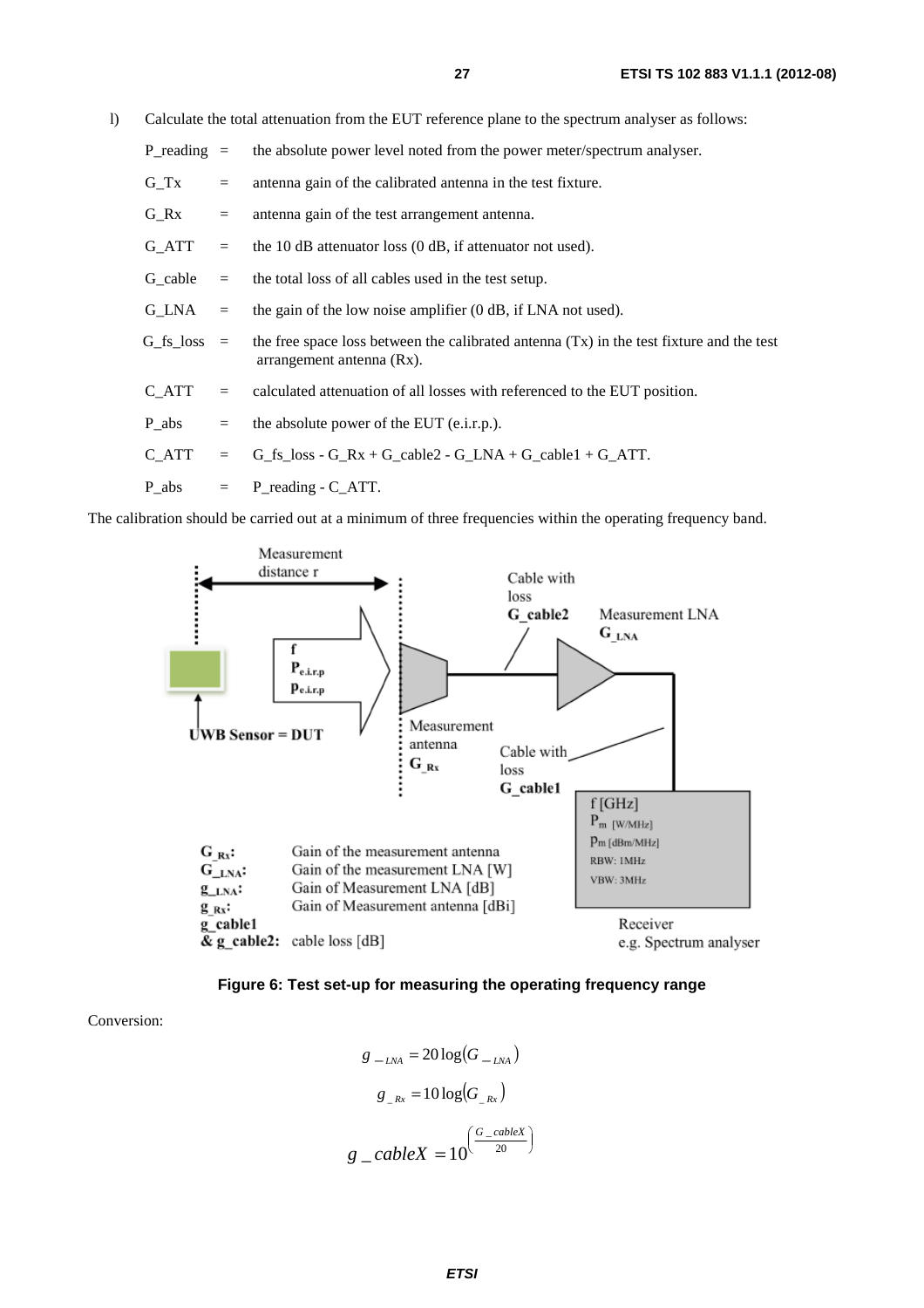Equation 1 (Values [dB]):

$$
p_{e,i,r,p} = p_m - g_{-Rx} - g_{-}cable1 - g_{-}cable2 - g_{-LNA} + 20 \cdot \log\left(\frac{4\pi r}{\lambda}\right)
$$
  
[dBm/MHz]

Equation 2 (Values linear):

$$
P_{e,i,r,p} = \frac{P_m \cdot (4\pi r)^2}{G_{LNA} \cdot \lambda^2 \cdot G_A \cdot G_{C} \cdot \text{cable1} \cdot G_{C} \cdot \text{cable2}}
$$
  
[mW/MHz]

The values of the cable loss G\_cable1 and G\_cable2 are smaller than one. Consequently the logarithmic values g\_cable1 and g\_cable2 are negative!

A test site such as one selected from annex A (i.e. indoor test site or open area test site), which fulfils the requirements of the specified frequency range and undisturbed lowest specified emission levels of this measurement shall be used.

# 6.4 Conducted measurements

In the case of UWB measurement the radiated measurement setup will lead to major issues with the sensitivity. Levels below -65dBm/MHz radiated power are not measurable in a reliable manner [i.5]. Thus conducted measurements are allowed when specific prerequisites are fulfilled.

Conducted measurements may be applied to equipment provided with an antenna connector.

In this case the antenna gain of the dedicated antenna and the losses (including those from impedance matching) over frequencies shall be taken into account to assess the power levels and the detection threshold levels as given in the relevant standards. In general, the detection thresholds assume a 0 dBi gain receive characteristics.

The Voltage Standing Wave Ratio (VSWR) at the 50  $\Omega$  connector shall not be greater than 1,5: 1 over the frequency range of the measurement.

All cables shall be calibrated over the complete frequency range of measurement. The characteristics of the dedicated antenna shall be provided including the gains and directivity as a function of the operational frequency.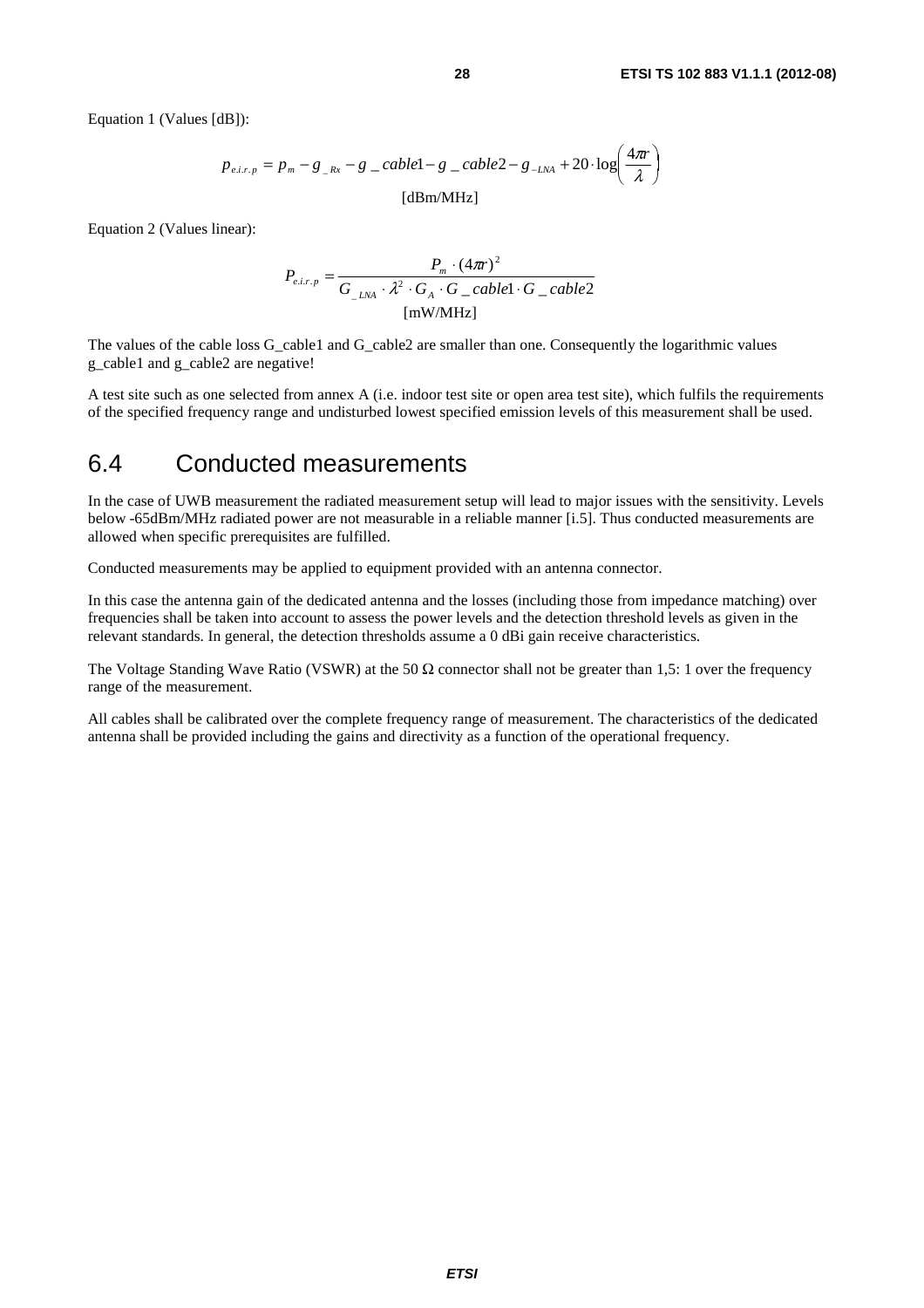

**Figure 7: Example Setup for radiated DAA measurements** 



**Figure 8: Example Setup for conducted DAA measurements**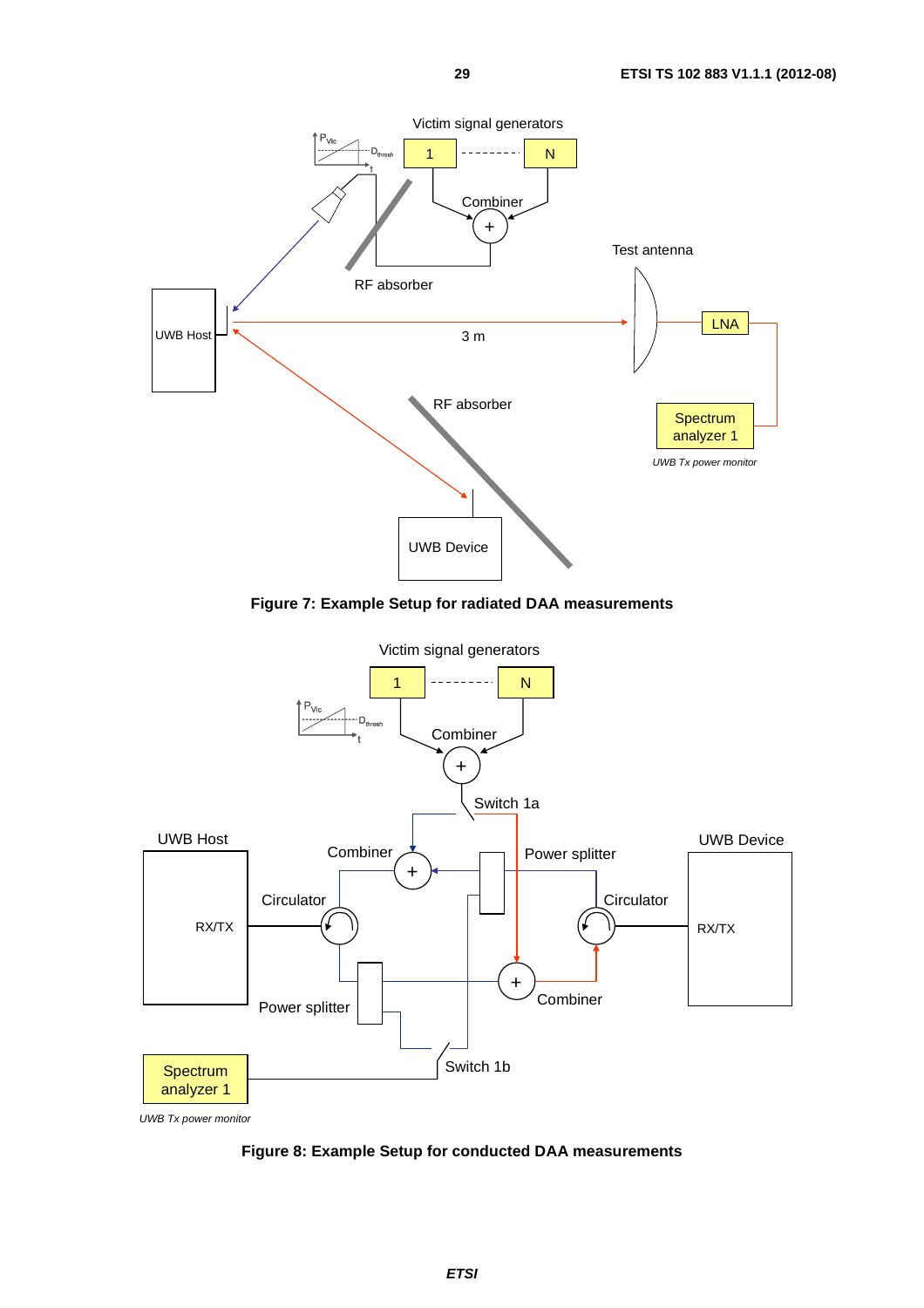# 7 Test procedures for essential radio test suites

# 7.1 General

This clause describes methods of measurement for the following transmitter and receiver parameters:

- the operating bandwidth $(s)$ ;
- the maximum mean power spectral density (e.i.r.p.);
- the maximum peak power (e.i.r.p.);
- other Emissions (OE); and
- the receiver spurious emissions;
- power control;
- detect and avoid

The following methods of measurement shall apply to the testing of stand-alone units and to the equipment configurations identified in clause 5.6. More explanations and descriptions covering the topic of frequency domain measurements can be found in Annex A.

For the operating bandwidth, the receiver spurious emissions and the other emissions limits are given in this technical specification. The maximum mean power spectral density and the maximum peak power limits are given in the relevant harmonized standards.

# 7.2 Definitions

# 7.2.1 Introduction

In this clause the needed definitions of the measured parameters of a UWB device are descripted.

# 7.2.2 Operation bandwidth

The width of a frequency band such that, below the lower and above the upper frequency limits, the mean powers emitted are each equal to a percentage of 5 % of the total mean power of a given emission.

For the purposes of the present document the measurements are made at the -13 dB points.

# 7.2.3 Maximum mean power spectral density

The maximum mean power spectral density (specified as e.i.r.p.) of the radio device under test, at a particular frequency, is the average power per unit bandwidth (centred on that frequency) radiated in the direction of the maximum level under the specified conditions of measurement.

# 7.2.4 Maximum peak power

The maximum peak power specified as e.i.r.p. contained within a 50 MHz bandwidth at the frequency at which the highest mean radiated power occurs, radiated in the direction of the maximum level under the specified conditions of measurement.

# 7.2.5 Emissions

The emission levels of a UWB device are characterised by the maximum mean spectral power density and by the maximum peak power. The following emission definitions are equally valid for both values (maximum mean spectral density and maximum peak power).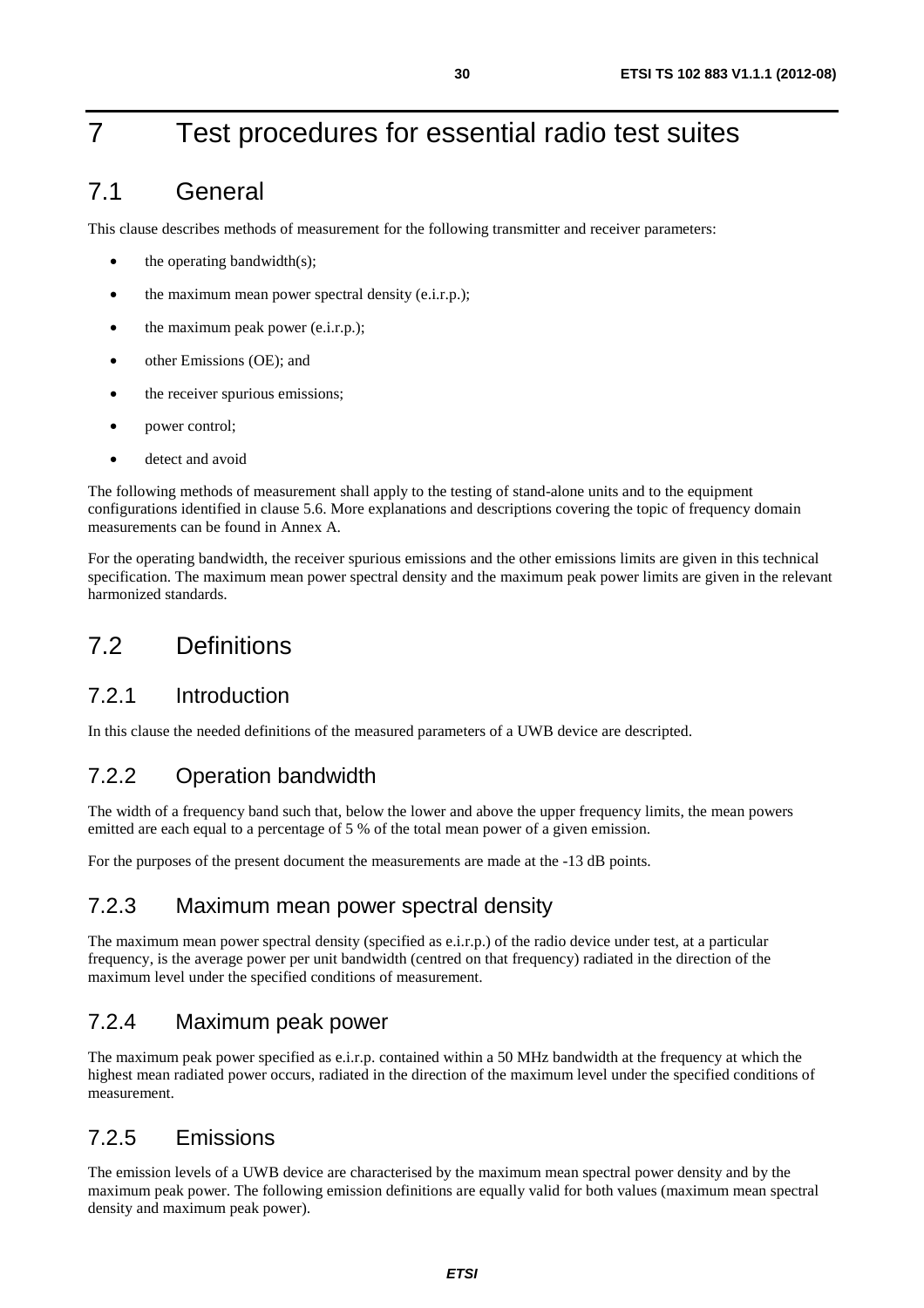The total measured emissions in transmit mode (TE mean power spectral density, TE peak power) of the equipment are the sum of:

- 1) UWB Emissions (UE) from the transmitter.
- 2) Other Emissions (OE) from the transmitter, receiver and other analogue or digital circuitry.

The UWB emissions (UE) are the UWB emissions into free space during the transmit mode operation and is equivalent to the mean power spectral density or peak power depending on the deployed measurement procedure, see clauses 7.4.2 and 7.4.3.

The UWB emissions cannot be measured directly because the Other Emissions (OE) (e.g. narrow-band spurious emissions and the analogue or digital control circuitry emissions) are simultaneously present and emitted.

UE and OE from the equipment for the purpose of the test are defined as the total emissions (TE).

The Other Emissions OE can be determined by disabling the UWB emissions. The UWB device is operating in the transmit mode. Both UE and TE are measured and recorded.

In some frequency ranges the regulated UWB emissions UE are very low power radio signals, comparable to the power limits of emissions from digital and analogue circuitry. If it can be clearly demonstrated that an emission from the UWB device is not the UWB emission UE limited in the relevant harmonized standards or it can clearly be demonstrated that it is impossible to differentiate between other emissions OE and the UWB emissions UE within the measurement uncertainty the emission shall be considered as other emissions OE.

If after optimization of the measurement set-up, it is not possible to identify any OE or UE emission above the noise floor of the measurement system, it is considered that the UE limits are fulfilled.

# 7.2.6 Receiver spurious emissions

Receiver spurious emissions are emissions at any frequency when the equipment is in receive mode. Consequently, receiver spurious emission testing applies only when the equipment can work in a receive-only mode or is a receive only device.

# 7.2.7 Power control

Transmit Power Control (TPC) is a mechanism to be used to ensure an interference mitigation on the aggregate power from a large number of radio devices. The TPC mechanism shall provide the full range from the highest to the lowest power level of the radio device.

# 7.2.8 Detect and avoid

The detect and avoid mechanism is a active mitigation technique for the protection of sensitive potential victim systems in the vicinity of the UWB device based on a sensing approach including an active reduction of the interference potential if required.

# 7.3 Method of measurements of the UE

# 7.3.1 Introduction

In this clause the method of measurement for the UE will be given in a stepwise approach.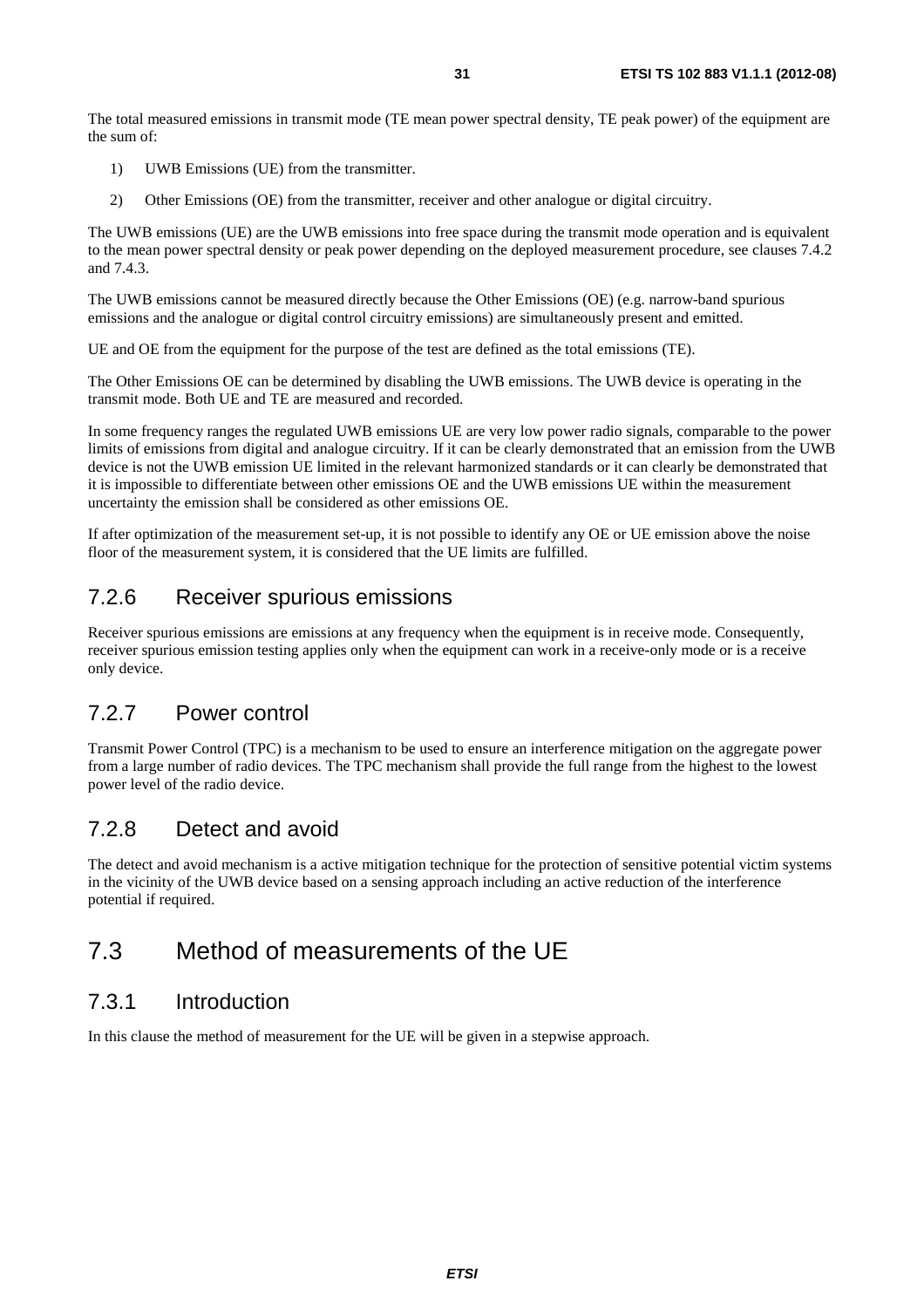# 7.3.2 Emission Measurements steps

First step:

The Total Emissions (TE) including the UWB emission (UE) and Other Emissions (OE) shall be measured using the mean power spectral density, see clause 7.4.2 and peak power measurement procedure, see clause 7.4.3. The results shall be recorded. In the case that the TE measurement fulfils the limits given for the corresponding UE maximum values given in the relevant harmonized standard TE can be declared as UE. If the recorded TE emission of the UWB device exceeds the corresponding UE limits given in the relevant harmonized standard the UE shall be evaluated using step 2.

The principle of this measurement process is illustrated for such a case in figure 9.



**Figure 9: Example for a TE measurement in the frequency range 1,8 GHz to 2,6 GHz** 

Second step:

The second step is mandatory if the recorded TE emission of the UWB device exceeds the corresponding UE limits given in the relevant harmonized standard.

For the frequency ranges, where the Total Emissions (TE) exceed the limits of the UE limits given in the relevant harmonized standard, the Other Emissions (OE) shall be measured by disabling the UWB transmitter, switching off the antenna or terminate the transmitter. The rest of the UWB device shall be set into the transmit mode.

Emissions that are present in OE as well as in TE with the similar amplitude within the measurement uncertainty are considered to be OE. This OE measurement shall be performed using the measurement procedure given on clause 7.4.2 and in clause 7.4.3.

The principle of this measurement process is illustrated for such a case in figure 10.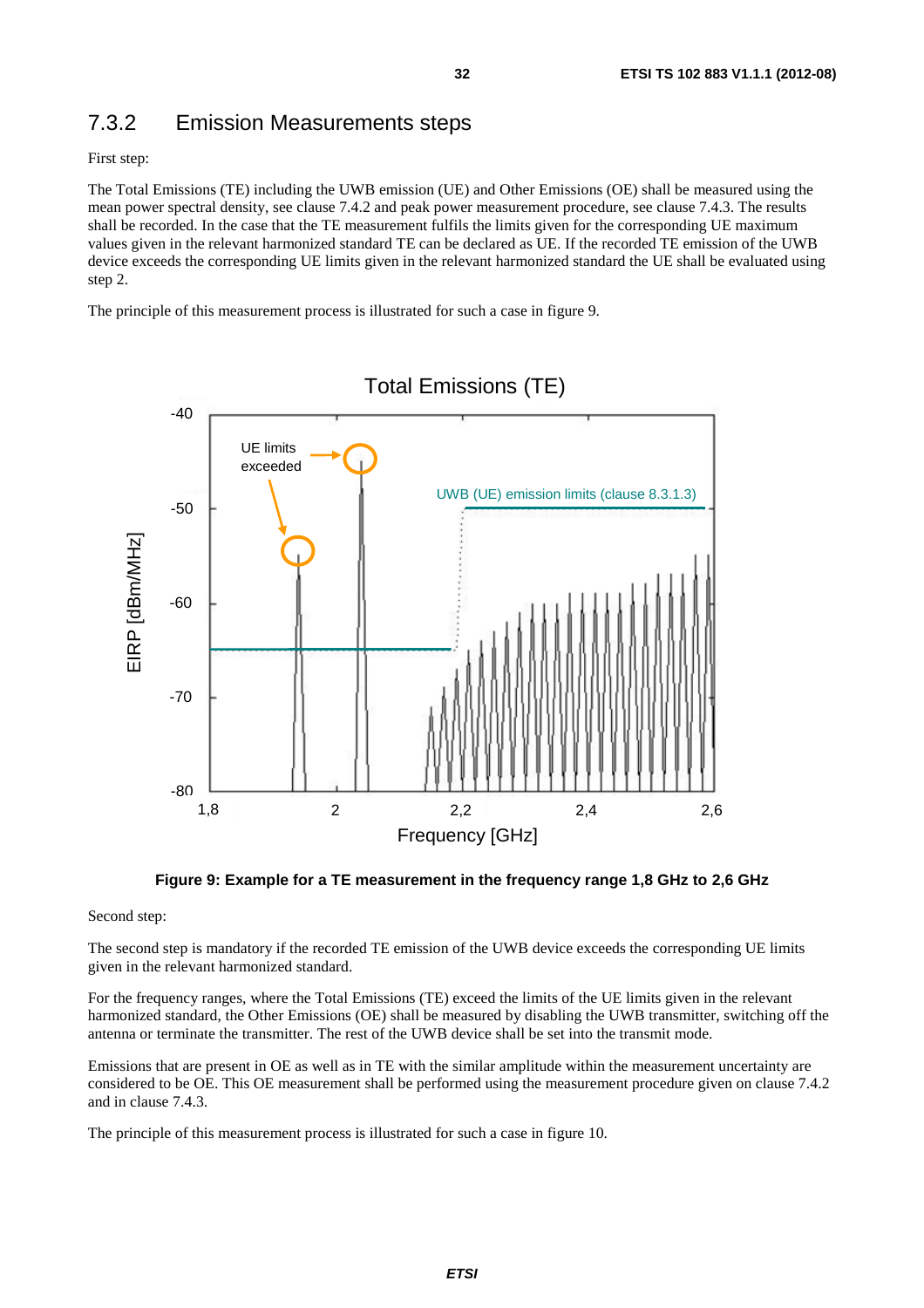

**Figure 10: Example for a OE measurement in the frequency range 1,8 GHz to 2,6 GHz** 

The recorded OE mean power spectral density measurement results can be used as inputs to the EMC homologation according to [5].

# 7.4 Detailed measurement procedure

### 7.4.1 Introduction

In this clause the detailed measurement procedures and settings for the measurements of the operating bandwidth, the mean power spectral density and the peak power will be presented. The measurement procedure for the mean power spectral density and the peak power are used for the methods of measurement given under clause 7.3.

### 7.4.2 Operating bandwidth

Using the recorded results from the mean power spectral density measurements steps given in clause 7.3.2 the operating bandwidth of the equipment shall be evaluated.

The andwidth procedure shall be as follows:

- use the recorded results of the TE and OE to specify the UE over the complete frequency range given in the relevant harmonized standard;
- find the lowest frequency below the operating bandwidth at which UE decreases to the level defined in clause 7.2.2. This frequency shall be recorded;
- find the highest frequency at which the UE decreases to the level defined in clause 7.2.2. This frequency shall be recorded;
- the difference between the lowest frequency and highest frequency is the frequency range which shall be recorded.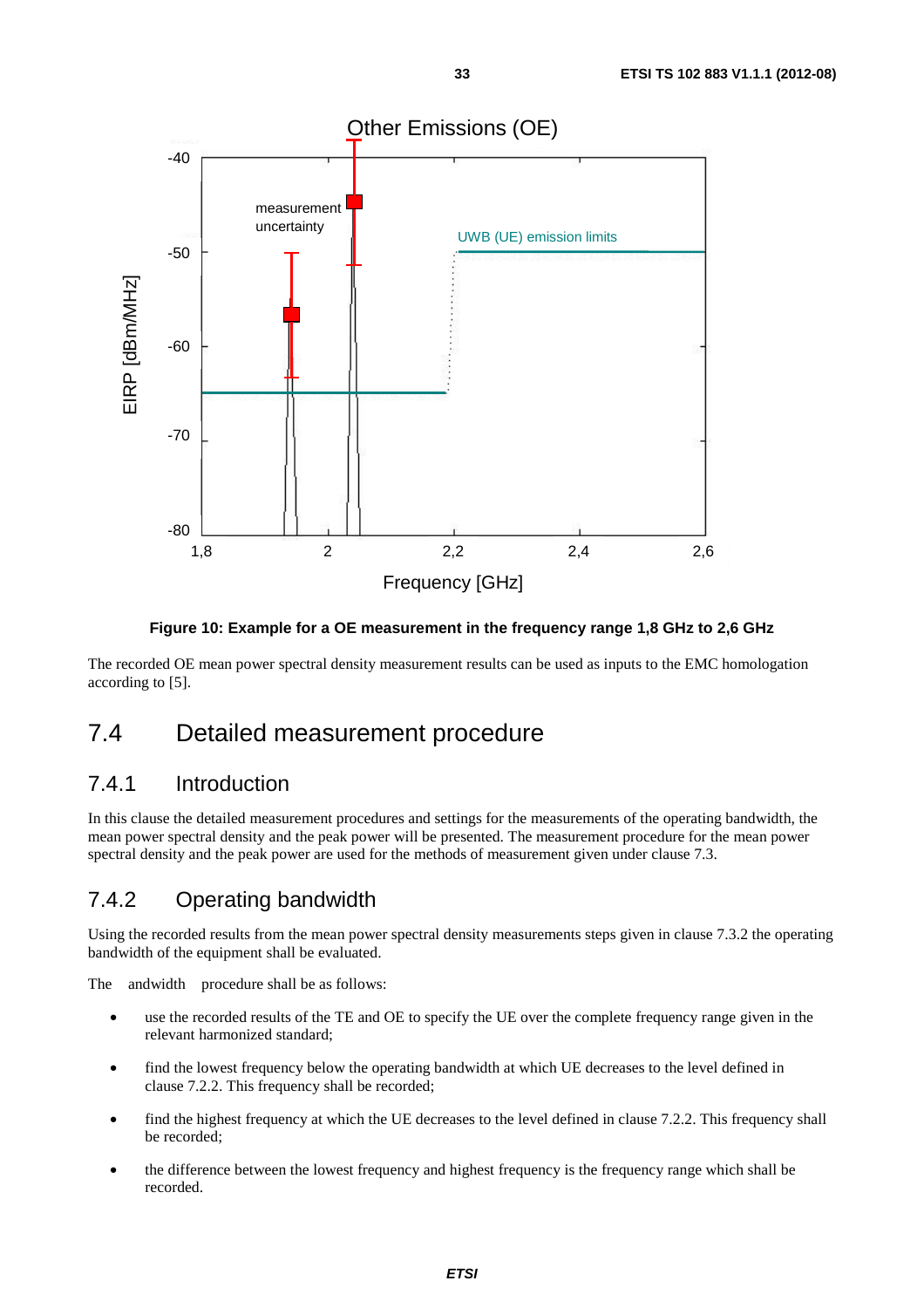This evaluation steps shall be repeated for each operating bandwidth as declared by the manufacturer.

The results for the frequency ranges obtained shall be compared to the limits defined in clause 7.8.2.

### 7.4.3 Mean power spectral density measurements

See clause 5.4 for the test conditions.

The maximum mean power spectral density shall be determined and recorded. Measurements shall be carried out over the frequency range from 30 MHz to 18 GHz.

The following shall be applied to the combination(s) of the radio device and its intended antenna(s). In the case that the RF power level is user adjustable, all measurements shall be made with the highest power level available to the user for that combination.

Radiated measurements shall be made using one of the techniques presented in clause 6.3.5. Conducted measurements may only be performed under the conditions given in clause 6.4.

Measurements shall be carried out over the frequency ranges as shown in the relevant harmonized standards.

When measuring maximum mean power spectral density from the radio device under test, the spectrum analyser or equivalent shall be configured as follows unless otherwise stated:

| Resolution bandwidth: | 1 MHz                                   |
|-----------------------|-----------------------------------------|
| Video bandwidth:      | Not less than the resolution bandwidth. |
| Detector mode:        | RMS (power average).                    |
| Display Mode:         | max. hold.                              |
|                       |                                         |

Average time 1 ms or less (per sweep point on spectrum analyser scan).

NOTE: "average time" may not be an explicit setting. In some cases it may be determined by setting the number of measurement points and the time taken for a sweep.

Frequency Span: Equal to or less than the number of sweep points multiplied by the resolution bandwidth, preferably less than half as much.

The measurement results shall be determined and recorded over the specified frequency ranges given in the relevant harmonized standards.

### 7.4.4 Peak power measurements

For all UWB modulations the maximum peak power (e.i.r.p.) shall be measured at the frequency of the maximum mean power spectral density as recorded under clause 7.4.3.

Radiated measurements shall be made using one of the techniques presented in clause 6.3.5. Measurements shall be carried out over the frequency range from 30 MHz to 18 GHz.

When measuring maximum peak power from the radio device under test, the spectrum analyser used should be configured as follows:

- Frequency: The measurement shall be performed over the frequency range defined in the relevant harmonized standard
- Resolution bandwidth: Equal to or greater than 3 MHz but not greater than 50 MHz. Use always the highest available bandwidth for the signal to be measured. If the choice of bandwidth makes a different then choosing too low a bandwidth will lead to an overestimate of the peak power. When measurement are performed using a lower bandwidth then 50 MHz the correction factor 20log (50MHz/actual resolution bandwidth) shall to be used to calculate the peak power limits given in the relevant harmonized standards. For a more detailed discussion please refer to clause A.3.
- NOTE: For peak power measurements, the best signal to noise ratio is usually obtained with the widest available resolution bandwidth.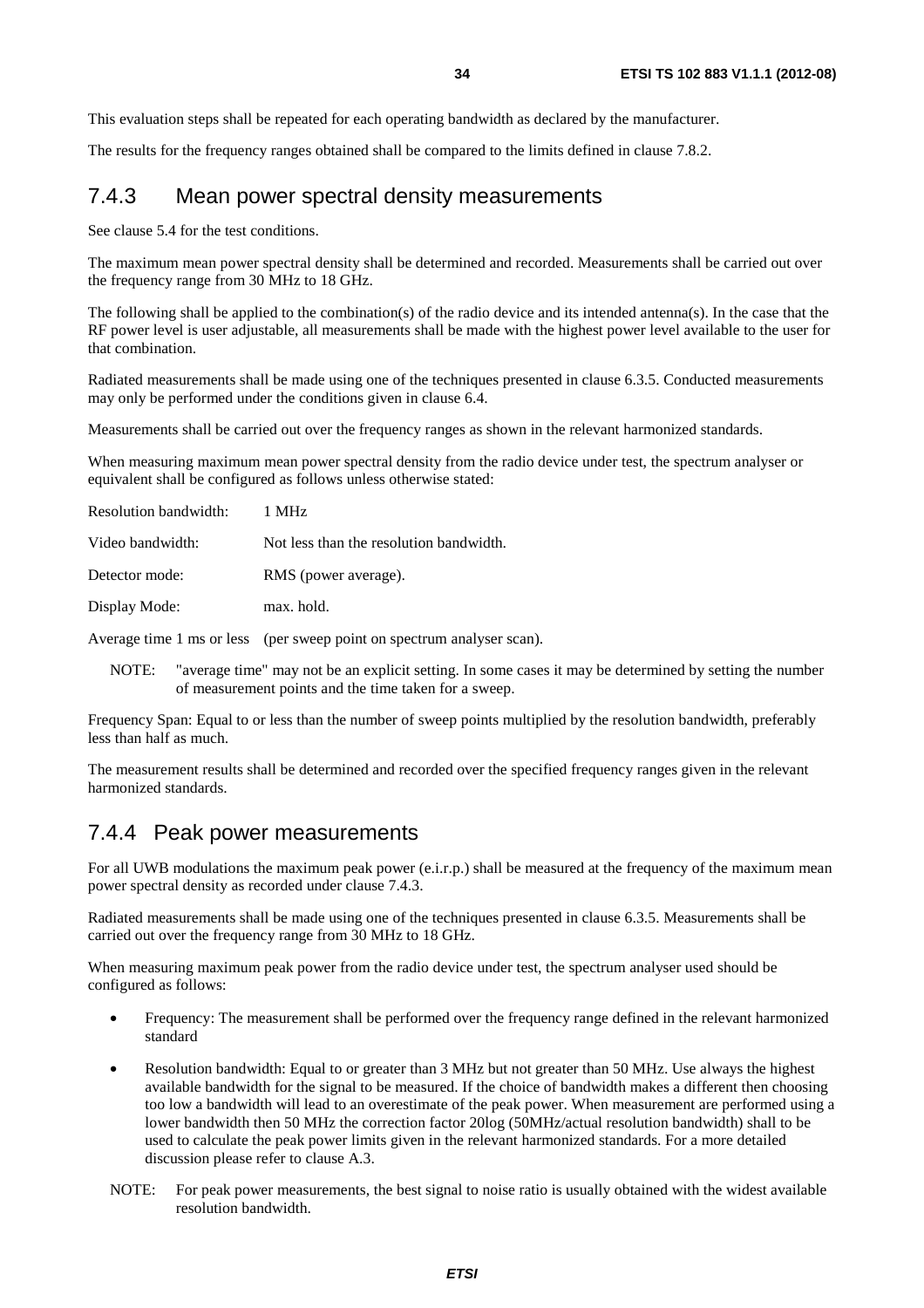- Video bandwidth: Not less than the resolution bandwidth.
- Detector mode: Peak.
- Display mode: Max. Hold.
- Measurements shall be continued with the transmitter emitting the normal test signal (see clause 5.2) until the displayed trace no longer changes.

### 7.4.5 Receiver spurious emissions

See clause 5.4 for the test conditions.

The level of spurious emissions radiated by cabinet and antenna shall be measured.

The following method of measurement shall apply:

- Above 1 GHz a full anechoic test site as described in clause 6.3.2.1 is preferred for measurement. The spurious emissions as defined in clause 7.4.1 shall be measured and recorded.
- Where an anechoic chamber is not available, the test site described in clause 6.3.2.2 may be used with suitable anechoic material placed on the floor of the chamber.
- Below 1 GHz the method and site characteristics described in ITU-R Recommendation SM 329-10 [i.7] shall be used (see clause 6.3.2.2). The spurious emissions as defined in clause 7.4.1 shall be measured and recorded.

The measurement procedure shall be as follows:

With the equipment in the receive mode, the applicable spectrum shall be searched for emissions that exceed the limit values given in clause 7.4.3 or that come to within 6 dB below the limit values given in clause 7.4.3. Each occurrence shall be recorded.

Measurements shall be carried out over the frequency range from 30 MHz to 40 GHz.

The measurements shall be performed only under the following conditions:

The equipment shall be tested in the standby/receive mode among frequencies as defined in clauses 7.3.1.

Where these measurements are made with a spectrum analyser, the following settings shall be used for narrowband emissions:

- resolution  $BW: 100 kHz:$
- video BW: 300 kHz;
- detector mode: positive peak;
- averaging: off;
- span: 100 MHz; it is also allowed to use different values of the frequency span depending on the ranges covered by the measuring antennas, cables and amplifiers available;
- amplitude: adjust for middle of the instrument's range;
- sweep time: 1 s.

For measuring emissions that exceed the level of 6 dB below the applicable limit, the resolution bandwidth shall be switched to 30 kHz and the span shall be adjusted accordingly. If the level does not change by more than 2 dB, it is a narrowband emission; the observed value shall be recorded. If the level changes by more than 2 dB, the emission is a wideband emission and its level shall be measured and recorded. The measurement result for wideband spurious emissions has to be recalculated for 1 MHz bandwidth.

The results obtained shall be compared to the limits given in table 3 in order to prove compliance with the requirement.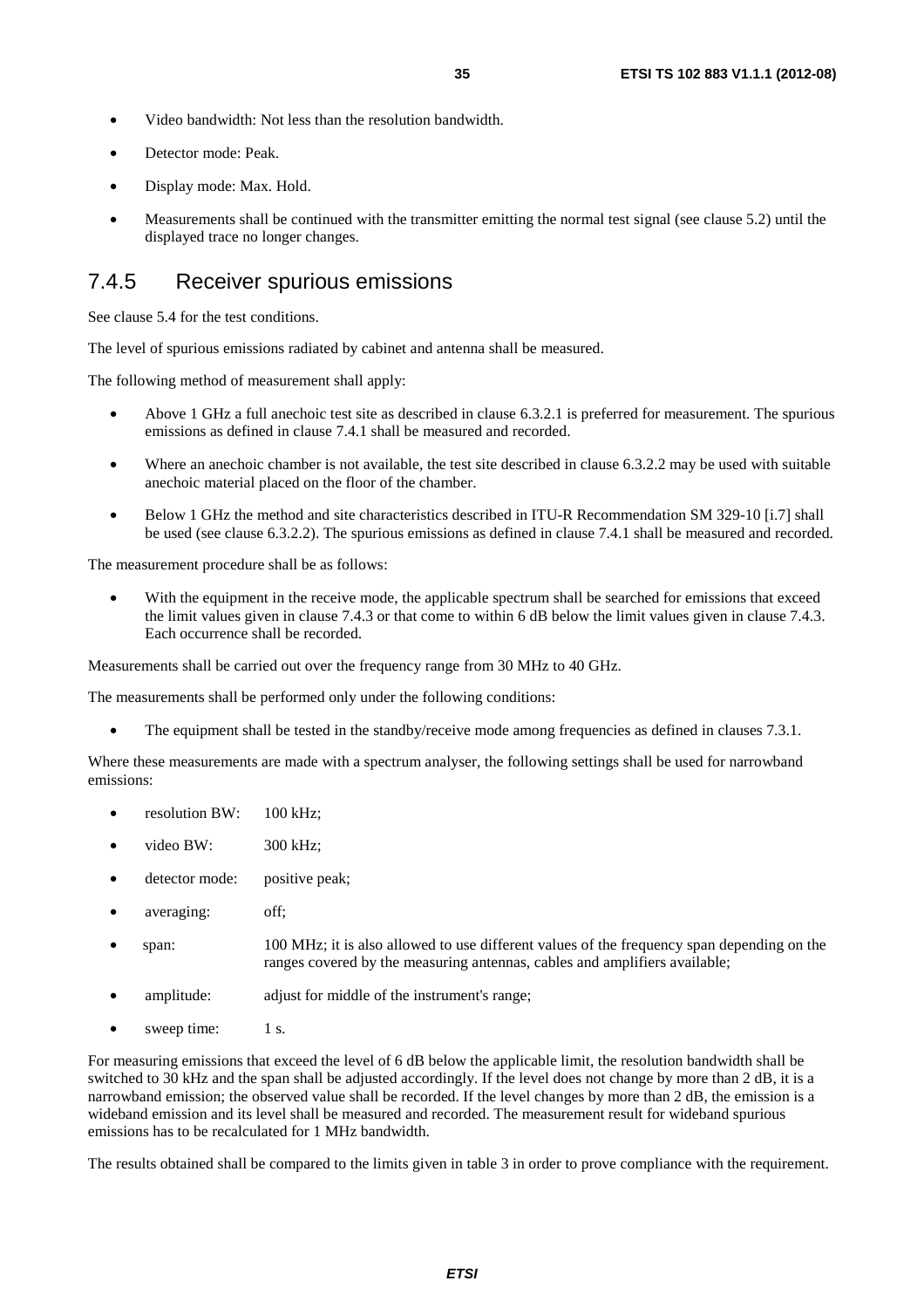### 7.4.6 Power control

TPC tests to assess the highest and lowest power spectral density level shall be measured using a radiated test procedure (see clause 7.4.3)

# 7.4.7 Test procedures for detect and avoid mechanisms

### 7.4.7.1 Introduction

In the present clause the test procedure for the DAA test is depicted. The UWB DAA radio device under test shall be verified under normal operational conditions.

The DAA test is split into two main test conditions:

- start-up test with and without victim test signal; and
- in-operation test.

The start-up test verifies the operation of the UWB DAA radio device during the initial start-up when the DAA UWB radio device intends to operate directly in a non NIM. Thus the UWB DAA radio device need to be set in an operational condition in which this is guaranteed. The test verifies that the UWB DAA radio device respects the defined *Minimum Initial Channel availability Check Time*.

The in-operation test is intended to verify the dynamic behaviour of the UWB DAA radio device under test. During this test the UWB DAA radio device under test shall operate in a normal dynamic operational mode. The manufacturer has to declare this normal operational mode taking into account the zone model given in TS 102 754 [4].

The radiated test configuration is shown in figure 7 and the conducted test configuration is shown in figure 8.

### 7.4.7.2 Initial start-up test

The clauses below define the procedure to verify the *Minimum Initial Channel Availability Check* by ensuring that the UWB DAA radio device is capable of detecting victim system signals at the beginning and at the end of the *Minimum Channel Availability Check Time.* Furthermore, one initial test shall guarantee that the UWB radio device does not switch into a NIM operation before the end of the *Minimum Initial Channel Availability Check time.* T<sub>avail</sub> time min.

#### 7.4.7.2.1 Test without a victim test signal during the *Minimum Initial Channel Availability Check Time, T<sub>avail time min*</sub>

#### Summary:

Verify the UWB DAA radio device will not start transmitting in a non NIM operation before the end of the *Minimum Initial Channel Availability Check Time* when no victim test signal is present. This is illustrated for a radiolocation signal in figure 11.

Pre-test Condition:

- UWB radio device supporting DAA.
- UWB radio device switched off.

#### Test sequence:

- a) The UWB DAA radio device will be switched off. No signal generator is connected to the test setup or the signal generator is switched off.
- b) The UWB DAA radio device is powered on at  $T_0$ .  $T_1$  denotes the instant when the UWB DAA radio device has completed its power-up sequence  $(T_{power\ up})$ , enters into the operational mode defined in the relevant harmonized standard and is ready to start the victim signal detection.

 **CON-1:** The UWB DAA radio device shall not switch into a mode other than a NIM before the end of  $T_1 + T_{\text{avail time-min}}$  after switch on of the radio device, where the NIM operation is either the LDC mode or the power level defined in relevant harmonized standards for the relevant victim band.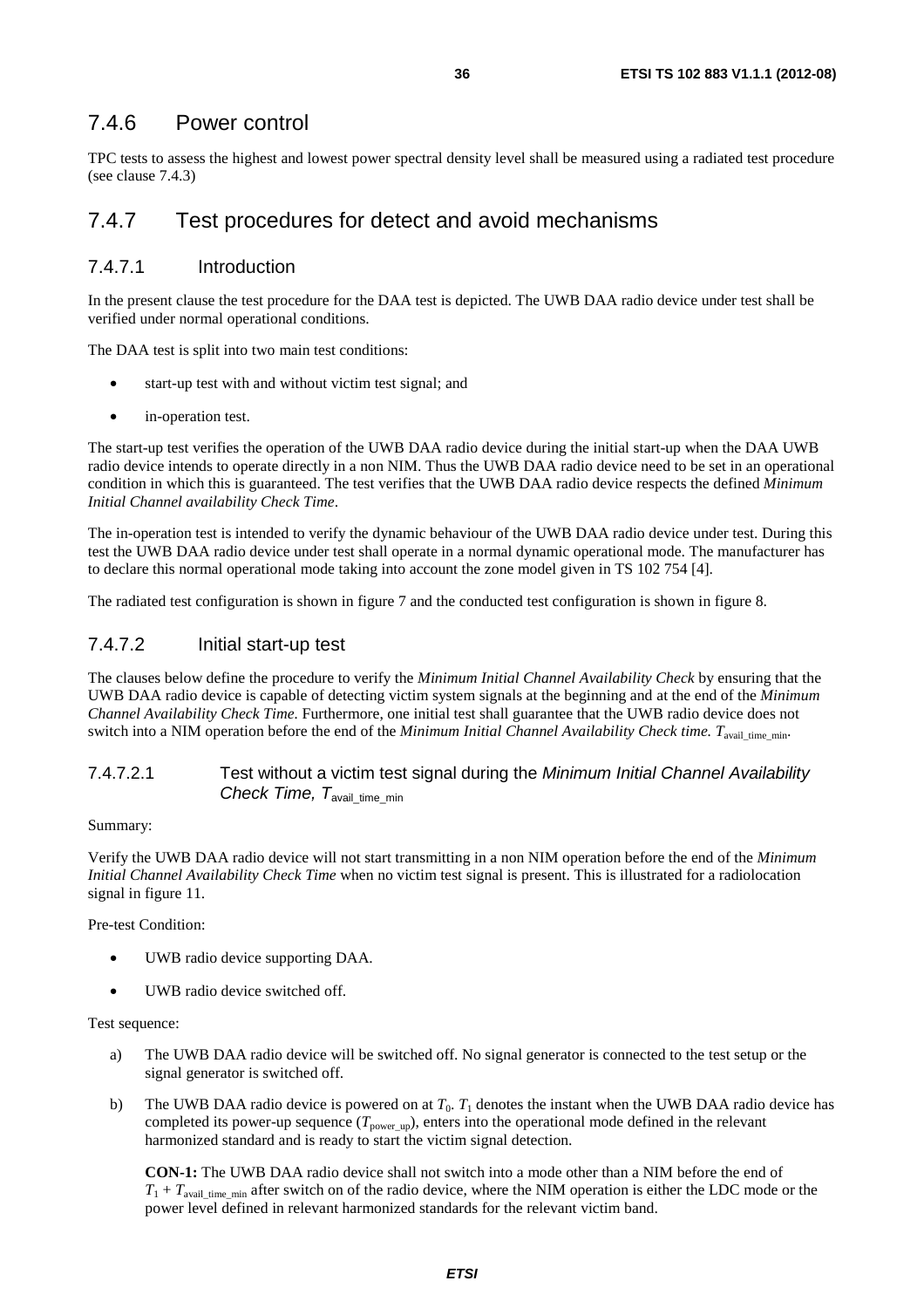NOTE: Additional verification may be needed to define  $T_1$  in case it is not exactly known or indicated by the UWB DAA radio device.

 **CON-2:** A timing trace or description of the observed timing and behaviour of the UWB DAA radio device shall be recorded.

c) Repeat a) and b) for *n* times in a row. The values for *n* shall be defined in the relevant harmonized standard.

 **CON-3:** CON-1 and CON-2 shall be fulfilled in all *n* tests. If one failure occurs go to d). For more than one failure the test has not been passed.

d) Repeat a) and b) for *m* times in a row. The values for *m* shall be defined in the relevant harmonized standard.

 **CON-4:** CON-1 and CON-2 shall be fulfilled in all *m* tests.

e) End of test.



#### **Figure 11: Example of timing for a radiolocation testing of the Minimum Initial Channel Availability Check Time Tavail\_time, UWB DAA devise intent to operate in a non NIM mode**

#### 7.4.7.2.2 Test with a victim test signal at the beginning of the *Minimum Initial Channel Availability Check Time, T<sub>avail time min*</sub>

#### Summary:

Verify the victim signal detection and avoidance capability for the selected UWB operational frequency when a victim signal occurs at the beginning of the *Minimum Initial Channel Availability Check Time*. This is illustrated for a radio location victim signal in figure 12.

Pre-test Condition:

- UWB radio device supporting DAA.
- UWB radio device switched off.

#### Test Sequence:

- a) The UWB DAA radio device will be switched off. The signal generator used to generate the test patterns defined in the relevant harmonized standard will be connected to an antenna of suitable characteristics to permit the UWB DAA radio device to be illuminated with a field equal to the threshold detection limit or connected to the corresponding connectors in the case of a conducted measurement setup.
- b) The UWB DAA radio device is powered on at  $T_0$ .  $T_1$  denotes the instant when the UWB DAA radio device has completed its power-up sequence  $(T_{power up})$ , enters into the operational mode defined in the relevant harmonized standard and is ready to start the victim signal detection.
- c) The victim system test signal will be switched on at *T*0 with the test pattern, timing behaviour and power levels in accordance with the relevant harmonized standard.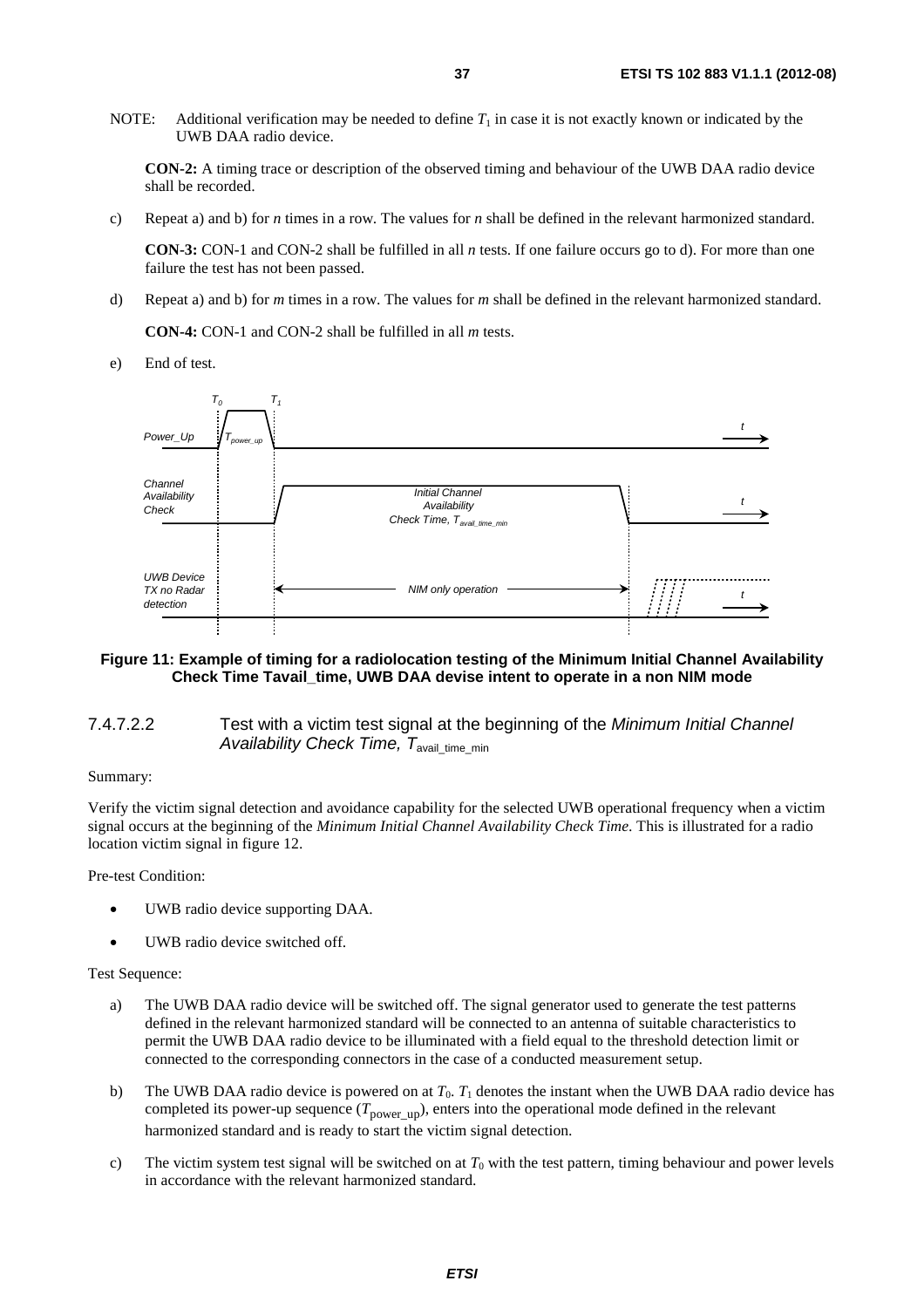**CON-1:** The *Minimum initial Channel Availability Check* is expected to commence at  $T_1$  and is expected to end no sooner than  $T_1 + T_{\text{avail time}}$  min unless a victim signal is detected sooner.

NOTE: Additional verification may be needed to define  $T_1$  in case it is not exactly known or indicated by the UWB DAA radio device.

 **CON-2:** It shall be recorded if the victim test signal was detected. This can be done by verifying that the UWB DAA radio device is switched into an avoid operation corresponding to the investigated threshold level in the relevant operational band or stays in a corresponding NIM operation. The following avoid operation parameter shall be verified:

- *default avoidance bandwidth* for the victim system service identified and where relevant;
- *optional avoidance mechanisms* identified by the manufacturer for the victim system service identified;
- LDC operational parameter if applicable.

 **CON-3:** A timing trace or description of the observed timing and behaviour of the UWB DAA radio device shall be recorded for each avoidance mechanism.

d) Repeat a) to c) for *n* times in a row. The values for *n* shall be defined in the relevant harmonized standard.

 **CON-4:** CON-1, CON-2 and CON-3 shall be fulfilled in all *n* tests. If CON-3 is fulfilled go to f). If one failure occurs go to e). For more than one failure the test has not been passed.

e) Repeat a) to c) for *m* times in a row. The values for *m* shall be defined in the relevant harmonized standard.

 **CON-5:** CON-1, CON-2 and CON-3 shall be fulfilled in all *m* tests.

f) Repeat b) to e) for each of the relevant victim test signals for the UWB operational frequency range as defined in the relevant harmonized standard at a level of 10 dB above the defined threshold level as defined in the relevant harmonized standard and at exactly the threshold levels as defined in the relevant harmonized standard.

 **CON-6:** A timing trace or description of the observed timing and behaviour of the UWB DAA radio device shall be recorded.

- g) Repeat c) to f) for each of the identified victim system operational frequency.
- h) If the UWB radio device has optional avoidance mechanisms, repeat a) to g) for each optional avoidance mechanism identified.
- i) If the UWB radio devices have Victim Service Identification implemented, re-establish the victim service as an Up-link down-link pair as identified in the relevant harmonized standard and repeat steps a) to h) for each of the associated victim service identification avoidance mechanisms.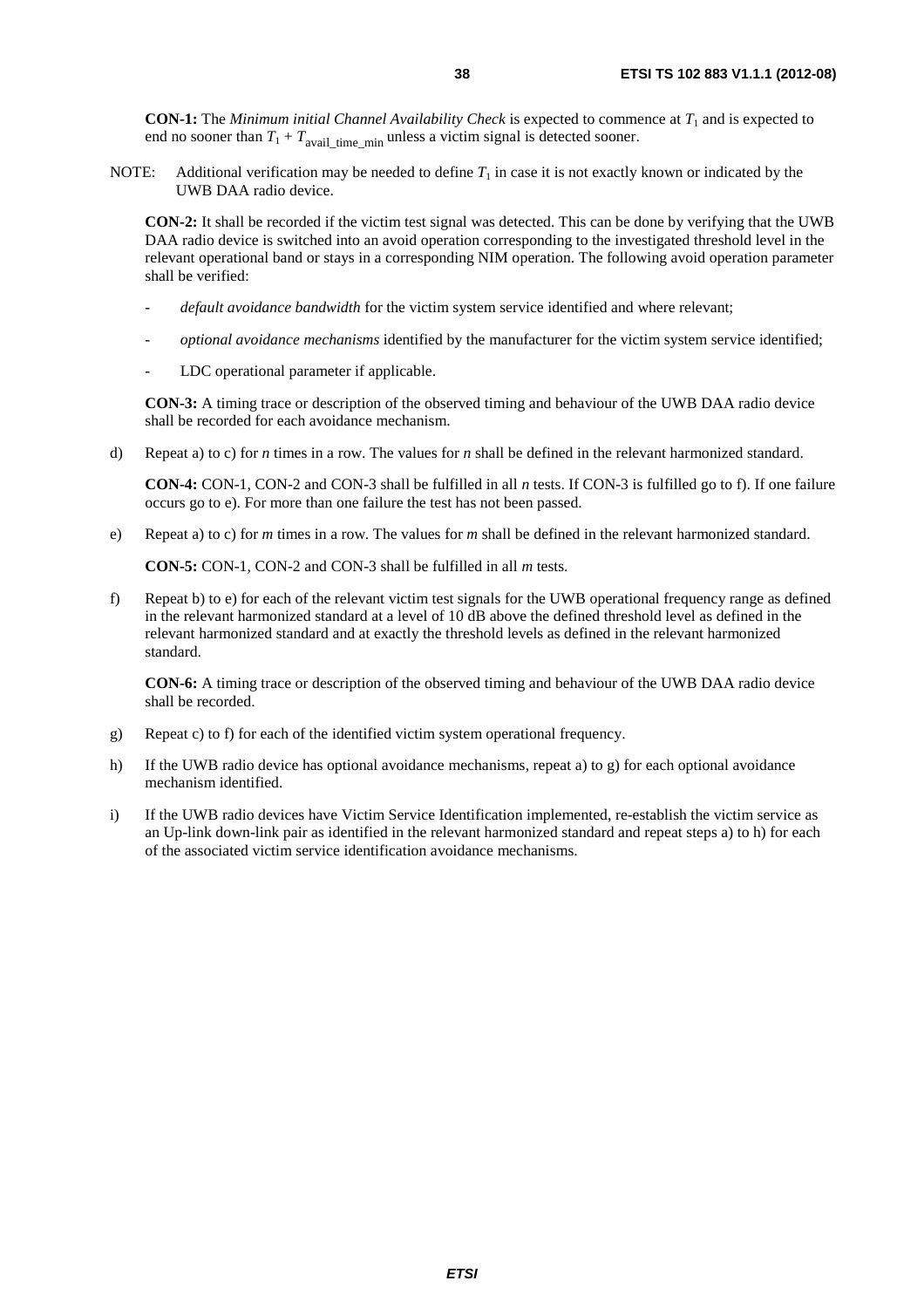

#### **Figure 12: Example of timing for radiolocation testing at the beginning of the Minimum Initial Channel Availability Check Time, UWB DAA radio device intent to operate in a non-NIM mode**

7.4.7.2.3 Test with a victim test signal at the end of the *Minimum Initial Channel Availability Check Time, T<sub>avail time min*</sub>

#### Summary:

Verify the victim signal detection and avoidance capability for the selected UWB operational frequency when a victim signal occurs at the end of the *Minimum Initial Channel Availability Check Time*. This is illustrated for a radio location victim signal in figure 13.

Pre-test Condition:

- UWB radio device supporting DAA.
- UWB radio device switched off.

#### Test Sequence:

- a) The UWB DAA radio device will be switched off. The signal generator used to generate the test patterns given in the relevant harmonized standard will be connected to an antenna of suitable characteristics to permit the UUT to be illuminated with a field equal to the threshold detection limit or connected to the corresponding connectors in the case of a conducted measurement setup.
- b) The UWB DAA radio device is powered up at  $T_0$ .  $T_1$  denotes the instant when the UWB DAA radio device has completed its power-up sequence  $(T_{power-up})$ , enters into the operational mode defined in the relevant harmonized standard and is ready to start the victim signal detection.

 **CON-1:** The *Minimum Initial Channel Availability Check*  $T_{\text{avail\_time}}$  is expected to commence at instant  $T_1$  and is expected to end no sooner than  $T_1 + T_{\text{avail}}$  time unless a victim signal is detected sooner.

NOTE: Additional verification may be needed to define  $T_1$  in case it is not exactly known or indicated by the UWB DAA radio device.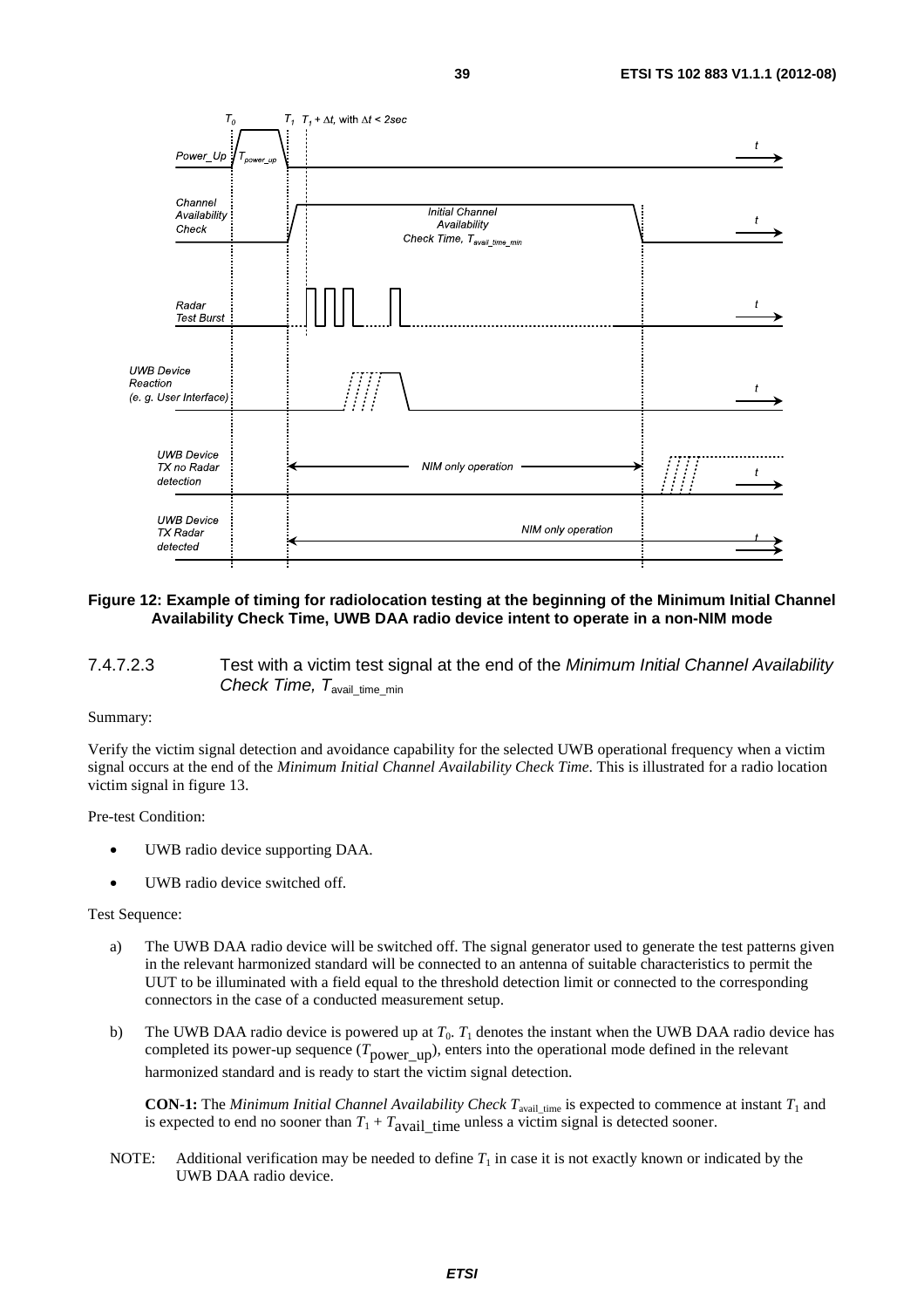c) The victim system test signal will be switched on at  $T_0$  with the test pattern, timing behaviour and power levels in accordance with the relevant harmonized.

 **CON-2:** It shall be recorded if the victim test signal was detected. This can be done by verifying that the UWB DAA radio device is switched into an avoid operation corresponding to the investigated threshold level in the relevant operational band or stays in a corresponding NIM operation. The following avoid operation parameter shall be verified:

- *default avoidance bandwidth* for the victim system service identified and where relevant.
- *optional avoidance mechanisms* identified by the manufacturer for the victim system service identified.
- LDC operational parameter if applicable.

 **CON-3:** A timing trace or description of the observed timing and behaviour of the UWB DAA radio device shall be recorded for each avoidance mechanism.

d) Repeat a) to c) for *n* times in a row. The values for *n* shall be defined in the relevant harmonized standard.

 **CON-4:** CON-1, CON-2 and CON-3 shall be fulfilled in all *n* tests. If CON-3 is fulfilled go to f). If one failure occurs go to e). For more than one failure the test has not been passed.

e) Repeat a) to c) for *m* times in a row. The values for *m* shall be defined in the relevant harmonized standard.

 **CON-5:** CON-1, CON-2 and CON-3 shall be fulfilled in all *m* tests.

f) Repeat a) to e) for each of the relevant radar test signals for the UWB operational frequency range as defined in the relevant harmonized standard at a level of 10 dB above the defined threshold level given in the relevant harmonized standard and at exactly the threshold levels given in the relevant harmonized standard.

 **CON-6:** A timing trace or description of the observed timing and behaviour of the UWB DAA radio device shall be recorded.

- g) Repeat a) to f) for each of the identified victim system frequencies.
- h) If the UWB radio device has optional avoidance mechanisms, repeat a) to g) for each optional avoidance mechanism identified.
- i) If the UWB radio devices have Victim Service Identification implemented, re-establish the victim service as an Up-link down-link pair as identified in the relevant harmonized standard and repeat steps a) to h) for each of the associated victim service identification avoidance mechanisms.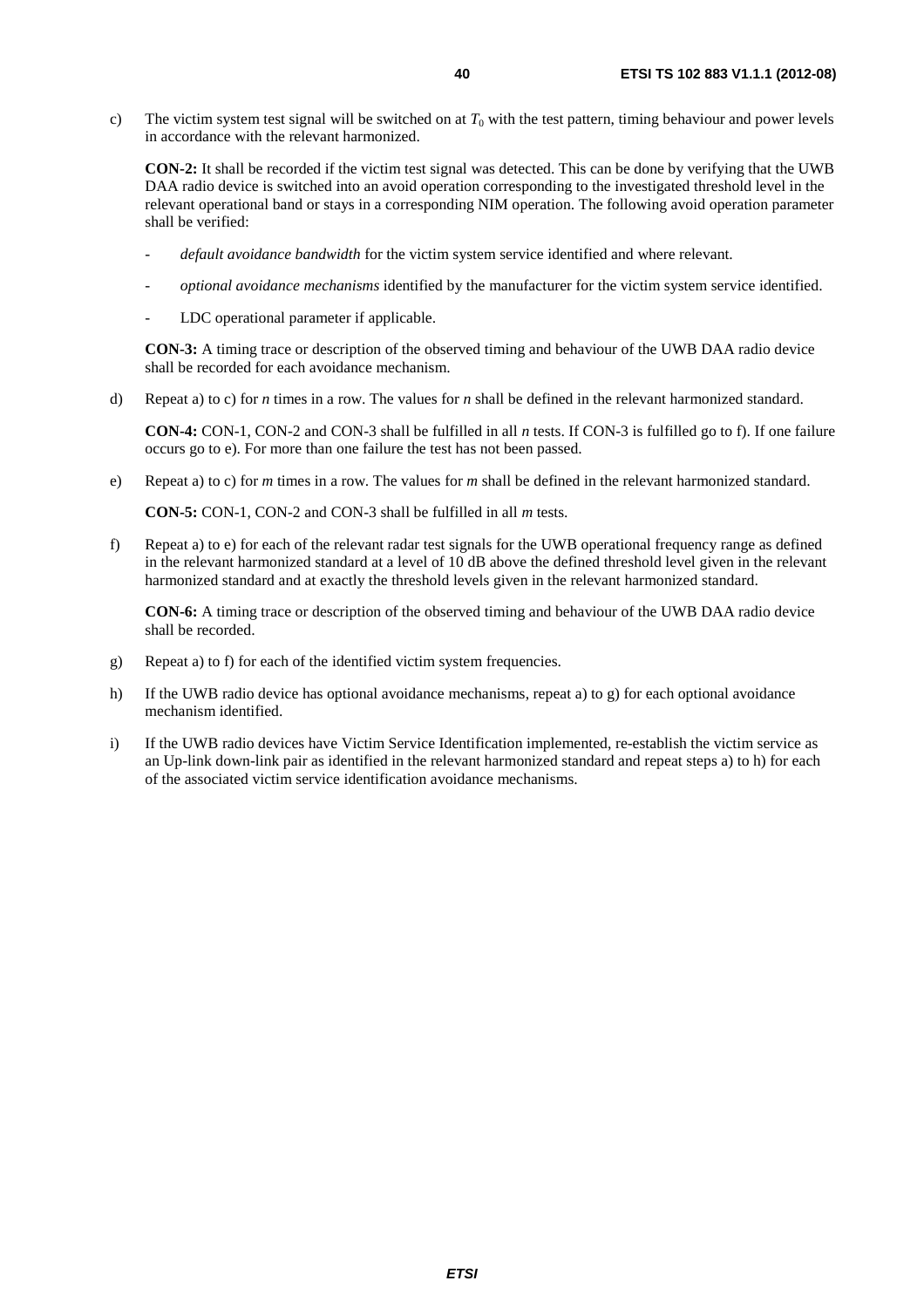

#### **Figure 13: Example of timing for radiolocation victim testing at the end of the Minimum Initial Channel Availability Check Time, UWB DAA radio device intent to operate in a non-NIM mode**

#### 7.4.7.3 In-operation test

This series of tests evaluates the UWB radio device's response to the presence of different payload types which the victim service may carry. The relevant services are defined in the relevant harmonized standards.

In the in-operation test set up the UWB pair will be actively exchanging data under the presents of a victim signal as defined in the relevant standards. In this test the *Detect and Avoid time* will be recorded and the corresponding avoidance operation will be verified.

During the test, the existing data link might be disrupted. This should then not lead to an uncontrolled operation but to an operation equivalent to the NIM mode.

Depending on the test pattern definition in the relevant harmonized standards a power ramping of the victim signal might be necessary. An example for that ramming is given in figure 14.



**Figure 14: Example of timing for victim signal in-operation testing of the Detect and Avoid Time, here with increasing Radiolocation test signal**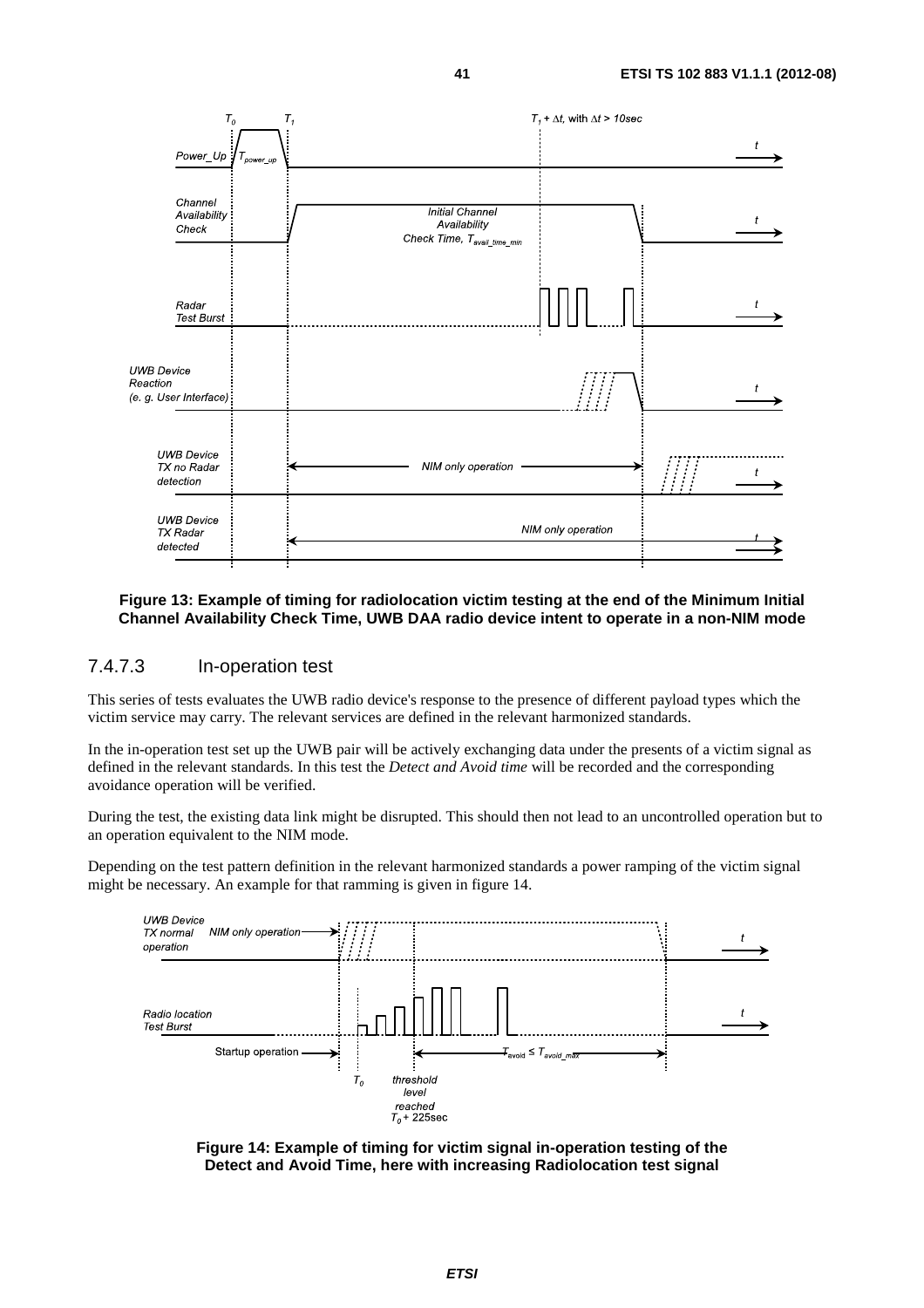#### 7.4.7.3.1 In-operation test procedure

Summary:

The procedure below verifies the victim signal detection and avoidance capability for the selected UWB operational frequency in normal UWB operation using an increasing victim test signal level. In this test the *Detect and Avoid time* and the corresponding avoidance operation will be verified.

Pre-test Condition:

- Two UWB radio devices at least one supporting DAA.
- Both UWB radio devices switched on.
- UWB radio device in normal communication mode with a channel load of 50 %.

Test Sequence:

- a) Both UWB DAA radio devices shall be switched on and in a stable operational mode as defined in relevant harmonized standard. The signal generator used to generate the test patterns given in the relevant harmonized standard will be connected to an antenna of suitable characteristics to permit the UUT to be illuminated with a field equal to the threshold detection limit or connected to the corresponding connectors in the case of a conducted measurement setup.
- b) The victim system test signal will be switched on at  $T_0$  with the test pattern, timing behaviour and power levels in accordance with the relevant harmonized.

**CON-1:** The measurement of the actual "Detect and Avoid Time"  $T_{\text{avoid}}$  of the DUT is expected to commence at a instant after  $T_0$  as given in the relevant harmonized standard. The actual detect and avoid time of the radio device under test shall be smaller or equal to the Maximum Detect and Avoid time *T*avoid\_max as defined in the relevant harmonized standard. The actual Detect and Avoid time T<sub>avoid</sub> of the radio device under test can be negative. The following avoid operations shall be verified:

- *default avoidance bandwidth* for the BWA service identified and where relevant.
- *optional avoidance mechanisms* identified by the manufacturer for the BWA service identified.
- LDC operational parameter if applicable.

 **CON-2:** It shall be recorded if the victim test signal was detected before the time instance given in the relevant harmonized standard*.* 

c) Repeat a) and b) for *n* times in a row. The values for *n* shall be defined in the relevant harmonized standard.

 **CON-3:** CON-1 and CON-2 shall be fulfilled in all *n* tests, then go to e). If one failure occurs go to d). For more than one failure the test has not been passed.

d) Repeat a) and b) for *m* times in a row. The values for *m* shall be defined in the relevant harmonized standard.

 **CON-4:** CON-1 and CON-2 shall be fulfilled in all *m* tests.

- e) Repeat b) to d) for each threshold given in the relevant harmonized standard.
- NOTE: Instead of repeating the test for each threshold, continuous testing for the different thresholds can also be performed. Depending on the implemented avoidance strategy, some threshold tests may be redundant, i.e. one test already covers another case.
- f) Repeat b) to e) for each of the relevant victim test signals for the UWB operational frequency range and threshold levels as defined in the relevant harmonized standard.
- g) Repeat a) to f) for each of the victim systems operation frequencies as defined in the relevant harmonized standard.
- h) If the UWB radio device has optional avoidance mechanisms, repeat a) to g) for each *optional avoidance mechanism* identified.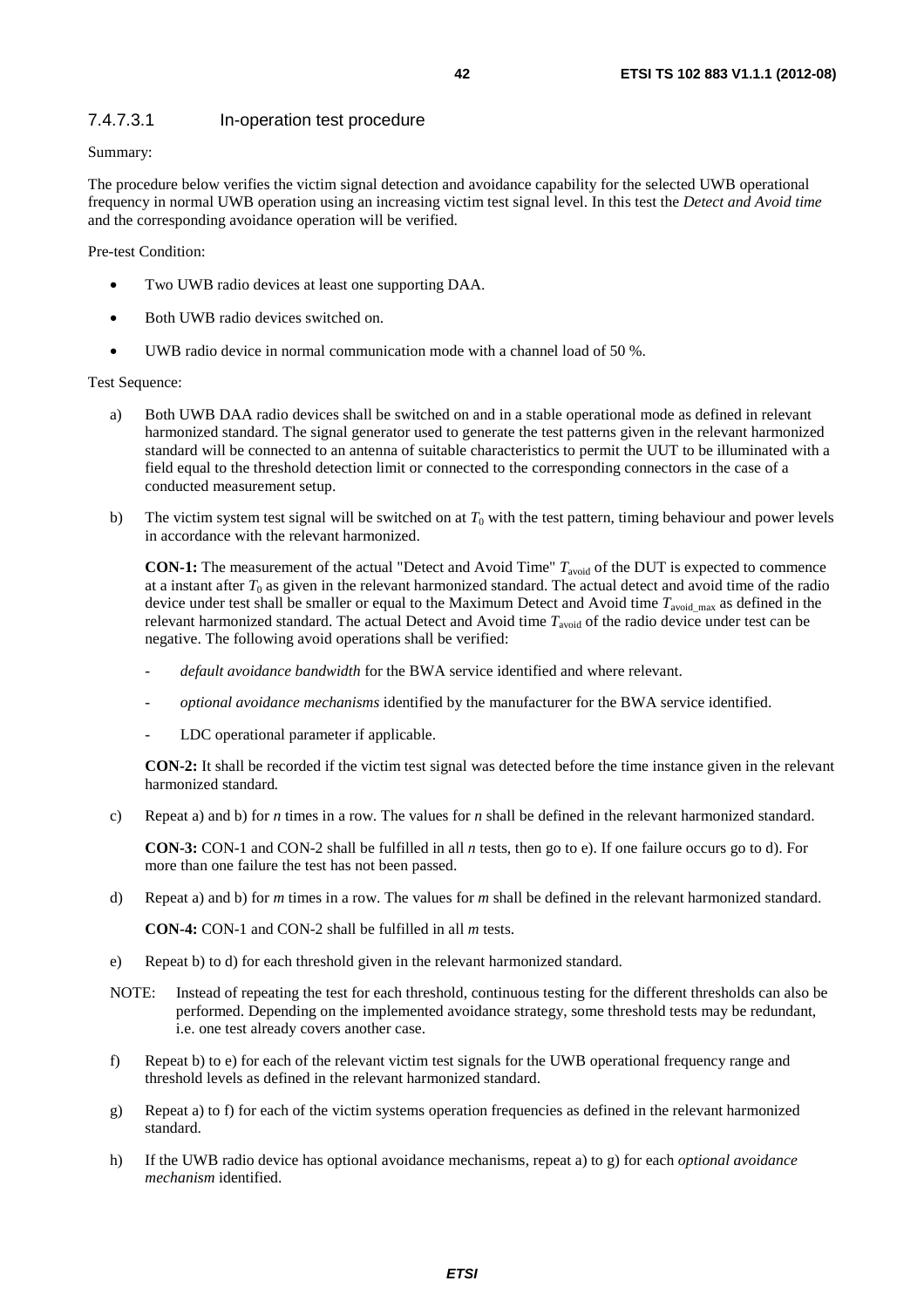i) If the UWB radio devices have Victim Service Identification implemented, re-establish the victim service as an Up-link down-link pair as defined in the relevant harmonized standard and repeat steps a) to h) for each of the *associated victim service identification avoidance mechanisms*.

# 7.5 Limits

### 7.5.1 Introduction

In this clause the limits for the measured parameter will be given. The limits are split in two main categories:

- generic limits which are valid for all devices using UWB technologies; and
- harmonized standard specific limits which are valid only for a specific UWB harmonized standard.

### 7.5.2 Operation bandwith

The operating bandwidth shall be greater than 50 MHz (at-13 dB relative to the maximum spectral power density).

### 7.5.3 Maximum mean power spectrum density

The limits are given in the relevant harmonized standard.

### 7.5.4 Maximum peack power

The limits are given in the relevant harmonized standard.

### 7.5.5 Other emissions

The equivalent isotropically radiated power of any of these unwanted emissions in the spurious domain shall not exceed the values given in table 2.

| <b>Frequency range</b>                                                              | <b>Limit values for OE</b> |
|-------------------------------------------------------------------------------------|----------------------------|
| 47 MHz to 74 MHz                                                                    | -54 dBm/100 kHz            |
| 87,5 MHz to 118 MHz                                                                 | -54 dBm/100 kHz            |
| 174 MHz to 230 MHz                                                                  | -54 dBm/100 kHz            |
| 470 MHz to 862 MHz                                                                  | -54 dBm/100 kHz            |
| otherwise in band 30 MHz to 1 000 MHz                                               | -36 dBm/100 kHz            |
| 1 000 MHz to 40 000 MHz (see note)                                                  | $-30$ dBm/1 MHz            |
| NOTE:<br>Not applicable for UE emissions within the permitted range of frequencies. |                            |

# 7.5.6 Receiver spurious emissions

The narrowband spurious emissions of the receiver shall not exceed the values in the indicated bands.

#### **Table 3: Narrowband spurious emission limits for receivers**

| <b>Frequency range</b> | I imit               |
|------------------------|----------------------|
| 30 MHz to 1 GHz        | $-57$ dBm (e.r.p.)   |
| above 1 GHz to 40 GHz  | $-47$ dBm (e.i.r.p.) |

The above limit values apply to narrowband emissions, e.g. as caused by local oscillator leakage.

Wideband spurious emissions shall not exceed the values given in table 4.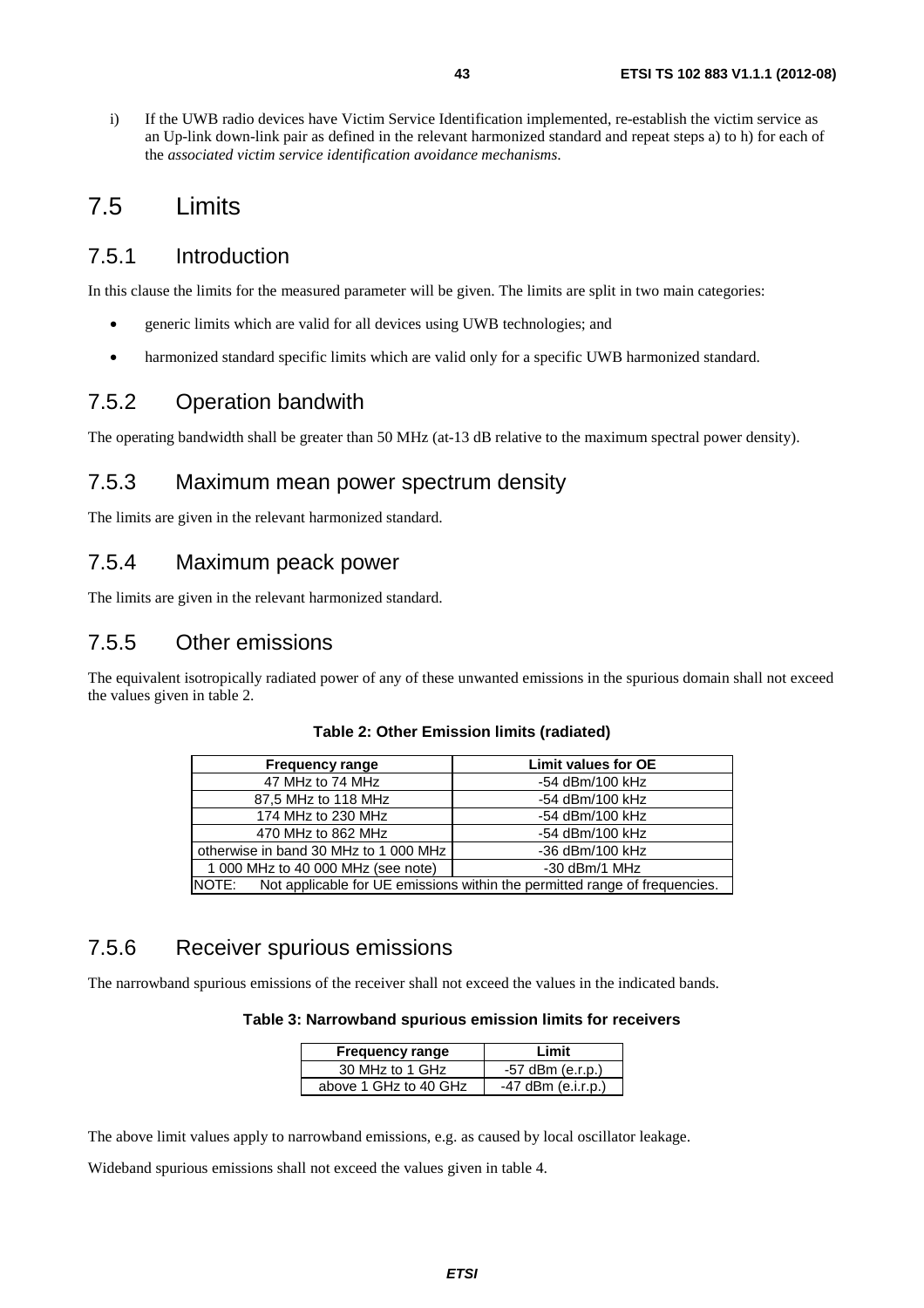| Table 4: Wideband spurious emission limits for receivers |  |  |  |  |
|----------------------------------------------------------|--|--|--|--|
|----------------------------------------------------------|--|--|--|--|

| <b>Frequency range</b> | I imit                   |
|------------------------|--------------------------|
| 30 MHz to 1 GHz        | $-47$ dBm/MHz (e.r.p.)   |
| above 1 GHz to 40 GHz  | $-37$ dBm/MHz (e.i.r.p.) |

### 7.5.7 Power control

The limits are given in the relevant harmonized standard.

# 7.5.8 Detect and avoid

The limits, test patterns and test parameters are given in the relevant harmonized standard.

# 7.6 Maximum allowable measurement uncertainty

In all cases the maximum allowable measurement uncertainty is given in Table 1.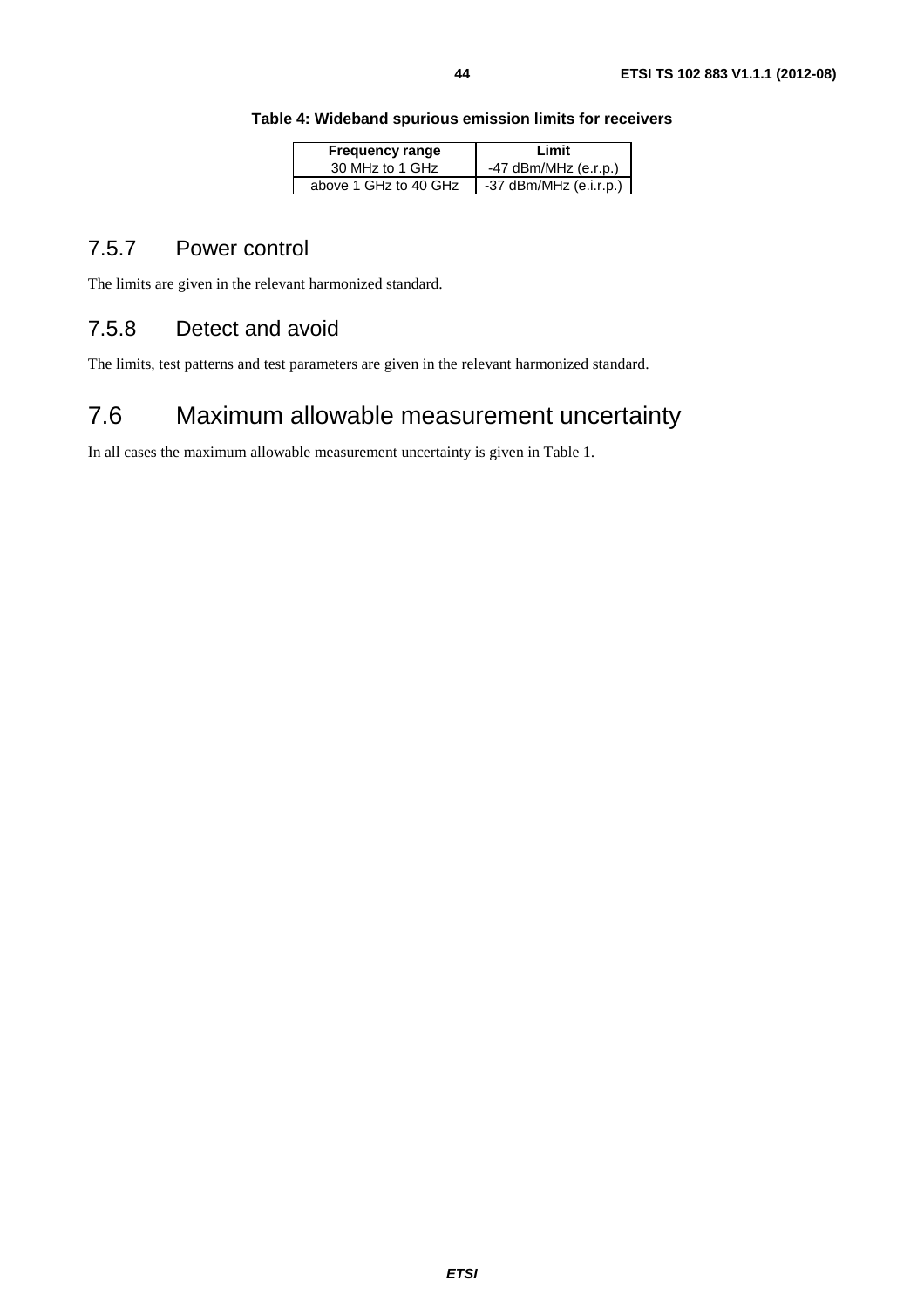# Annex A (informative): Frequency domain measurements using spectrum analyser

# A.1 Spectrum analyser internal operation

It is necessary to have a detailed knowledge of how both modern and older "classical" spectrum analysers work. One is the obvious one: so that the measurement being made is what is intended. The form of the signal, and in particular its envelope, interacts with the scanning process in the analyser and with its other internal processes as well. The importance of the classical analyser is that some of the labels used for internal processing functions have been retained from those older instruments, even though they are now not really appropriate.

The front end of a spectrum analyser is very similar in both the older analogue and current digital instruments; at least as far as the signal path is concerned. Several stages of frequency conversion (usually up as well as down) and wideband filtering, involving at least one swept local oscillator, feed a final IF stage. Synthesised Los improve the accuracy and stability of the conversions, but the signal path through mixers and filters is much the same. The overall effect is that of measuring receiver with a swept centre frequency at the front end.

Modern spectrum analysers digitise the signal at IF, though exactly where they do this varies between designs. Typically, there will be an analogue filter right before the digitiser. This may only be there to suppress aliasing, or it may be switchable to select the widest resolution bandwidths (RBW). After the digitiser everything is digital: the RBW filters, the "detector" functions, and the rest of the processing, including down-sampling as appropriate. However, the terminology used to describe their functions still reflects the earlier analogue analysers.

In the "classical" analogue analyser, the RBW filters were all switched analogue ones, and then there was a logarithmic envelope detector, and subsequent processing used actual voltages representing logarithmic power or (having been converted) representing power or amplitude. Note that analogue filters (in this context "video" filters) operate on a voltage signal, which initially was always the logarithmic power, but in later analogue models this could be selected to represent the input spectrum power, voltage, or logarithmic power density. The filtering effect on noise is different in all these cases, and there are corrections factors between the resulting on-screen level and (for example) the mean power density input. Digital analyser's process numbers and the number can be power, voltage, or decibels as what they are.

Different makers, and different models of analyser, vary quite a lot in how they operate, in the controls available, and how much information is available about both of these. For example, in the Agilent 4440A (PSA) spectrum analyser, all the RBW filters are provided as digital functions, which means that many more bandwidths can be selected. The Rohde and Schwarz PSA has a few analogue RBW filters before digitisation, which only permits much wider steps of available values, but also means it has much wider RBWs, up to 50 MHz (it is the only analyser that can do this). In the Agilent 440x series (ESA) there is one "Video/RMS" selection for both the detector type and scan-scan averaging, though these are quite distinct parts of the processing. At least the manual is quite explicit about its functions. The Rohde and Schwarz FSP is similar to the ESA, but differs in many details - and its manual is not so explicit about some of the details that are important for these measurements.

One term that can cause a lot of confusion is "average", and its variant "RMS average". Most analysers can do scan-to-scan averaging of trace levels, and some can convert the trace (e.g. from dB to power) before doing so. This kind of averaging is not called for in any of these procedures. Averaging as a detector mode implies averaging all the numbers that are collected for one bin (or bucket, or point - the term used varies) of a sweep. This may not be the same as one display pixel. Again, the averaging may be done on the alternative signal level measures. Finally, there may be the option to average for a specified time. This has an obvious meaning in zero spans, where the stream of measurements is for the same unchanging RF. When scanning, it may do one of several things, and it is important to know what it does in any instrument. Note that if it means setting the time to sweep across one bin, there will now be a non-uniform gain (or amplitude) during the average due to the RBW being swept past the signal. This should be considered to see if it alters the meaning of the average measured.

It is useful to understand this process, for those doing the measurements to show compliance with EC rules and the HEN (harmonised standard), but more so for those who define the rules and standards. Further specific instances of instrument operation are given below, where they are relevant.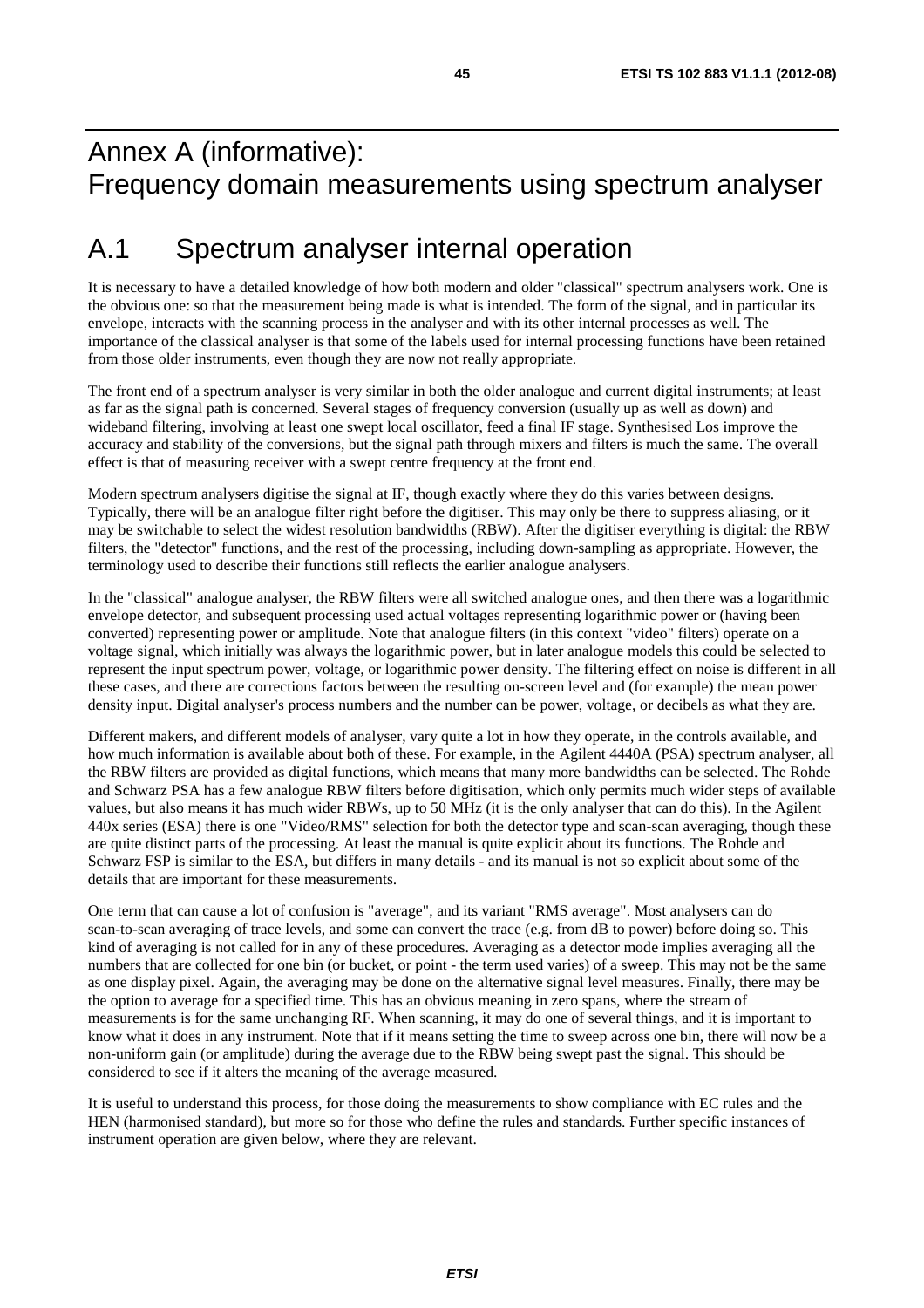# A.2 UWB power measurement procedures

# A.2.1 Introduction

There are two main measurements that have been used right through from the original FCC regulations to the harmonised standard EN 302 065 [i.2] (mean and peak power). These will be considered in more detail in this clause and the next. However, it is important to note first that all spectrum analysers down-convert the signal, select one RF by the RBW filter, and then measure its short-term carrier amplitude (voltage) repetitively, and process this stream of measurements. The physical quantity being measured may be a power, power spectral density, or something else, for which the analyser's observations are evidence and can be converted to give a measure of the required quantity. However, the analyser cannot actually be set up to measure a power spectral density or a power by distinct processes.

# A.2.2 Maximum mean power spectral density

### A.2.2.1 General

The limit on mean power (in fact EIRP, which can be related to measured power) is defined as a power spectral density, but this is a mathematical abstraction and cannot be directly observed by an instrument. For measurement purposes with a spectrum analyser we have to define the measurement to be done including the processing details. By "processing" we means the steps that turn a stream of many internal measurements into a single PSD estimate, which can usually be done internally using standard functions of a digital analyser, but may be possible by manual post-processing for an older analogue analyser. It has been decided that a good estimate of the PSD is obtained by measuring the power in a 1 MHz bandwidth filter, and using the PSD implied (as measured power ÷ RBW). From now on the fact that a PSD is being estimated can be ignored, to concentrate on measuring the power in a 1 MHz filter. The RBW filter with a 1 MHz nominal bandwidth may have a slightly different bandwidth in practice, in which case this can substituted if it can be found (it should be the "power", "noise", or "RMS" bandwidth).

According to the rules, mean power is to be measured with a 1 MHz resolution bandwidth and an averaging time of no more than 1 ms. The description will assume 1 ms averaging from now on, but note that shorter times are allowed. The limit applies to the highest value found for this power (converted to an EIRP) over all frequencies and times and operating modes. It is also the highest value found over all directions, either as part of the EIRP measurement method or by using the maximum antenna gain with a conducted power measurement. The critical measurement should be made at the frequency where the highest level is found (Fhighest), which implies doing a very wide-band scan. The measurement rules and standards often do not make the required method very clear.

Averaging a power measurement for a specific time means integrating the power, to give energy, and dividing by the time. Does the time always have to be one contiguous interval, or could it be a series of shorter times with gaps between them? Probably not, or at least that would be so unusual as an interpretation that it would need to be explicitly stated, and if not it cannot be interpreted in that way. In any case, it is not likely that an analyser would perform such as measurement as part of its basic repertoire of measurements.

For all mean power measurements the RBW should be 1 MHz and the VBW at least as big - the PSA has a 50 MHz VBW setting that in effect disables video filtering, which is to be preferred. For the "averaging" the carrier power should be integrated for 1 ms as the first processing step, rather than averaged from scan to scan, and this is part of the "detector/average" function (not "BW/average") in Agilent terms. Set this detector function as RMS (i.e. operate on power itself not voltage or log power) and the averaging time as 1 ms. In the PSA, set the sweep time to define the time per point, the detector as "average", and the average type as "Pwr Avg (RMS)".

Finding the "highest of" this mean power over a sensible length of time can be done by the second, scan-scan, selection of peak/average functions. In the PSA this is called "Trace/view", and can be set to "Max hold", and of course it applies per trace point. Finding the maximum over a whole scan can be done with the "marker > peak" operation.

In these modern digital analysers, the averaging is done by taking samples at the full ADC rate and processing them digitally. The number of samples per measurement points "Agilent say per "bucket") can be large. In many analysers, there can be more "points" (or measurements) per scan than the screen can show - this makes more sense if they are transferred to a computer for further processing. Thus it is necessary to distinguish "screen point" or pixel from measurement point, "bucket", or "sweep point".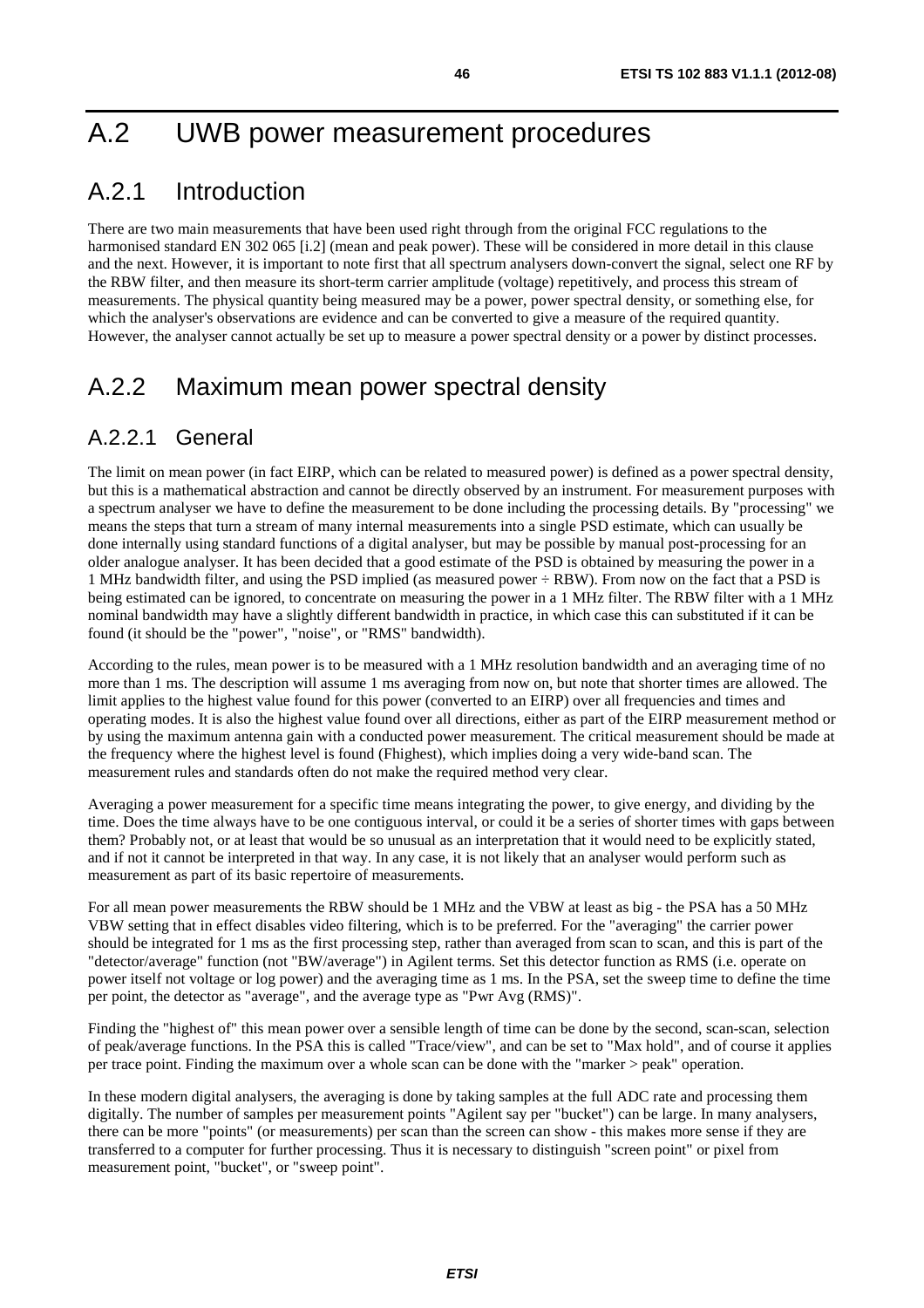The PSA analyser has 601 displayed points on its screen by default (401 in the ESA), so the span is 600 times the nominal spacing. The number of points per sweep can be set to anything from 101 to 8192, and is indicated permanently on the screen. The similar Rohde and Schwarz FSP analyser has 501 as default, and can vary this in factors of two from 125 to 8001, but does not report the current value on-screen (one has to go and look for it via the menus).

Of course the screen cannot show all of these measurements, and it is not clear what it does choose to show. This should be explained in the manuals, but has not been found in any. One likely behaviour is that it processes all the points as if they could be displayed (and they could be viewed or processed externally), and it can search this full sweep for the peak ("marker>peak" function) and display the peak RF on this finer grid. For display, it then down-samples (most likely by a simple algorithm like pick-the-nearest-to-the-pixel-centre or show-the-highest). If this is right, the approach given below of scanning over the full band is OK. Otherwise, it would be safer to keep to one pixel per 1 MHz.

Other analysers (older ones in particular) do not allow the same level of control over the points per scan, and it can be hard to find out how many points (pixels or samples) there are. So the one nominal pixel per 1 MHz method may be needed for them.

# A.2.2.2 Average mean power: Finding highest

The rules say that both mean and peak power should be measured at the RF at which the average mean power is highest. The most convenient way to find this is in a single sweep over the whole bandwidth. Note that the absolute accuracy of power measurement is not important while finding this frequency.

It should be possible to set a scanning measurement so that the RBW is 1 MHz and the dwell time per MHz is 1 ms, as it scans across each frequency. This may or may not be the same as a true 1 ms averaging time: it depends on whether the LO jumps from one screen display frequency to the next or sweeps in steps much smaller than 1 MHz. There may be some effects due to sweeping over part of the RBW filter shape; however, it should be good enough to find the peak in either case. To set this mode on a simpler analyser with X (typically 400-600) measurement intervals per scan, the span is set explicitly at X MHz and the scan time at X ms. This X MHz span has to be moved manually (by varying the centre RF) across the full range of the UWB signal, or even over 1 GHz to10 GHz, which is a bit laborious but not excessively so.

Assuming X (typically 500) pixels or measured points per scan:

Centre frequency: scanned manually - see text

- RBW: 1 MHz
- VBW:  $> 1$  MHz, or off (e.g. 50 MHz)
- Samples per scan: X (500)
- Span: X (500) MHz
- Sweep: exactly  $X(500)$  ms for 1 ms averaging
- Detector: Average, Type: Pwr Avg (RMS)
- Scan/View: direct or Max Hold
- Amplitude scale: 1 dB or 2 dB/div for convenience
- Input attenuation: reduce to give noise level at least 20 dB below measured peak

Use marker>peak to find Fhighest. Most analysers will clear the max hold store when the centre RF is moved, as otherwise it is meaningless. If there are spurious peaks above the UWB PSD, and if they can be disregarded when finding Fhighest, then the marker>peak search cannot be used (apart from stepping through peaks in turn until the right one is reached).

It would be more convenient to scan over the whole UWB signal, if the analyser will do this. With a 1 MHz RBW, one should aim for at least one sample per 1 MHz of span. If there is more than one sample per 1 MHz, one can scan less of the RBW filter during one measurement dwell, which ought to be more accurate. Most recent will allow this - it is possible to select a 2 GHz span, 4001 samples, and a sweep time of 4 s.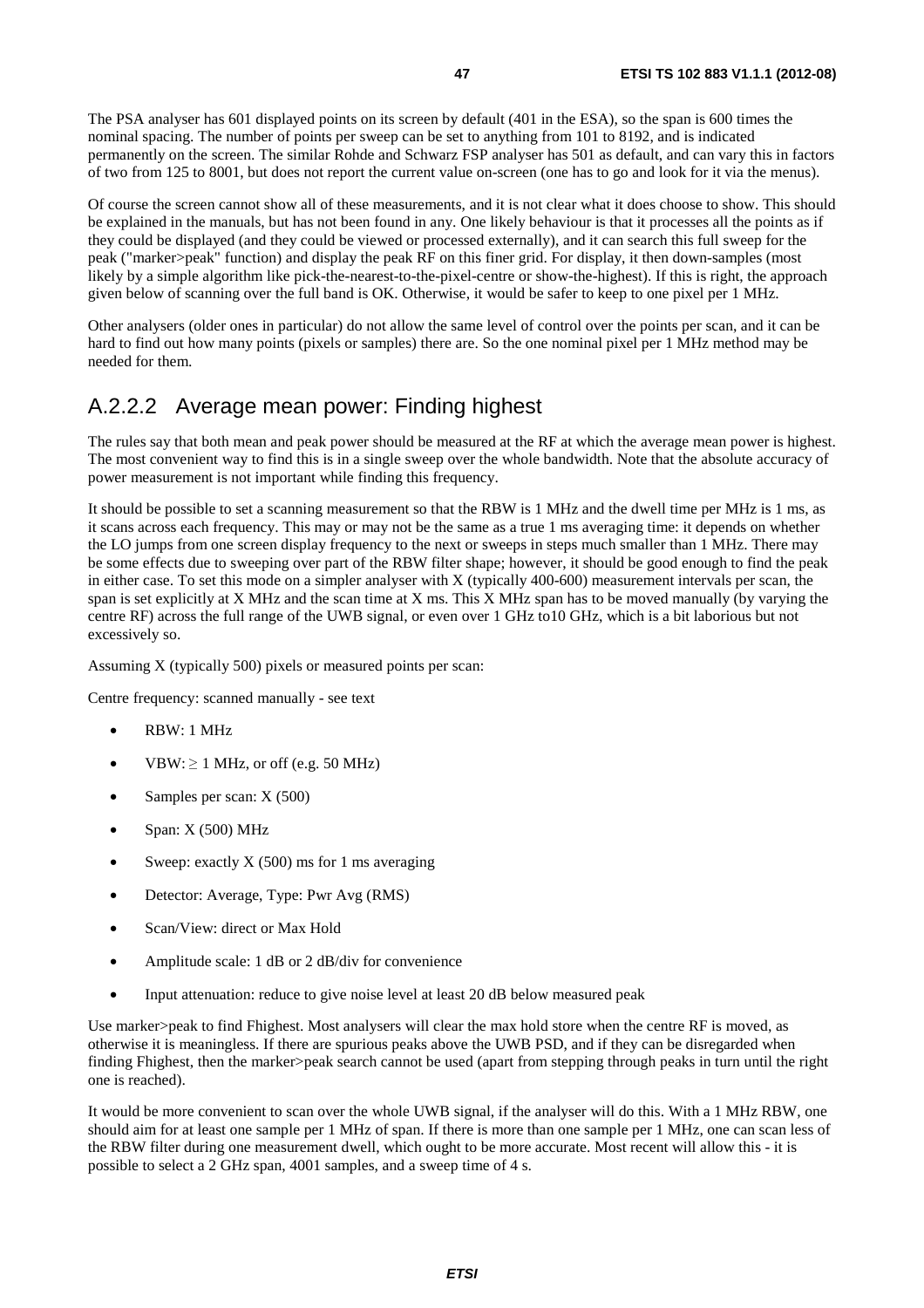Note that these settings may be coupled, so they have all to be be rechecked to make sure they are right, and set again if they have changed. In some cases a combination may be not allowed, for internal reasons that are not always obvious. No doubt there is a right order to do the settings for each instrument, but in any case there should be a save and re-load facility somewhere (to be found and documented).

- Centre frequency: at centre of UWB signal
- Span Y (e.g. 2000) MHz
- Samples per scan:  $Z \ge Y$  (e.g. 4001 for 4000 intervals)
- RBW: 1 MHz
- $VBW: \geq 1$  MHz, or off (e.g. 50 MHz)
- Sweep: exactly  $Z$  ms (e.g. 4 s) for 1 ms averaging
- Detector: Average, Type: Pwr Avg (RMS)
- Scan/View: direct or Max Hold
- Amplitude scale: can be left on 10 dB/div
- Input attenuation: reduce to give noise level at least 20 dB below measured peak
- Use marker>peak to find Fhighest

To find the highest peak at all frequencies, one might use max hold (a scan-scan function) and then use the marker to find the peak. The peak should be pretty flat, so 10 dB/division will not show the peak at all easily and an expanded scale is better. The input attenuation can safely be reduced to a low level, as the full-band power is not likely to exceed even a 20 dBm limit (and most analysers can cope with more than this).

# A.2.3 Maximum peak power (e.i.r.p.) measurement procedure

"Power" in this case (as for all RF measurements) means the power delivered by the signal with the carrier cycles smoothed out. This corresponds to "envelope power" of which the peak value is "PEP", and it is PEP that is to be measured here. It is also the kind of power always shown by spectrum analysers. Note that the highest level of mean power found at any RF, direction, or any other domain can also be labelled as a "peak", which causes confusion.

The peak power is to be measured in a 50 MHz bandwidth, representing the widest potential victim receiver bandwidth that is to be considered. However, it appears that only a limited number of spectrum analysers offer such a bandwidth as standard. There is a scaling rule (power proportional to bandwidth squared) that allows a narrower bandwidth to be used, but it is only correct for very short pulses.

Pulse UWB fills its band for any length of transmission, and with only one pulse type only the timing of pulses can be altered. Since pulses are so short, each contains very little energy, and many should be integrated into a single detection for all but the shortest range. If the pulses are regular in time, the spectrum will have lines. Since the mean PSD limit applies to the highest level in the spectrum, this is a very poor choice. Pulse times are always modulated or dithered (intentionally jittered) to spread the spectral power density more evenly. It is thus likely to be the case that the pulse timing will have its own spectrum that is much wider than 1 MHz, but narrow than the single-pulse ESD. The effect of this is that the signal PSD is just a little wider than the ESD, and nearly the same shape.

For peak power, the simple formula now enshrined in the regulations applies strictly speaking to this kind of situation. The reasoning is as follows:

- Take the voltage trace of one pulse, and Fourier transforms it to a finite-time complex spectrum.
- Set a 50 MHz wide filter transfer function at some point on the much wider pulse spectrum. Its shape is not important, provided it is reasonable.
- Apply the filter response to the pulse spectrum (i.e. a complex multiply), to give the filtered pulse spectrum.
- Inverse Fourier transforms this, to give the voltage trace of the filtered pulse.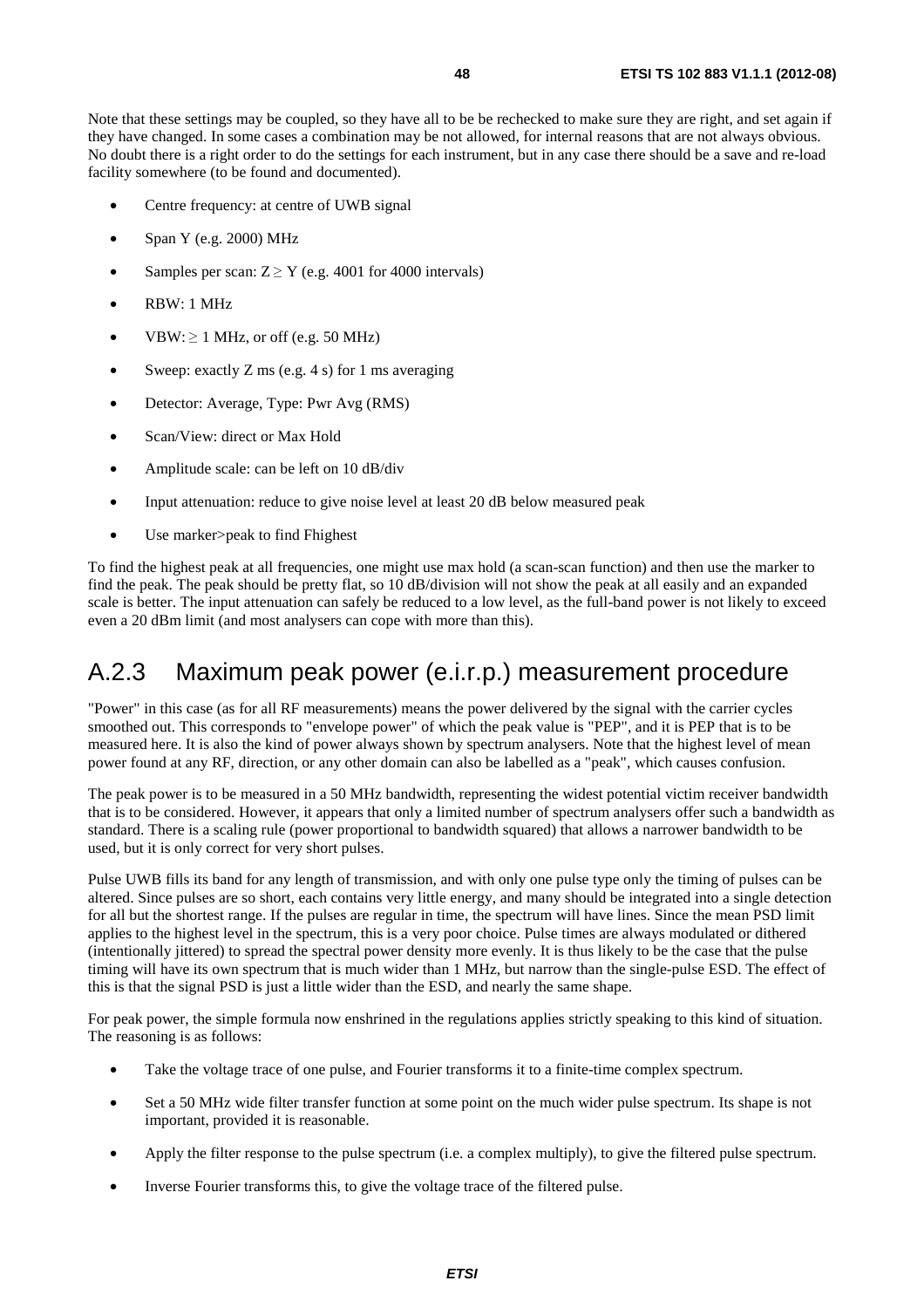- Now the instantaneous power is the square of this voltage. Its peak is the peak instantaneous power. Usually we wand the peak carrier power, which is the peak of the mean of the oscillations imposed by the filtering.
- This power is the transform of the autocorrelation (with conjugation) of the filtered pulse spectrum.
- If the pulse spectrum was purely real, the filtered pulse spectrum will be just the filter's own spectrum, scaled.
- We suppose the filter's amplitude response is nearly symmetrical and a normal humped shape, so its impulse response (its envelope, where it has a carrier) will be similarly symmetrical and humped.

Now imagine we change the filter bandwidth, using the same shape (in full complex form) and keeping the band-centre gain at unity. Its transform (impulse response) changes inversely, and so does its peak:

- So if the filter gets wider by a factor k (H2 is wider than H1), its impulse response gets narrower by the same factor and is scaled up by a factor of k in voltage terms.
- The peak power, in either definition, can now be seen to rise by a factor of k2.
- With symmetrical functions, the peak will be at the centre. By defining our zero of time to be here, we can get rid of the linear phase in the spectrum.
- We can do something similar with the pulse spectrum; so its linear phase term vanished at the filter band centre.
- We can now see that this simple approach is going to work if the remaining phase in the pulse spectrum (i.e. after constant and linear terms are removed) is close to zero across the widest filter, i.e. 50 MHz.
- If this is not the case, we will have to do the calculation.
- All of this assumes implicitly that successive pulses do not overlap. As filtered pulses get longer when the filter is narrower, this lowers the maximum PRF for which this rule applies. It is thus possible for a stream of pulses that would not overlap with 50 MHz filtering to do so with a measurement bandwidth of 3 MHz, leading to a higher peak power than the rule would give and so to an overestimate of the power in 50 MHz when the correction is applied.

For FH-UWB or OFDM signals this overestimates the power in 50 MHz, so ideally the measurement should be done in as close to 50 MHz as possible. For OFDM a different scaling law is used (power proportional to bandwidth).

For rf carrier based modulation using multi-tone carriers and not having gating techniques implemented, the maximum peak power limit shall be scaled down by a different factor of  $10 \log(50/X)$ , where X represents the measurement bandwidth used.

Resolution bandwidth (peak): Equal to or greater than 3 MHz but not greater than 50 MHz for impulsive technology or equal or greater than 10 MHz but not greater than 50 MHz for rf carrier based technology.

Most mid-range current analysers can only reach 10 MHz at most with their RBW filters, where these are digital in all cases. The PSA analyser will only allow the RBW to be increased as far as 8 MHz, and the ESA only 5 MHz, which is not high enough. The FSP was advertised as 50 MHz but can now only do 10 MHz.

So, in this case when signal will be filtered to 5/8/10 (or when possible to 50) MHz, envelope detected, and then the maximum value seen over a reasonably long time interval retained - a few seconds should suffice. The rules specify that this should be done at same RF for which the mean power was found to be highest, so no new search for a maximum is needed, and a zero span measurement can be done directly.

- Centre frequency: Fhighest see text
- RBW: the highest on offer up to 50 MHz
- VBW:  $\ge$  RBW, or off (e.g. 50 MHz)
- Span: zero
- Sweep: not critical
- Detector: Peak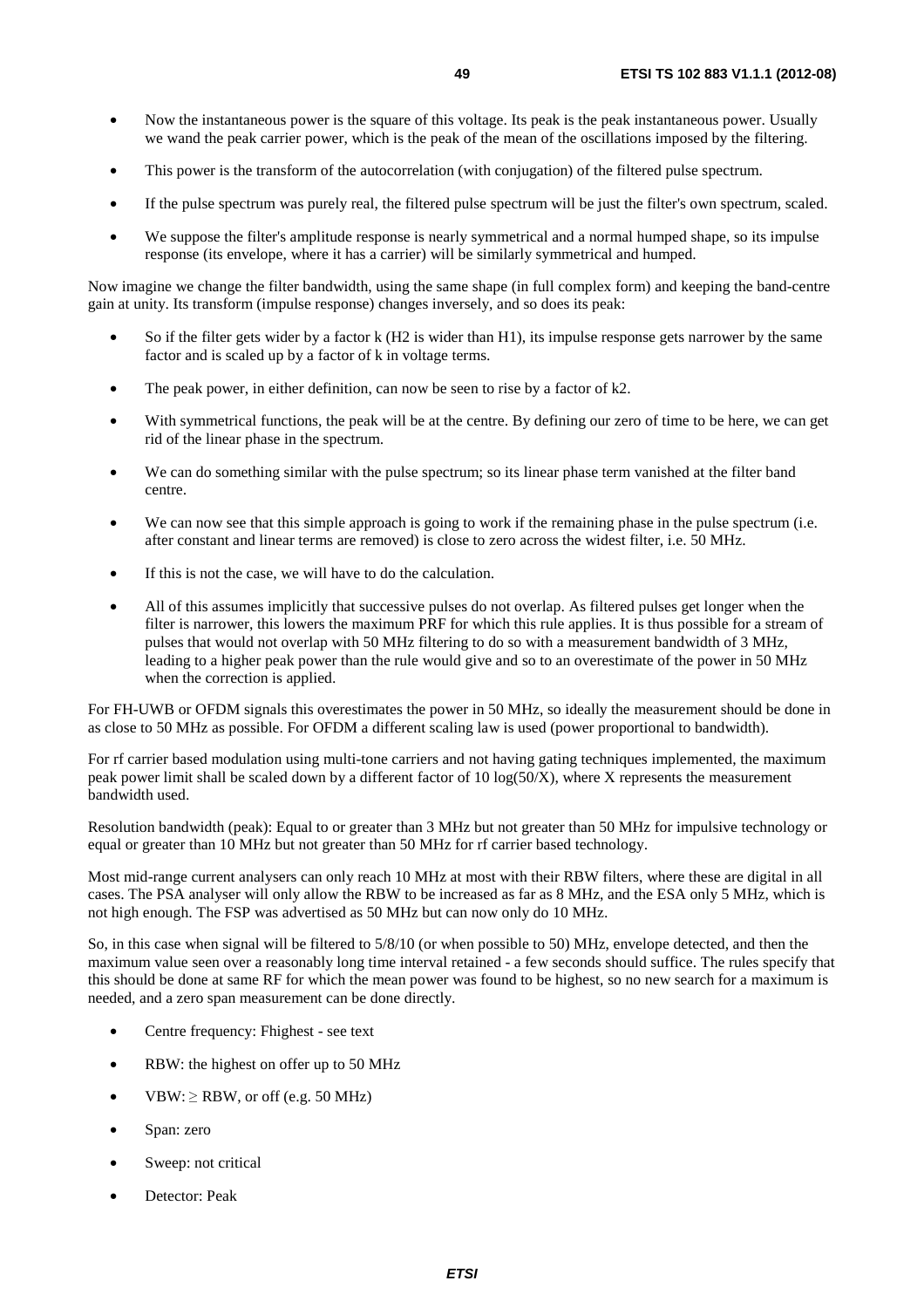• Scan/View: direct and then Max Hold

The peak hold display should be flat - if not, find out why and remove the cause. This will probably involve disabling Max Hold so that the power vs. time can be displayed, which should show how the envelope may be affecting the measurement.

# A.3 Calculation of peak limit for 3 MHz measurement bandwidth

For impulsive modulation schemes the present document specifies a fixed maximum limit for average power in a 1 MHz bandwidth. The relationship between the PRF and the peak power to average power ratio is given in Figure A.1.



**Figure A.1: Peak to average power versus PRF** 

For a noise like signal (e.g. dithered pulses) the roll-off rate is -10 dB/decade with a break point at half of the resolution bandwidth. Consequently, the breakpoints for 50 MHz, 3 MHz and 1 MHz resolution bandwidths are 25 MHz, 1,5 MHz and 0,5 MHz respectively.

As a peak measurement using a 50 MHz resolution bandwidth is difficult to impossible to conduct, the peak power is measured with a 3 MHz resolution bandwidth.

The curve for 3 MHz resolution bandwidth is  $20\log(BW 50 MHz/BW 3 MHz) = 24.4$  dB lower than for a 50 MHz resolution bandwidth. A peak limit of 0 dBm at 50 MHz will consequently be reduced correspondingly by 24,4 dB to -24,4 dBm.

As the dithered limit values are almost identical below and above 1 MHz PRF (within ±1 dB). For a 3 MHz measuring bandwidth the peak limit is adjusted to -25 dBm within the entire range for PRF.

The resulting Peak limit is shown in Figure A.2.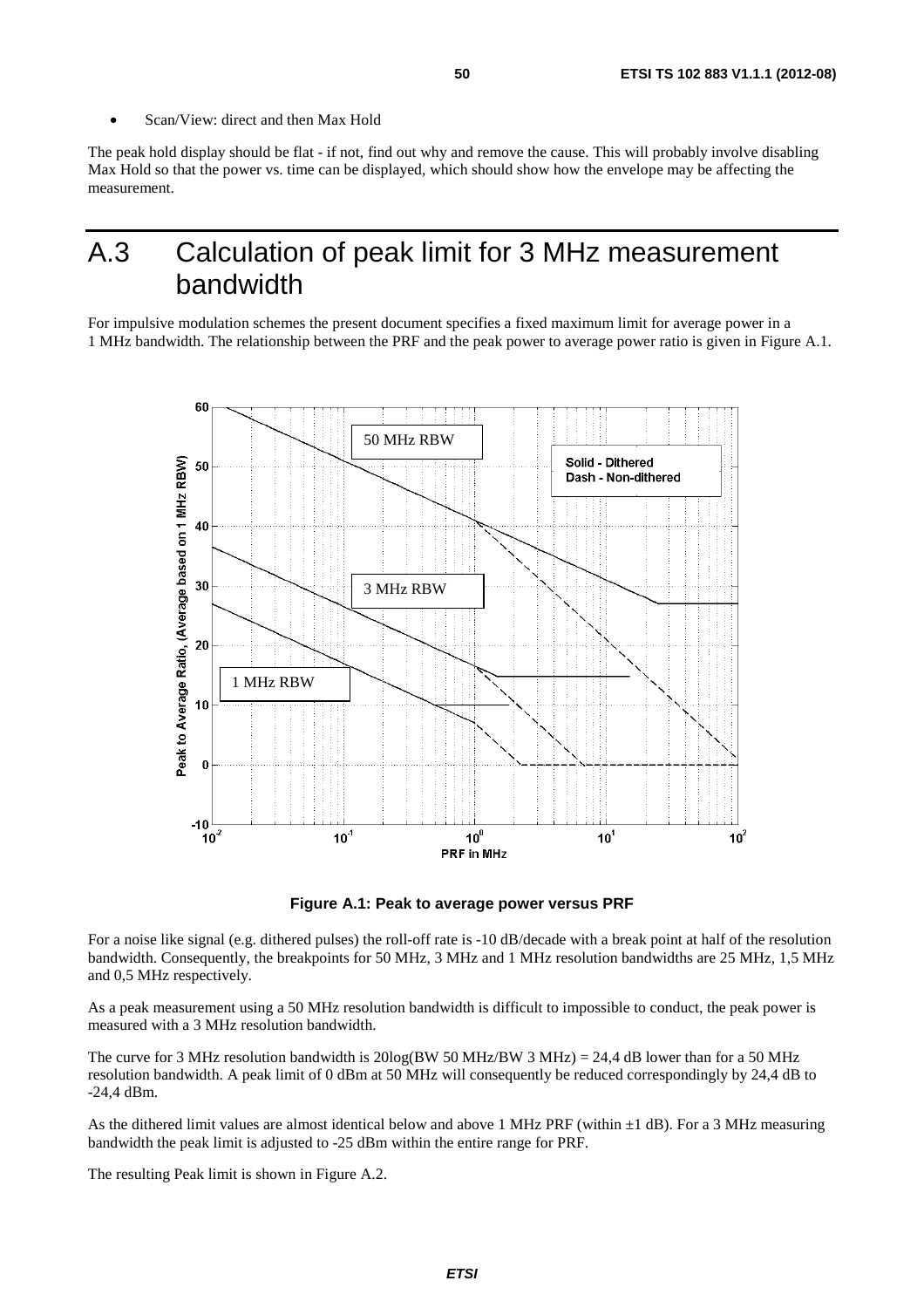

**Peak limit at 3 MHz measurement bandwidth (dBm e.i.r.p.)**



Non-dithered modulation does not have the characteristics of a noise like spread spectrum but contains instead higher level non-spread spectrum lines. To protect against these non-dithered spectrum lines the Peak limit is reduced further for PRF frequencies above 1 MHz by an additional 20 dB/decade roll-off until the peak to average ratio is zero. The resulting peak limit at 3 MHz is identical to the average limit in 1 MHz bandwidth for PRF above approximately 6,9 MHz.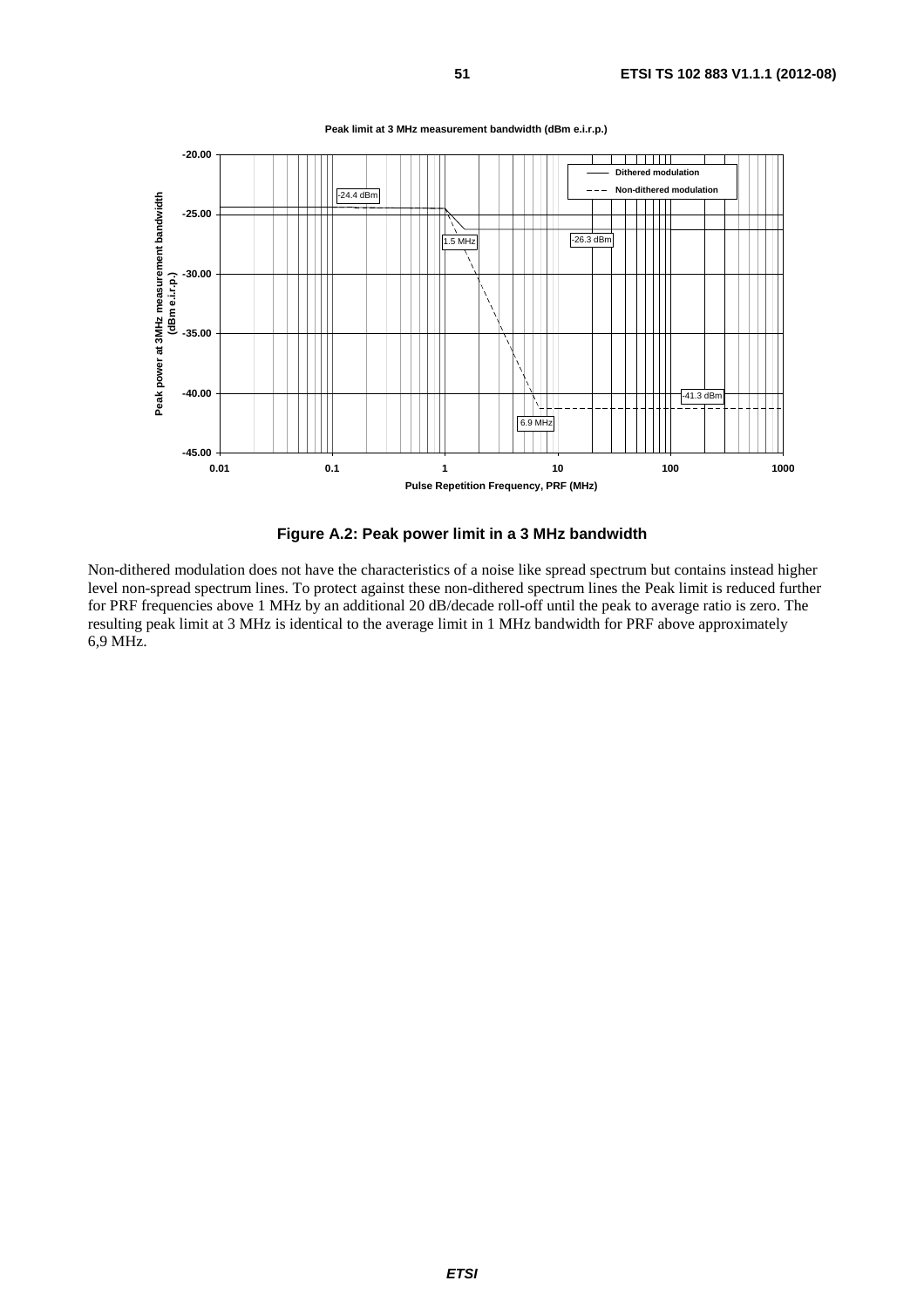# Annex B (informative): Measurement antenna and preamplifier specifications

The radiated measurements set-up in clause 5.6 specifies the use of a horn antenna and a wide-band, high gain preamplifier above 1 GHz in order to measure the very low radiated power density level from UWB equipment.

Table B.1 gives examples of recommended data and features for the horn antenna and preamplifier to be used for the test set-up.

| Pre-amplifier                                               |                                                                  |  |  |  |  |
|-------------------------------------------------------------|------------------------------------------------------------------|--|--|--|--|
| <b>Parameter</b>                                            | Data                                                             |  |  |  |  |
| <b>Bandwidth</b>                                            | $<$ 1 GHz to $>$ 15 GHz                                          |  |  |  |  |
| Noise figure                                                | $< 2$ dB                                                         |  |  |  |  |
| Output at 1 dB compression                                  | $> +10$ dBm                                                      |  |  |  |  |
| Gain                                                        | > 30 dB (see note)                                               |  |  |  |  |
| Gain flatness across band                                   | $± 1,5$ dB                                                       |  |  |  |  |
| Phase response                                              | Linear across frequency range                                    |  |  |  |  |
| Impulse response overshoot                                  | $< 10 \%$                                                        |  |  |  |  |
| Impulse response damping ratio                              | 0,3 to 0,5                                                       |  |  |  |  |
| VSWR in/out across band                                     | 2:1                                                              |  |  |  |  |
| Nominal impedance                                           | 50 $\Omega$                                                      |  |  |  |  |
| Horn antenna                                                |                                                                  |  |  |  |  |
| <b>Parameter</b>                                            | Data                                                             |  |  |  |  |
| Gain                                                        | > 10 dBi (see note)                                              |  |  |  |  |
| 3 dB bandwidth                                              | $<$ 1 GHz to $>$ 15 GHz                                          |  |  |  |  |
| Nominal impedance                                           | 50 $\Omega$                                                      |  |  |  |  |
| VSWR across band                                            | < 1,5:1                                                          |  |  |  |  |
| Cross polarization                                          | $> 20$ dB                                                        |  |  |  |  |
| Front to back ratio                                         | $> 20$ dB                                                        |  |  |  |  |
| Tripod mountable                                            | Yes                                                              |  |  |  |  |
| Robust precision RF connector                               | Yes                                                              |  |  |  |  |
|                                                             | NOTE:<br>The combination of preamplifier and horn antenna should |  |  |  |  |
| give an overall equivalent gain of about 40 dB without      |                                                                  |  |  |  |  |
| overloading the spectrum analyser. The noise floor of the   |                                                                  |  |  |  |  |
| combined equipment should be at least 6 dB below the        |                                                                  |  |  |  |  |
| limits specified in the radiated tests given in the present |                                                                  |  |  |  |  |
| document.                                                   |                                                                  |  |  |  |  |

#### **Table B.1: Recommended performance data for preamplifier and horn antenna**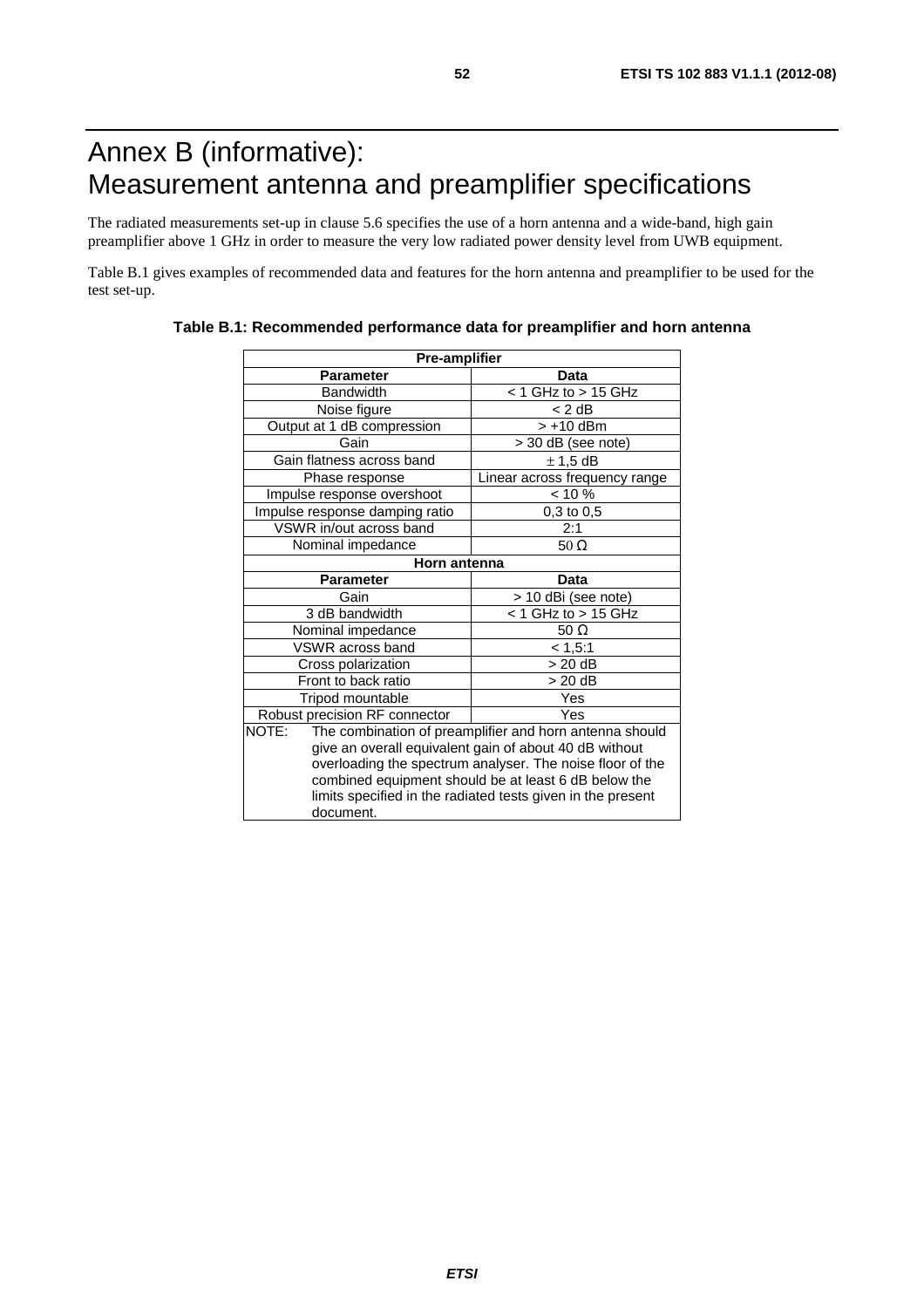- CEPT/ERC Recommendation 70-03: "Relating to the use of Short Range Devices (SRD)".
- EC/EFTA Mandate M/407: "Ultra-WideBand equipment".
- ITU-R Recommendation SM.1538: "Technical and operating parameters and spectrum requirements for shortrange radio-communication devices".
- CEPT ECC/DEC/(06)12amended of 31 October 2008 on the harmonised conditions for devices using Ultra-Wideband (UWB) technology with Low Duty Cycle (LDC) in the frequency band 3.4-4.8 GHz.
- CEPT ECC/DEC/(06)12 of 1 December 2006 on the harmonised conditions for devices using Ultra-Wideband (UWB) technology with Low Duty Cycle (LDC) in the frequency band 3.4-4.8 GHz.
- CEPT ECC/DEC/(06)04 of 24 March 2006 amended 6 July 2007 at Constanza on the harmonized conditions for devices using Ultra-Wideband (UWB) technology in bands below 10.6 GHz.
- EU Commission Decision 2009/343/EC 21April 2009 amending Decision 2007/131/EC on allowing the use of the radio spectrum for equipment using ultra-wideband technology in a harmonised manner in the Community.
- EU Commission Decision 2007/131/EC of 21 February 2007 on allowing the use of the radio spectrum for equipment using ultra-wideband technology in a harmonized manner in the Community.
- ETSI TR 101 994-1: "Electromagnetic compatibility and Radio spectrum Matters (ERM); Short Range Devices (SRD); Technical characteristics for SRD equipment using Ultra Wide Band technology (UWB); Part 1: Communications applications".
- ETSI TR 101 982: "Electromagnetic compatibility and Radio spectrum Matters (ERM);Radio equipment to be used in the 24 GHz band; System Reference Document for automotive collision warning Short Range Radar".
- ETSI TR 102 263: "Electromagnetic compatibility and Radio spectrum Matters (ERM); Road Transport and Traffic Telematics (RTTT); Radio equipment to be used in the 77 GHz to 81 GHz band; System Reference Document for automotive collision warning Short Range Radar".
- ETSI TR 101 495-1: "Electromagnetic compatibility and Radio spectrum Matters (ERM); Short Range Devices (SRD); Technical characteristics for SRD equipment using Ultra Wide Band technology (UWB); Part 1: Building material analysis and classification applications operating in the frequency band from 2,2 GHz to 8 GHz".
- ETSI TR 101 495-2: "Electromagnetic compatibility and Radio spectrum Matters (ERM); Short Range Devices (SRD); Technical characteristics for SRD equipment using Ultra Wide Band technology (UWB); Part 2: Object discrimination and characterization applications".
- ETSI TR 101 495-3: "Electromagnetic compatibility and Radio spectrum Matters (ERM); Short Range Devices (SRD); Technical characteristics for SRD equipment using Ultra Wide Band technology (UWB); Part 3: Location tracking applications operating in the frequency band from 6 GHz to 9 GHz".
- ETSI TR 101 495-4: "Electromagnetic compatibility and Radio spectrum Matters (ERM); Short Range Devices (SRD); Technical characteristics for SRD equipment using Ultra Wide Band technology (UWB); Part 4: Object identification for surveillance applications".
- ETSI TR 101 495-5: "Electromagnetic compatibility and Radio spectrum Matters (ERM); Short Range Devices (SRD); Technical characteristics for SRD equipment using Ultra Wide Band technology (UWB); Part 5: Location tracking applications type 2 operating in the frequency band from 6 GHz to 9 GHz for indoor and outdoor usage". (under development)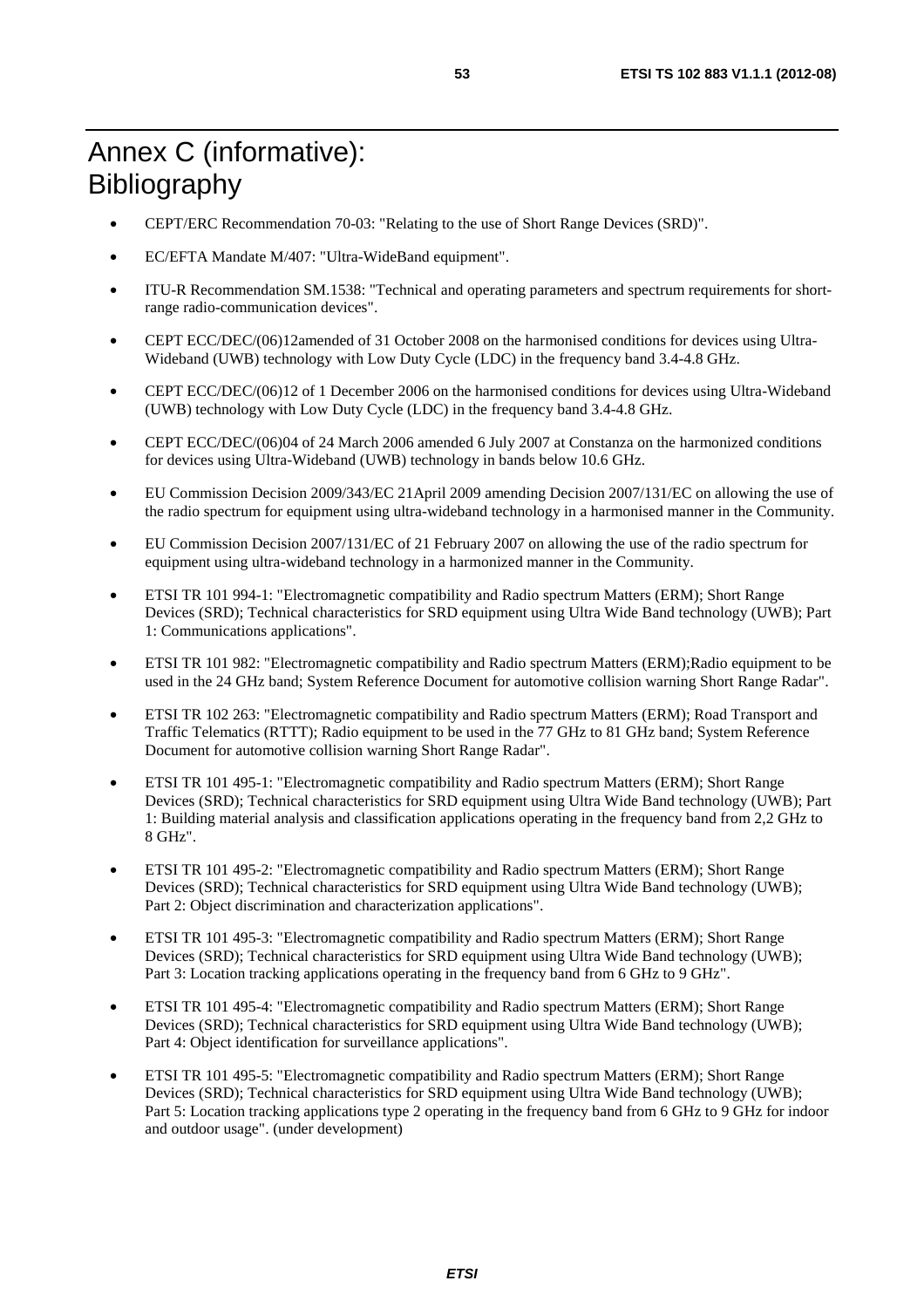- ETSI TR 101 495-6: "Electromagnetic compatibility and Radio spectrum Matters (ERM); Short Range Devices (SRD); Technical characteristics for SRD equipment using Ultra Wide Band technology (UWB); Part 6: Object Detection for mobile, construction, agriculture and off-road applications operating in the frequency band from 6 GHz to 7,25 GHz". (under development)
- ETSI TR 102 495-7: "Electromagnetic compatibility and Radio spectrum Matters (ERM); Short Range Devices (SRD); Technical characteristics for SRD equipment using Ultra Wide Band technology (UWB); Part 7: Location tracking and sensor applications for automotive and transportation environments operating in the frequency bands from 3,1 GHz to 4,8 GHz and 6 GHz to 8,5 GHz".
- ETSI TR 102 834: "Electromagnetic compatibility and Radio spectrum Matters (ERM);System Reference Document; Technical Characteristics for airborne Ultra-WideBand (UWB) applications operating in the frequency bands from 3,1 GHz to 4,8 GHz and 6 GHz to 8,5 GHz".
- ETSI TR 102 892: "Electromagnetic compatibility and Radio spectrum Matters (ERM); SRD radar equipment using Wideband Low Activity Mode (WLAM) and operating in the frequency range from 24,05 GHz to 24,50 GHz; System Reference Document SRDoc for 24 GHz - WLAM SRR".
- ETSI EN 302 066 (Part 1 & 2): "Electromagnetic compatibility and Radio spectrum Matters (ERM); Groundand Wall- Probing Radar applications (GPR/WPR) imaging systems".
- ETSI EG 202 730: "Electromagnetic compatibility and Radio spectrum Matters (ERM); Code of Practice in respect of the control, use and application of Ground Probing Radar (GPR) and Wall Probing Radar (WPR) systems and equipment".
- ETSI TR 102 496 (V2.1.1): "Electromagnetic compatibility and Radio spectrum Matters (ERM); System Reference Document; Short Range Devices (SRD); Technical characteristics for Location tracking Applications for Emergency Services (LAES) in disaster situations operating within the frequency range from 3,4 GHz to 4,8 GHz".
- ETSI EN 302 771 (Part 1 & 2): "Electromagnetic compatibility and Radio spectrum Matters (ERM); Short Range Devices (SRD) using Ultra WideBand (UWB) technology; TITLE/LAES Part 1: Technical characteristics and test methods; Part 2: Essential requirements of article 3.2 of the R&TTE directive". (under development).
- ETSI EN 302 882 (Part 1 & 2): "Electromagnetic compatibility and Radio spectrum Matters (ERM); Short Range Devices (SRD) using Ultra WideBand (UWB) technology; TITLE/LTT/automotive Part 1: Technical characteristics and test methods; Part 2: Essential requirements of article 3.2 of the R&TTE directive". (under development).
- ETSI EN 302 288 (Part 1 & 2): "Electromagnetic compatibility and Radio spectrum Matters (ERM); Short Range Devices; Road Transport and Traffic Telematics (RTTT); Short range radar equipment operating in the 24 GHz range; Part 1: Technical characteristics and methods of measurement; Part 2: Harmonized EN under article 3.2 of the R&TTE Directive".
- ETSI EN 302 264 (Part 1 & 2): "Electromagnetic compatibility and Radio spectrum Matters (ERM); Short Range Devices, Road Transport and Traffic Telematics (RTTT); Ultra Wide Band Radar Equipment Operating above 60 GHz; Ultra Wide Band Radar Equipment Operating above 60 GHz; Part 1: Technical characteristics and methods of measurement; Part 2: Harmonized EN under article 3.2 of the R&TTE Directive". (under development).
- ETSI EN 302 435 (Part 1 & 2):" Electromagnetic compatibility and Radio spectrum Matters (ERM); Short Range Devices (SRD); Technical characteristics for SRD equipment using Ultra WideBand technology (UWB); Building Material Analysis and Classification equipment operating in the frequency band from 2,2 GHz to 8 GHz; Part 1: Technical characteristics and methods of measurement; Part 2: Harmonized EN covering essential requirements of article 3.2 of the R&TTE Directive".
- ETSI EN 302 500 (Part 1 & 2): "Electromagnetic compatibility and Radio spectrum Matters (ERM); Short Range Devices (SRD) using Ultra WideBand (UWB) technology; Location Tracking equipment operating in the frequency range from 6 GHz to 8,5 GHz for indoor and outdoor use; Part 1: Technical characteristics and test methods; Part 2: Essential requirements of article 3.2 of the R&TTE directive".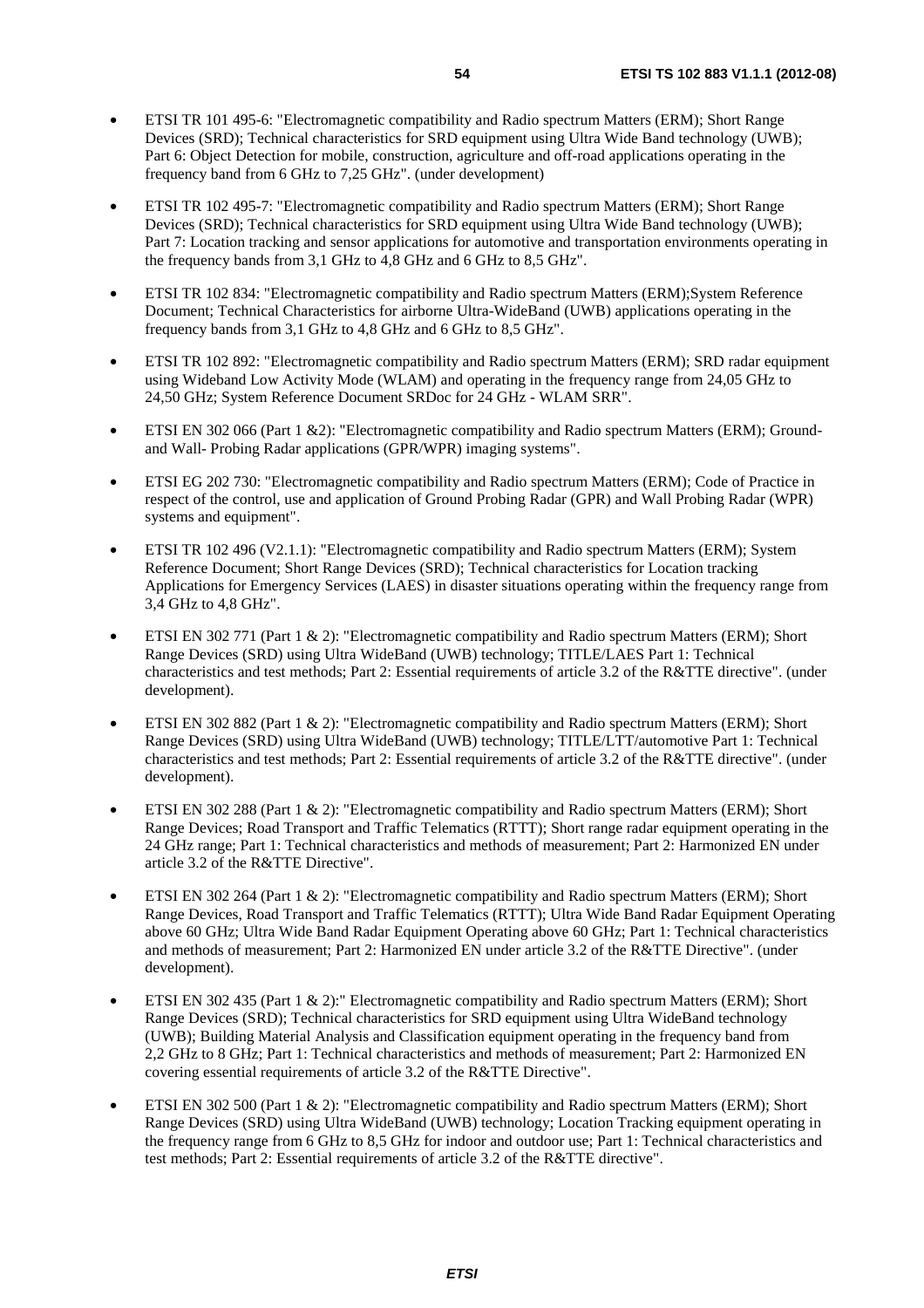- ETSI EN 302 498 (Part 1 & 2): "Electromagnetic compatibility and Radio spectrum Matters (ERM); Short Range Devices (SRD); Technical characteristics for SRD equipment using Ultra Wide Band Sensor technology (UWB); Object Discrimination and Characterization Applications operating in the frequency band from 2,2 GHz to 8 GHz Object Discrimination and Characterization; Part 1: Technical characteristics and test methods; Part 2: Essential requirements of article 3.2 of the R&TTE directive".
- ETSI EN 302 499 (Part 1 & 2): "Electromagnetic compatibility and Radio spectrum Matters (ERM); Short Range Devices (SRD); Technical characteristics for SRD equipment using Ultra Wide Band Sensor technology (UWB); Object Identification for Surveillance Applications operating in the frequency band from 2,2 GHz to 8 GHz Object Identification for Surveillance; Part 1: Technical characteristics and test methods; Part 2: Essential requirements of article 3.2 of the R&TTE directive". (under development).
- ETSI EN 302 501 (Part 1 & 2): "Electromagnetic compatibility and Radio spectrum Matters (ERM); Short Range Devices (SRD); Technical characteristics for SRD equipment using Ultra Wide Band Sensor technology (UWB); Location tracking applications operating in the frequency band from 3.1 GHz to 10.6 GHz Ultra Wide Band (UWB) Sensors for Location Tracking; Part 1: Technical characteristics and test methods; Part 2: Essential requirements of article 3.2 of the R&TTE directive". (under development).
- CEPT/ECC/DEC(04)10: "ECC Decision of 1 July 2005 on the frequency bands to be designated for the temporary introduction of Automotive Short Range Radars (SRR)".
- ECC Decision of 19 March 2004 on the frequency band 77-81 GHz to be designated for the use of Automotive Short Range Radars.
- ECC Decision of 30 March 2007 on Building Material Analysis (BMA) devices using UWB technology.
- Commission Decision 2005/50/EC of 17 January 2005 on the harmonization of the 24 GHz range radio spectrum for the time-limited use by automotive short-range radar equipment in the Community.
- Commission Decision of 8 July 2004 on the harmonization of radio spectrum in the 79 GHz range for the use of automotive short-range radar equipment in the Community.
- EC/EFTA Mandate 329: "Harmonised standards covering Ultrawide band (UWB) applications".
- ECC Report 064: The protection requirements of radio communications systems below 10.6 GHz from generic UWB applications.
- ECC Report 120: Technical requirements for UWB DAA (Detect and Avoid) devices to ensure the protection of radiolocation services in the bands 3.1 - 3.4 GHz and 8.5 - 9 GHz and BWA terminals in the band 3.4 - 4.2 GHz.
- ECC Report 123: The impact of Object Discrimination and Characterization (ODC) applications using Ultra-Wideband (UWB) technology on radio services.
- ECC Report 139: Impact of Level Probing Radars (LPR), using Ultra-Wideband Technology on Radio communications Services.
- James M. Wilson, "Ultra Wideband Technology Update at spring 2003 IDF", Intel Developer Update Magazine.
- Domenico Porcino and Walter Hirt, "Ultra-Wideband Radio Technology: Potential and Challenges Ahead," IEEE Communications Magazine, July 2003, Vol. 41, No. 7, pp. 66-74.
- ITU-R Recommendation SM.1757: Impact of devices using ultra-wideband technology on systems operating within radio communication services; integral methodology in Annex 2, Chapter 2.3.1.
- CEPT Report 010 and TG3#21\_05R1; CEPT Report to EC on specific UWB applications.
- ECC Report 94: Technical requirements for UWB LDC devices to ensure the protection of FWA systems.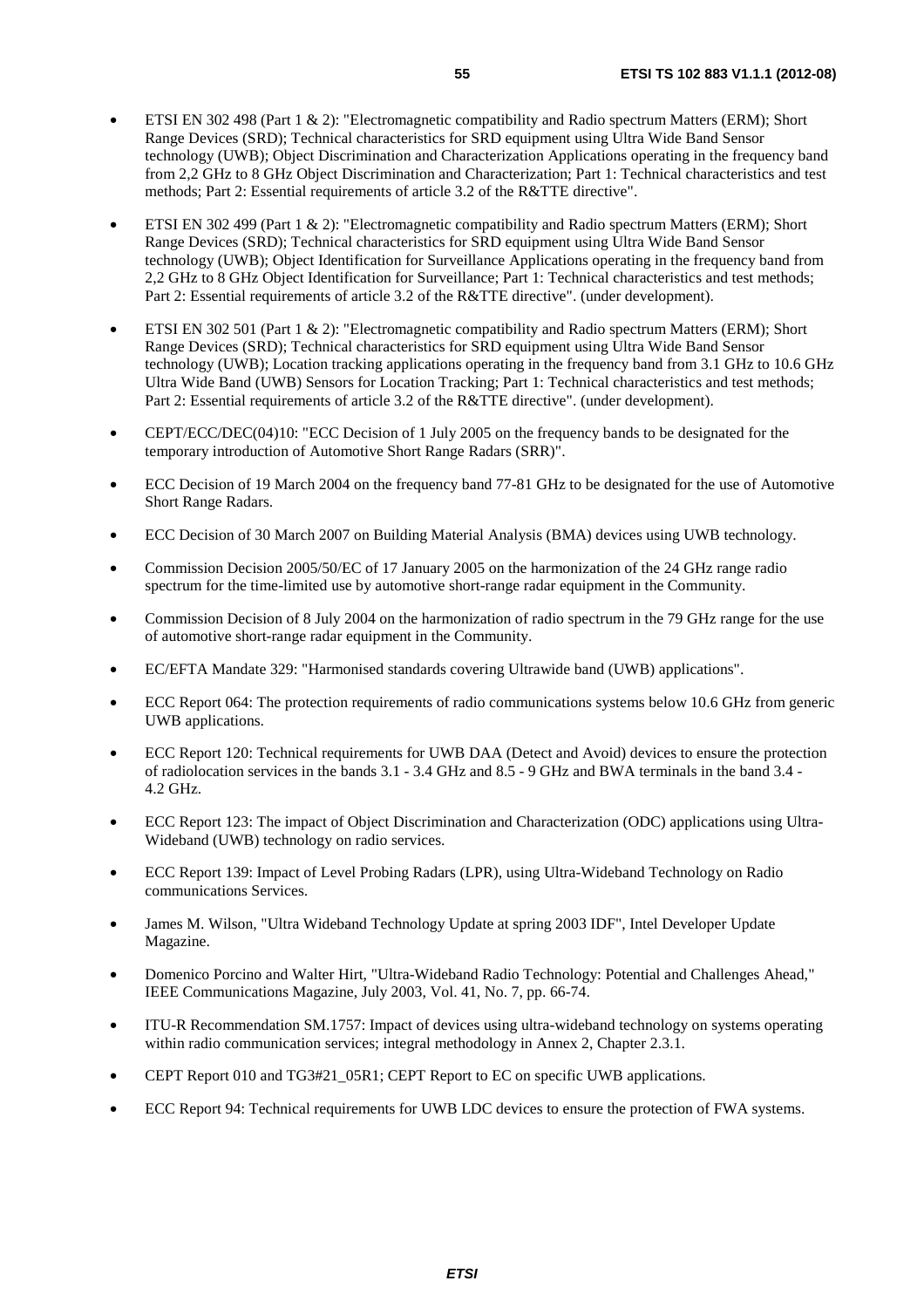- ETSI EN 302 729 (Part 1 & 2): "Electromagnetic compatibility and Radio spectrum Matters (ERM); Short Range Devices; Level Probing Radar (LPR) equipment operating in the frequency ranges 6 GHz to 8,5 GHz, 24,05 GHz to 26,5 GHz, 57 GHz to 64 GHz, 75 GHz to 85 GHz; Part 1: Technical characteristics and test methods; Level Probing Radar in 6-8,5 GHz; 24,05-26,5 GHz; 57-64 GHz; 75-85 GHz".
- ETSI EN 302 372 [Part 1 & 2): "Electromagnetic compatibility and Radio spectrum Matters (ERM); Short Range Devices (SRD); Equipment for Detection and Movement; Tanks Level Probing Radar (TLPR) operating in the frequency bands 5,8 GHz, 10 GHz, 25 GHz, 61 GHz and 77 GHz".
- ECC/REC/(02)05: "Unwanted emissions".